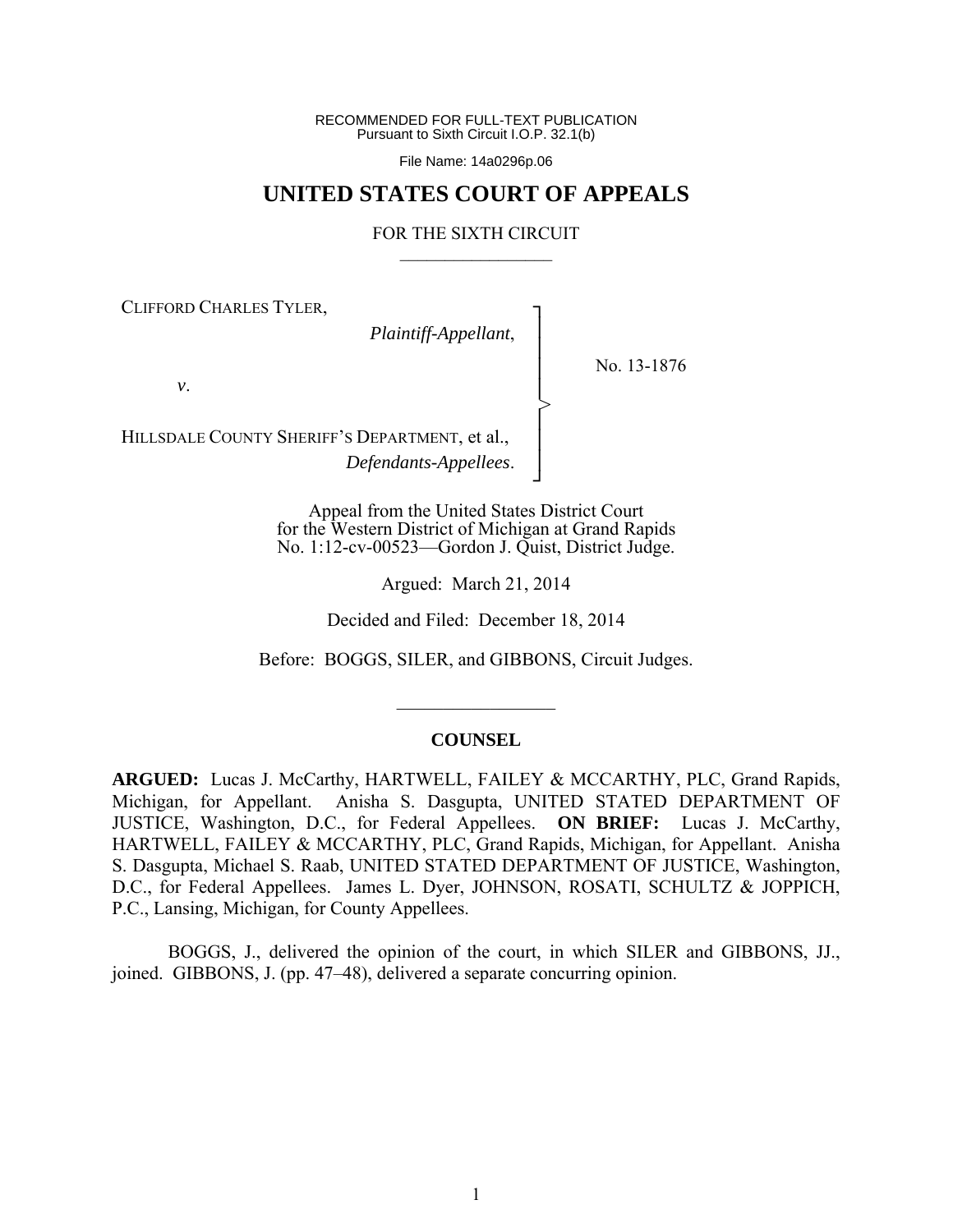# **OPINION**  $\frac{1}{2}$

 $\frac{1}{2}$ 

BOGGS, Circuit Judge. This case presents an important issue of first impression in the federal courts: whether a prohibition on the possession of firearms by a person "who has been committed to a mental institution," 18 U.S.C. § 922(g)(4), violates the Second Amendment. Twenty-eight years ago, Clifford Charles Tyler was involuntarily committed for less than one month after allegedly undergoing an emotionally devastating divorce. Consequently, he can never possess a firearm. Tyler filed suit in federal court, seeking a declaratory judgment that § 922(g)(4) is unconstitutional as applied to him. The district court dismissed Tyler's suit for failure to state a claim. Because Tyler's complaint validly states a violation of the Second Amendment, we reverse and remand.

#### I. Background

#### A. Statutory and Regulatory Background

Under federal law, an individual "who has been committed to a mental institution" may not possess a firearm. 18 U.S.C. § 922(g)(4). Specifically, the statute provides:

It shall be unlawful for any person . . . who has been adjudicated as a mental defective or who has been committed to a mental institution . . . to ship or transport in interstate or foreign commerce, or possess in or affecting commerce, any firearm or ammunition; or to receive any firearm or ammunition which has been shipped or transported in interstate or foreign commerce.

*Ibid.* Section 922(g) imposes the same firearm restrictions on numerous other groups of individuals, including convicted felons,  $\S$  922(g)(1); fugitives,  $\S$  922(g)(2); and domesticviolence misdemeanants, § 922(g)(9).**<sup>1</sup>**

 Federal law also provides a relief-from-disabilities program whereby individuals prohibited from possessing firearms may "appl[y] to the Attorney General for relief from the

**<sup>1</sup>** <sup>1</sup>Other classes of people denied gun-possession rights are: unlawful users of controlled substances, § 922(g)(3); drug addicts, § 922(g)(3); illegal aliens, § 922(g)(5)(A); non-immigrant aliens, § 922(g)(5)(B); those dishonorably discharged from the Armed Forces, §  $\frac{922(g)(6)}{2}$ ; renouncers of U.S. citizenship, §  $\frac{922(g)(7)}{2}$ ; and persons subject to certain domestic-restraining orders,  $\S 92\tilde{2}(g)(8)$ .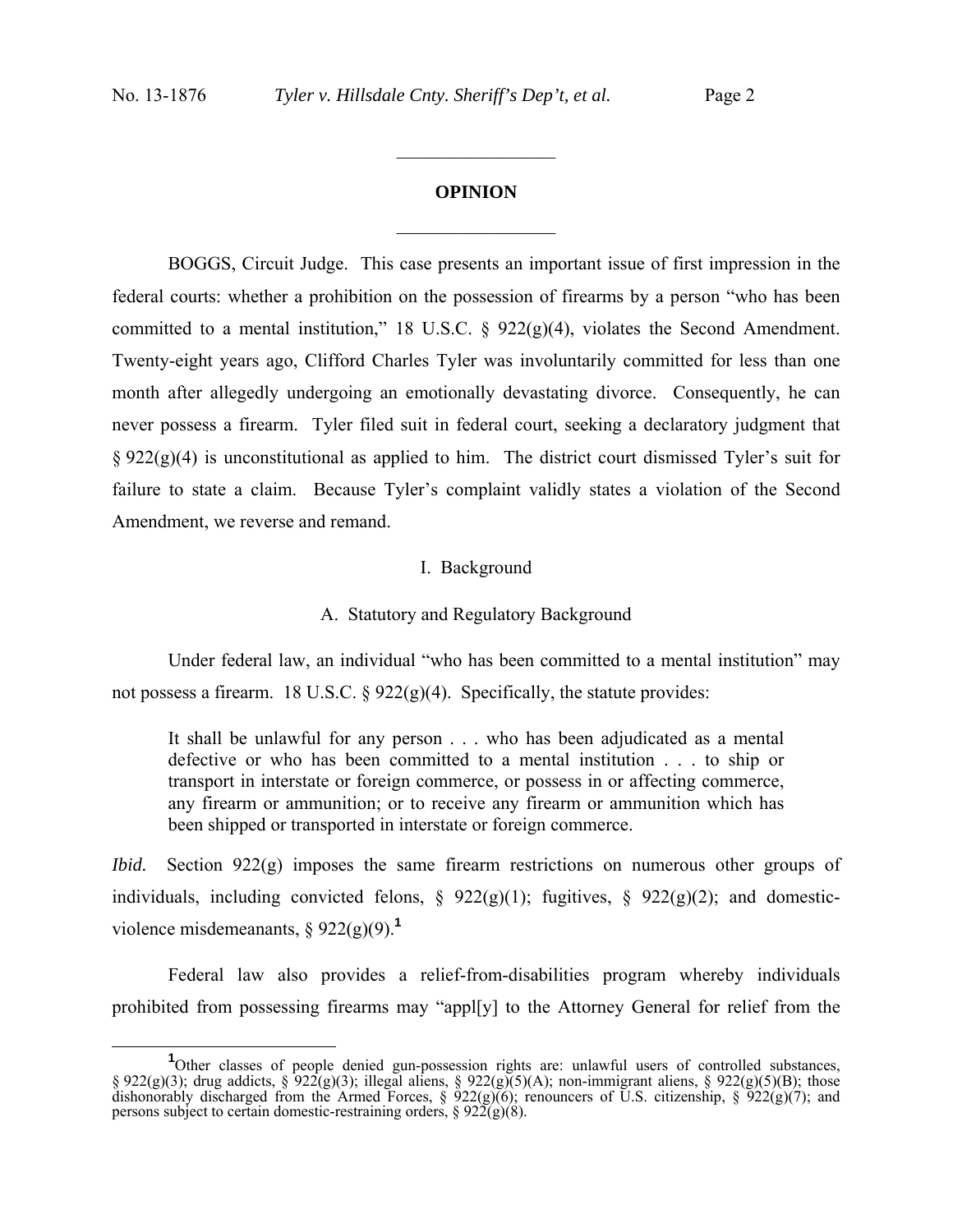disabilities imposed by Federal laws." § 925(c). The Attorney General may grant this relief if, after reviewing the circumstances regarding the disability and the applicant's record and reputation, "it is established to his satisfaction . . . that the applicant will not be likely to act in a manner dangerous to public safety and that the granting of the relief would not be contrary to the public interest." *Ibid.* Judicial review is available to "[a]ny person whose application for relief from disabilities is denied by the Attorney General." *Ibid.* A United States district court "may in its discretion admit additional evidence where failure to do so would result in a miscarriage of justice." *Ibid.*

 The Attorney General has delegated his authority to "[i]nvestigate, administer, and enforce the laws related to . . . firearms," including the relief-from-disabilities program of 18 U.S.C. § 925(c), to the director of the Bureau of Alcohol, Tobacco, Firearms and Explosives (ATF). 28 C.F.R. § 0.130(a)(1).

 ATF regulations prescribe the form and contents of an application for relief from disabilities. *See* 27 C.F.R. § 478.144. All applications from individuals, for instance, must contain written statements from three references and written authorization for ATF to obtain pertinent background records.  $\S$  478.144(c)(1)–(2). Applications from individuals prohibited from firearm possession because of prior commitment to a mental institution must provide: the court order mandating commitment; medical records reflecting diagnosis; and records from any authority showing the applicant's discharge from commitment, restoration of medical competency, and restoration of rights. *See* § 478.144(c)(5). The ATF director may not grant relief to an applicant previously committed to a mental institution unless the applicant meets the requirements of 18 U.S.C. § 925(c) and unless "a court, board, commission, or other lawful authority" has subsequently determined the applicant "to have been restored to mental competency, to be no longer suffering from a mental disorder, and to have had all rights restored." 27 C.F.R. § 478.144(e).

 In 1992, however, Congress defunded the relief-from-disabilities program. *See* Treasury, Postal Service, and General Government Appropriations Act, 1993, Pub. L. No. 102-393, 106 Stat. 1729, 1732. Since that time, Congress has affirmatively retained the bar on funding the relief-from-disabilities program. *See* Consolidated Appropriations Act, 2014, Pub. L. No. 113-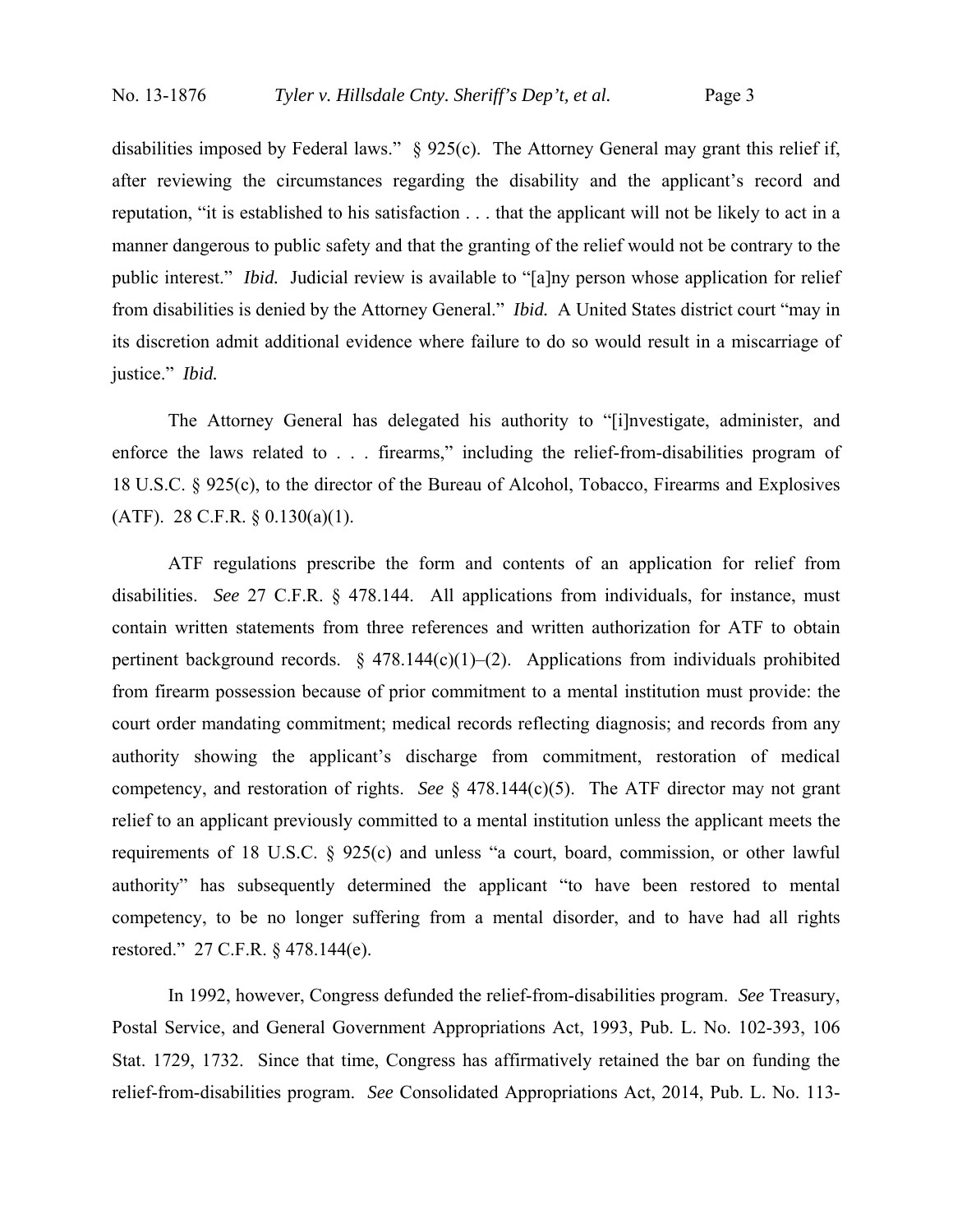76, 128 Stat. 5, 57; *United States v. Bean*, 537 U.S. 71, 75 n.3 (2002) (collecting appropriation riders from 1994–2002).

 In 2008, Congress authorized federal grants to states to assist them in determining which individuals are eligible to purchase and possess firearms and to aid them in supplying accurate information to federal databases. *See* NICS Improvement Amendments Act of 2007, Pub. L. No. 110-180, § 103, 122 Stat. 2559, 2567. To be eligible for such grants, a state must certify to the Attorney General that it has implemented a relief-from-disabilities program under which an individual who "pursuant to state law" has been adjudicated mentally defective or has been "committed to a mental institution" may apply "for relief from the disabilities imposed" by 18 U.S.C. § 922(g)(4). §§ 103 & 105, 122 Stat. at 2568–69.

Similar to the federal relief-from-disabilities program, states "shall grant the relief" if "the circumstances regarding the disabilities . . . and the person's record and reputation, are such that the person will not be likely to act in a manner dangerous to public safety and that the granting of the relief would not be contrary to the public interest." *Ibid.* Such state relief satisfies the requirements of  $\S 925(c)$  for restoration of gun rights. These state programs must permit an individual "whose application for the relief is denied to file a petition with the State court of appropriate jurisdiction for a de novo judicial review of the denial.<sup>"2</sup> § 105(a)(3), 122 Stat. at 2570. Roughly half the states have created grant-eligible relief-from-disabilities programs.**<sup>3</sup>** Michigan, Tyler's state of residence, has not implemented a relief-from-disabilities program.

**<sup>2</sup>**<br> **2** These state relief-from-disability programs appear to differ from the federal analogue in 18 U.S.C. § 925(c) in two significant ways. First, § 925(c)'s relief program applies to all persons subjected to "disabilities" imposed by Federal laws," whereas the state programs afford potential relief *only* to individuals prohibited from firearm possession because of a mental defect or a prior commitment to a mental institution.

The second important difference concerns the scope of judicial review. Under the state programs, judicial review is de novo. In the federal program, section 925(c) does not specify the scope or nature of judicial review, but "in the absence of a statutorily defined standard of review for action under § 925(c), the [Administrative Procedure Act] supplies the applicable standard." *Bean*, 537 U.S. at 77. The Supreme Court has indicated that the APA standard provided in 5 U.S.C. § 706(2)(A), under which an agency action is set aside if it is "arbitrary, capricious, an abuse of discretion, or otherwise not in accordance with law," probably applies to judicial review under § 925(c). *See Bean*, 537 U.S. at 77.

**<sup>3</sup>**The exact number of states with certified programs is unclear. The government put the figure at twentyfour states at the time it filed its brief. Appellee Br. 8. The Department of Justice website, in contrast, indicates that fifteen states received grant funding in  $\hat{F}Y$  2013 and seventeen states received grant funding in FY 2014, and that twenty-six states overall have received funding since 2009. Bureau of Justice Statistics, The NICS Improvement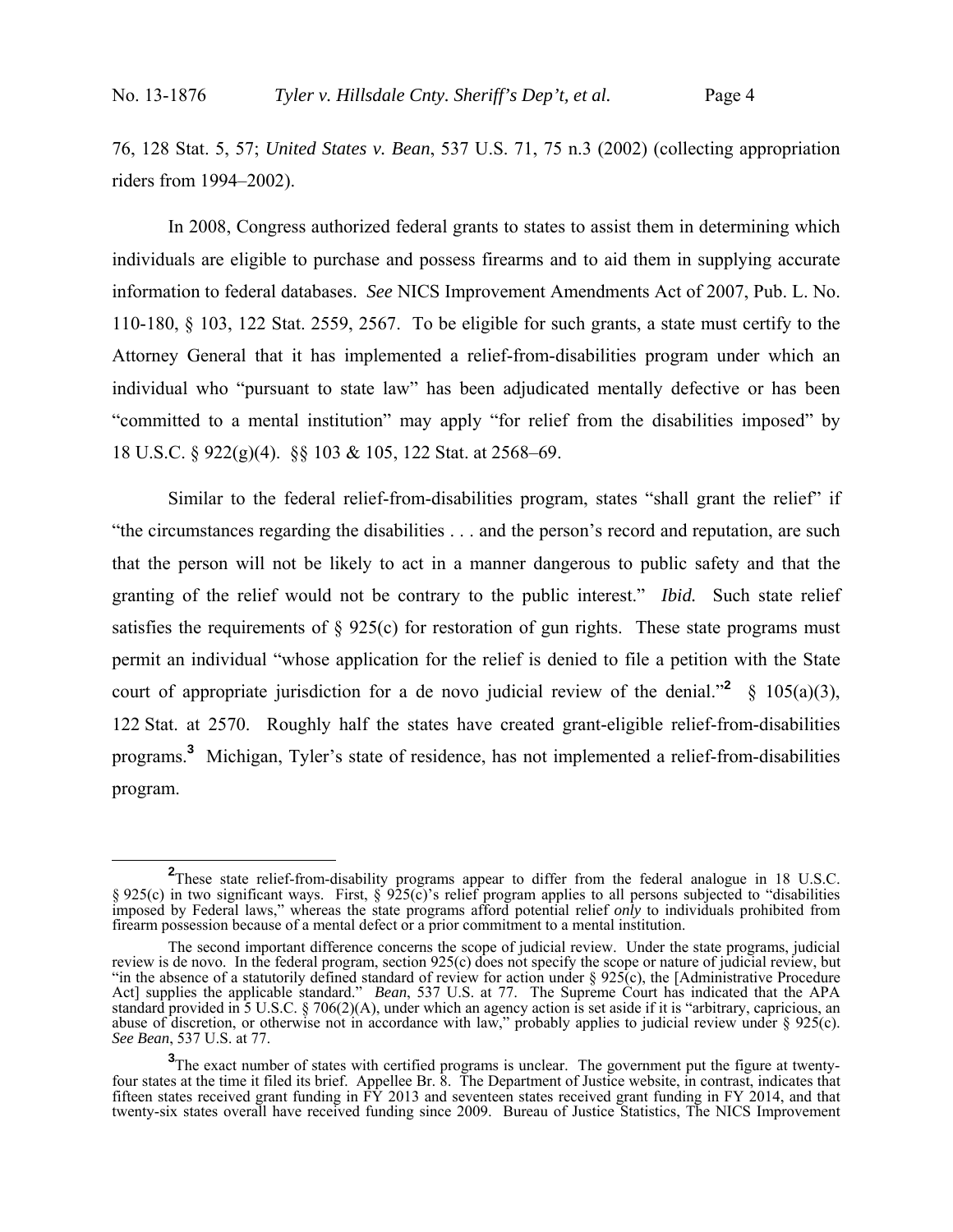### B. Factual Background

#### 1. Tyler's Involuntary Commitment

Tyler is a seventy-three-year-old resident of Hillsdale County, Michigan. On January 2, 1986, a state probate court committed Tyler to a mental institution. Tyler alleges that he underwent an emotionally devastating divorce in 1985 and that he was involuntarily committed because of a risk that he might be suicidal.

Tyler submitted a 2012 substance-abuse evaluation containing additional information about his 1985 depression. In 1985, when Tyler was forty-five years old, Tyler's wife of twentythree years served him divorce papers. Prior to filing for divorce, Tyler's ex-wife allegedly ran away with another man and depleted Tyler's finances. Tyler felt "overwhelmed" and "sat in the middle of the floor at home pounding his head." According to a mental-health evaluation submitted by Tyler, Tyler was crying non-stop, not sleeping, depressed, and suicidal at this time. Tyler's daughters became scared and contacted the police.

The police transported Tyler to the sheriff's department, where they contacted Tyler's eighteen-year-old daughter to assist them with the necessary steps to have Tyler receive a psychological evaluation. Probate-court documents indicate that a Dr. Tamara Marie Tyler filed a petition asserting that Tyler required treatment.**<sup>4</sup>** Tyler was represented by counsel at his probate-court commitment hearing. The probate court found by "clear and convincing evidence" that Tyler was "a person requiring treatment because [he was] mentally ill."**<sup>5</sup>** The court further found that Tyler, as a result of his "mental illness," could be "reasonably expected within the near future to intentionally or unintentionally seriously physically injure [himself] or others, and has engaged in an act or acts or made significant threats that are substantially supportive of the expectation." Additionally, the probate court found no "treatment program other than hospitalization adequate to meet [Tyler's] treatment needs." The probate court ordered that

Amendments Act of 2007, http://www.bjs.gov/index.cfm?ty=tp&tid=491#promising (last visited December 12, 2014). **<sup>4</sup>**

<sup>&</sup>lt;sup>4</sup>There is no indication that this individual, though sharing the plaintiff's last name, has any relation to the plaintiff.

**<sup>5</sup>** In Michigan, "[a] judge or jury shall not find that an individual is a person requiring treatment unless that fact has been established by clear and convincing evidence." Mich. Comp. Laws § 330.1465.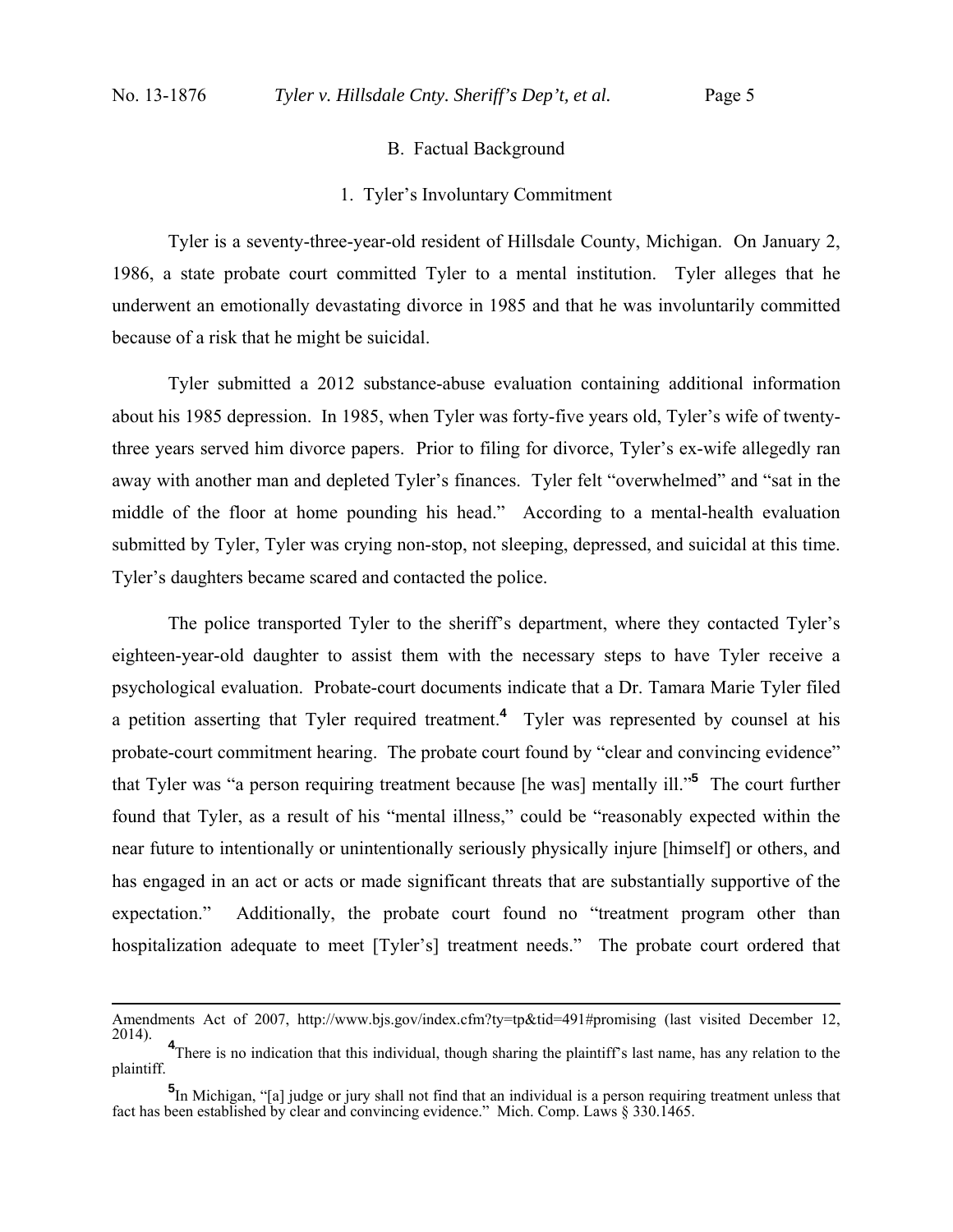Tyler undergo a treatment program "for a period not to exceed 90 days" and committed Tyler to Ypsilanti Regional Center "for a period not to exceed 30 days."

Tyler's 2012 substance-abuse evaluation indicates that Tyler was transported to Ypsilanti Regional Center for a psychological evaluation. He purportedly had bruises on his head and face. He also purportedly had suicidal thoughts, was depressed, sobbing, shaking, and had not been sleeping. Tyler reported that he remained at the Center for two to four weeks. He declined prescribed medications for fear they would alter his "thinking."

Tyler subsequently returned home and remained in the workforce for another eighteen to nineteen years. Tyler's 2012 substance-abuse evaluation determined that Tyler has no substance-abuse problem. It also indicates that Tyler did not report any "past legal involvement." In 2012, Tyler underwent a psychological evaluation. Tyler informed the psychologist that he had never experienced a "depressive episode" other than his 1985 incident. The psychologist's report indicated that Tyler has no criminal history. The psychologist contacted Tyler's physician who also reported that she had not detected evidence of mental illness in Tyler. The psychologist determined that Tyler's prior involuntary commitment "appeared to be a brief reactive depressive episode in response to his wife divorcing him." The psychologist determined that there was no evidence of mental illness. In about 1999, Tyler remarried, and he maintains a close relationship with his two daughters from his first marriage.

# 2. Administrative Process

Tyler has been unable to purchase a firearm because of his prior involuntary commitment. He alleges that on February 7, 2011, he attempted to purchase a firearm. The Hillsdale County Sheriff's Office informed Tyler that he was ineligible to purchase a firearm because the FBI's National Instant Criminal Background Check System (NICS) indicated that Tyler had previously been committed to a mental institution. In August 2011, Tyler appealed this denial to the FBI's NICS section. On September 8, 2011, the NICS section informed Tyler that he was prohibited from purchasing a firearm under 18 U.S.C.  $\S 922(g)(4)$  but that his appeal was pending. On September 30, 2011, Tyler's counsel wrote the NICS section to authorize release of private information and to provide additional information on Tyler's circumstances.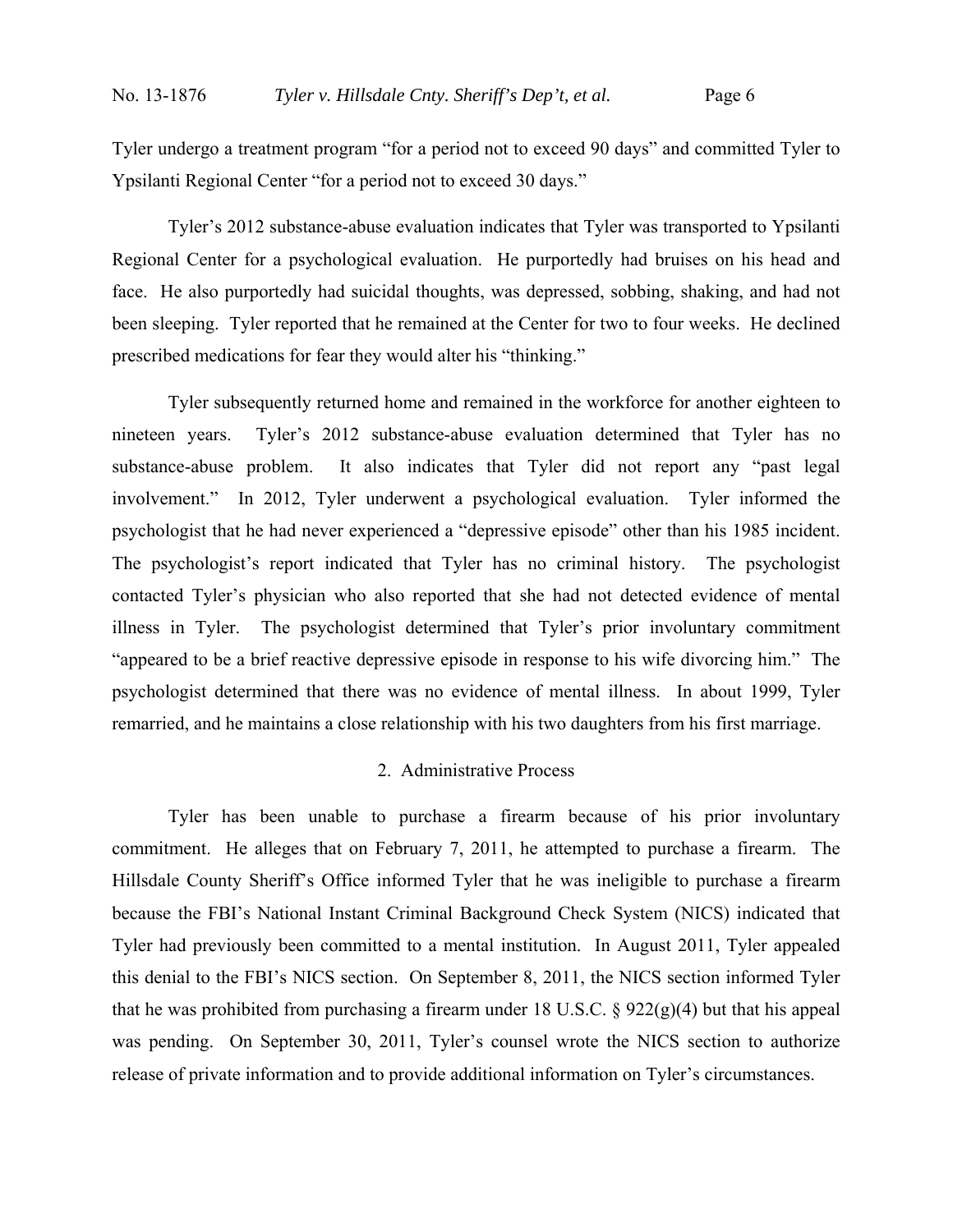On January 6, 2012, the NICS section wrote Tyler's counsel to inform him that Tyler's appeal was denied. The NICS section's letter explained that the NICS Improvement Amendments Act of 2007 "provides states with the ability to pursue an ATF-approved relief of disability for individuals adjudicated as a mental defective or who have been committed to a mental institution." The letter further stated: "Until your state has an ATF approved relief from disabilities program in place your federal firearm rights may not be restored." The letter did not mention that federal law allows Tyler to apply directly to ATF for relief but that Congress denied funding for a federal relief-from-disabilities program.

#### 3. Federal Litigation

On May 21, 2012, Tyler filed suit in federal court, alleging that the enforcement of  $\S 922(g)(4)$ , in light of the lack of any procedure in Michigan for relief from the disability, violates his rights protected by the Federal Constitution. In particular, Tyler alleged that the federal disability scheme constitutes an overbroad infringement on his right to keep and bear arms under the Second Amendment and Fourteenth Amendment and also that the scheme violates equal protection under the Due Process Clause of the Fifth Amendment and under the Fourteenth Amendment. Additionally, Tyler alleged that the government's failure to afford Tyler notice and opportunity to be heard on the matter, even in a post-deprivation proceeding, violates the Due Process Clause of the Fifth Amendment and the Due Process Clause of the Fourteenth Amendment.

Tyler named various county, state, and federal defendants. The state defendants moved to dismiss because Tyler did not allege that they interfered with his constitutional rights, and the district court granted the motion.

 The district court also granted the federal defendants' motion to dismiss. The court held that the Second Amendment, as historically understood, did not extend to persons in Tyler's position. The court also determined that even if the Second Amendment did encompass individuals with Tyler's status,  $\S$  922(g)(4) would survive intermediate scrutiny because Congress's method of keeping firearms from those who have been previously institutionalized is "reasonably related to the government's stated interest" in preventing firearm violence. Additionally, the district court found that Tyler's Fifth Amendment claims failed because they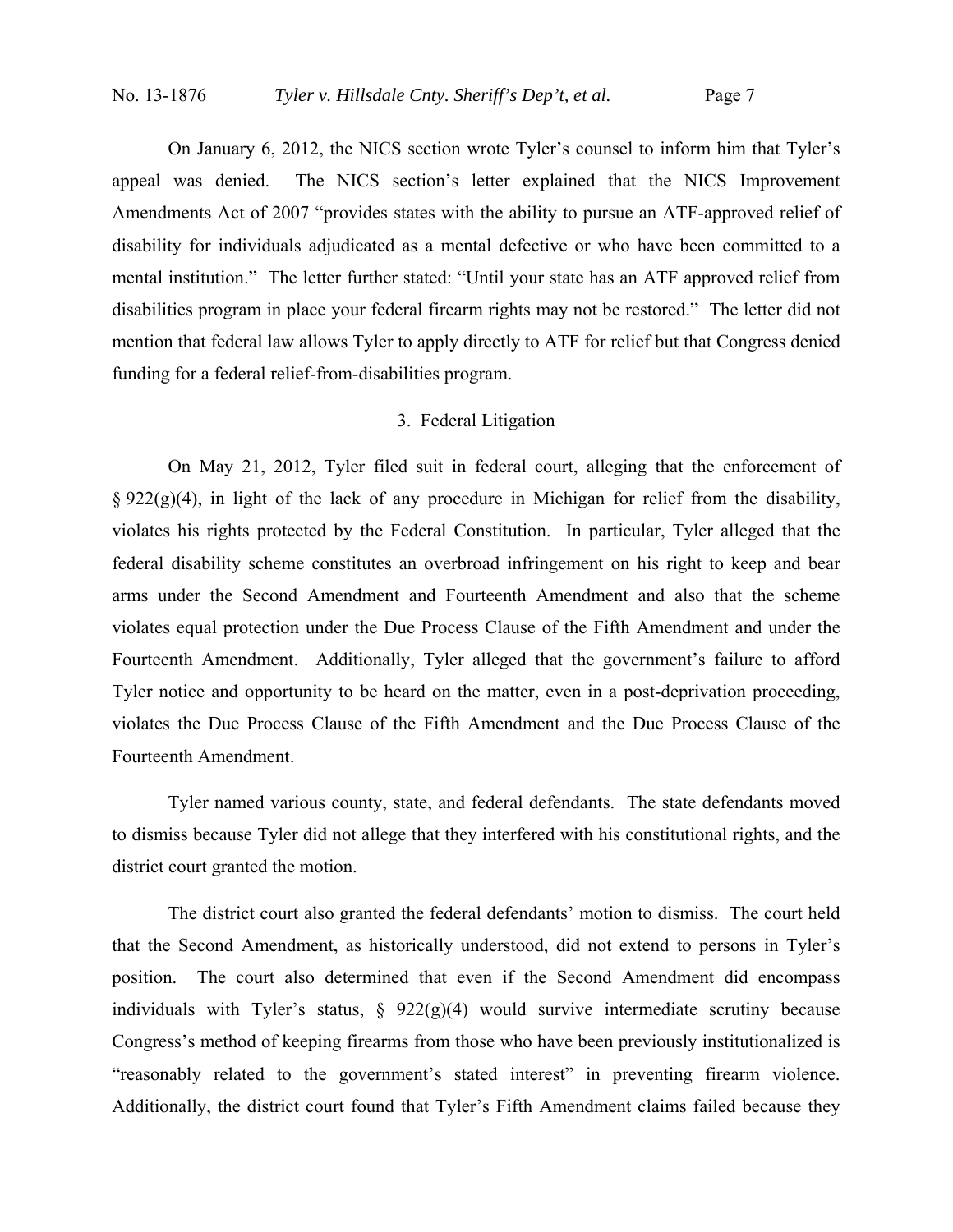were coextensive with Tyler's Second Amendment claims. Tyler and the county defendants agreed that the district court's order as to the federal defendants was dispositive as to the remaining claims, and they stipulated to entry of a final order dismissing Tyler's complaint as to the county defendants. Only the county and federal defendants are parties on appeal.

# II. Standard of Review

We review de novo the district court's grant of a motion to dismiss for failure to state a claim. *Ass'n of Cleveland Fire Fighters v. City of Cleveland, Ohio*, 502 F.3d 545, 548 (6th Cir. 2007). We accept the complaint's factual allegations as true and construe the complaint in the light most favorable to the plaintiff. *Hill v. Blue Cross & Blue Shield of Mich.*, 409 F.3d 710, 716 (6th Cir. 2005).

#### III. Analysis

 The Second Amendment provides: "A well regulated Militia, being necessary to the security of a free State, the right of the people to keep and bear Arms, shall not be infringed." U.S. Const. amend. II. The Supreme Court has determined that this text—with a structure "unique in our Constitution"—confers "an individual right to keep and bear arms." *District of Columbia v. Heller*, 554 U.S. 570, 577, 595 (2008). This right is "not unlimited, just as the First Amendment's right of free speech [is] not." *Id.* at 595; *accord id.* at 626; *see also Konigsberg v. State Bar of Cal.*, 366 U.S. 36, 49–50 (1961) (Harlan, J.). For instance, the Second Amendment does not guarantee a right to bear arms for "*any sort* of confrontation." *Heller*, 554 U.S. at 595. Nor does it protect an individual's right to possess all kinds of weapons, *see id.* at 621–22; for example, "the Second Amendment does not protect those weapons not typically possessed by law-abiding citizens for lawful purposes, such as short-barreled shotguns." *Id.* at 625. The *Heller* Court also condoned "laws forbidding the carrying of firearms in sensitive places such as schools and government buildings." *Id.* at 626.

 In short, *Heller* did "not undertake an exhaustive historical analysis . . . of the full scope of the Second Amendment." *Ibid. Heller* determined only that the Second Amendment protects "the right of law-abiding, responsible citizens to use arms in defense of hearth and home." *Id.* at 635. The Supreme Court has not fleshed out the extent of the right protected by the Second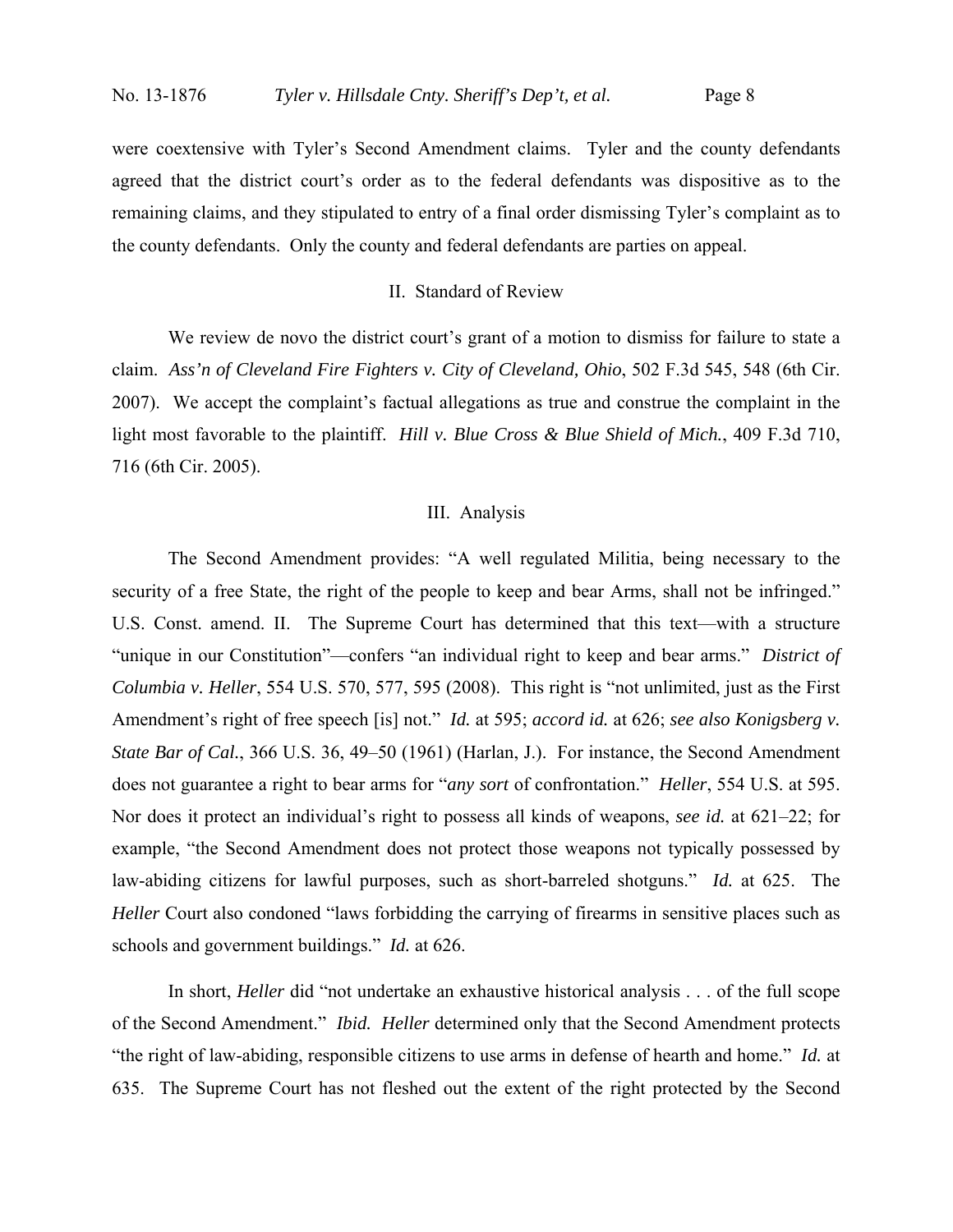Amendment. Thus, although several courts of appeals have opined on whether the Second Amendment encompasses the right to carry a gun outside the home, the full breadth of the Second Amendment has not been determined. *Compare Peruta v. Cnty. of San Diego*, 742 F.3d 1144, 1167 (9th Cir. 2014) (recognizing the right beyond the home), *and Moore v. Madigan*, 702 F.3d 933, 936–42 (7th Cir. 2012) (same), *with Drake v. Filko*, 724 F.3d 426, 431–35 (3d Cir. 2013) (declining to "definitively declare" that *Heller* extends beyond the home), *cert. denied sub nom. Drake v. Jerejian*, 134 S. Ct. 2134, No. 13-827 (May 5, 2014), *Woollard v. Gallagher*, 712 F.3d 865, 876 (4th Cir. 2013) ("merely" assuming, without deciding, that the "*Heller* right exists outside the home," but upholding good-and-substantial-reason permit requirement), *and Kachalsky v. Cnty. of Westchester*, 701 F.3d 81, 89, 96 (2d Cir. 2012) (assuming that the Second Amendment "must have *some* application" beyond the home, but upholding "proper cause" handgun-license requirement).

 In this case of first impression, we consider not the *what*, *where*, *when*, or *why* of the Second Amendment's limitations—but the *who*.<sup>6</sup> Specifically, does the Second Amendment forbid Congress from prohibiting firearm possession by all individuals previously committed to a mental institution?

### A. Appropriate Constitutional Test

#### 1. *Heller*

 We begin with the *Heller* Court's statements about whom the state may constitutionally restrict from possessing firearms. Most significant is the Court's statement that "nothing in [its] opinion should be taken to cast doubt on longstanding prohibitions on the possession of firearms by felons and the mentally ill." *Heller*, 554 U.S. at 626. These restrictions, the Court said, amount to "presumptively lawful regulatory measures." *Id.* at 627 n.26. Moreover, the right recognized in *Heller* concerns only "the right of law-abiding, *responsible* citizens." *Id.* at 635 (emphasis added). Thus, the *Heller* Court presumed that certain individuals may be "*disqualified*

**<sup>6</sup>** *See, e.g.*, *United States v. Chovan*, 735 F.3d 1127, 1146 (9th Cir. 2013) (Bea, J., concurring) ("[T]he 'who' [of the Second Amendment] remains a sticking point."); *United States v. Huitron-Guizar*, 678 F.3d 1164, 1166 (10th Cir. 2012) ("The right to bear arms, however venerable, is qualified by what one might call the 'who,' 'what,' 'where,' 'when,' and 'why.' . . . Our issue concerns the 'who.'"); *see also* Eugene Volokh*, Implementing the Right to Keep and Bear Arms for Self-Defense: An Analytical Framework and a Research Agenda*, 56 UCLA L. REV. 1443, 1493–1515 (2009) ("'Who' Bans: Bans on Possession by Certain Classes of People").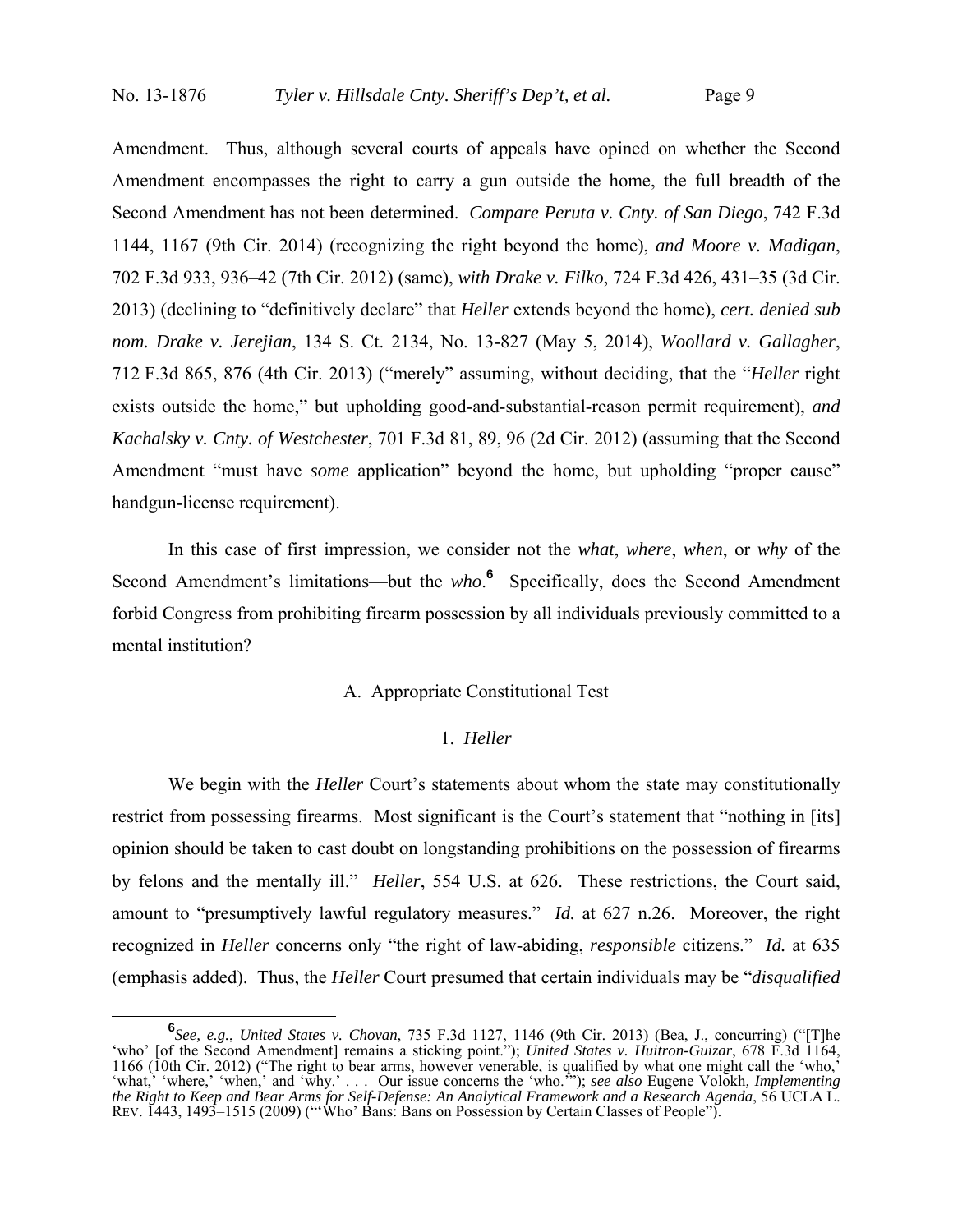from the exercise of Second Amendment rights." *Ibid.* (emphasis added). These statements strongly indicate that the Second Amendment right to possess firearms does not extend to *all* individuals—or, at least, that the state may at times limit that right for certain groups of individuals consistent with the Constitution.

 Although these statements are dicta and not holding, the Court in *McDonald v. City of Chicago, Illinois*, 561 U.S. 742 (2010), reiterated its view that the Second Amendment has its limits. According to the Court, *Heller* "made it clear" that the decision "did not cast doubt on such longstanding regulatory measures as prohibitions on the possession of firearms by felons and the mentally ill." *Id.* at 786 (internal quotation marks omitted). The *McDonald* Court described that caveat as an "assuranc[e]" and "repeat[ed]" it in its decision. *Ibid.*

 The Court's "assurance" that *Heller* does not cast doubt on prohibitions on the possession of firearms by the mentally ill does not resolve this case. For  $\S 922(g)(4)$  prohibits firearm possession not just by the mentally ill but by anyone "who has been committed to a mental institution." That these two categories are not coextensive is made clear by the very fact that the language of § 922(g)(4) expressly refers to two separate groups. *See Circuit City Stores, Inc. v. Adams*, 532 U.S. 105, 113 (2001) (presumption against redundancy). Although it is plausible that the two groups overlap, the point is that we presume they are not identical. *Heller*'s assurance that the state may prohibit the "mentally ill" from possessing firearms may provide solid constitutional ground for §  $922(g)(4)$ 's restriction as to an individual "adjudicated as a mental defective," but it is insufficient—by itself—to support the restriction as to individuals who have been involuntarily committed at some time in the past. Therefore, we cannot resolve this case by relying solely on *Heller*'s "assurances," as we did in rejecting a Second Amendment challenge to a denial of an expungement motion in a case involving  $\S$  922(g)(1)'s bar on possession of firearms by felons. *See United States v. Carey*, 602 F.3d 738, 740–41 (6th Cir. 2010).

# 2. Two-Step Approach

To resolve Second Amendment challenges, we have adopted a two-step approach. *United States v. Greeno*, 679 F.3d 510, 518 (6th Cir. 2012). The first step asks "whether the challenged law burdens conduct that falls within the scope of the Second Amendment right, as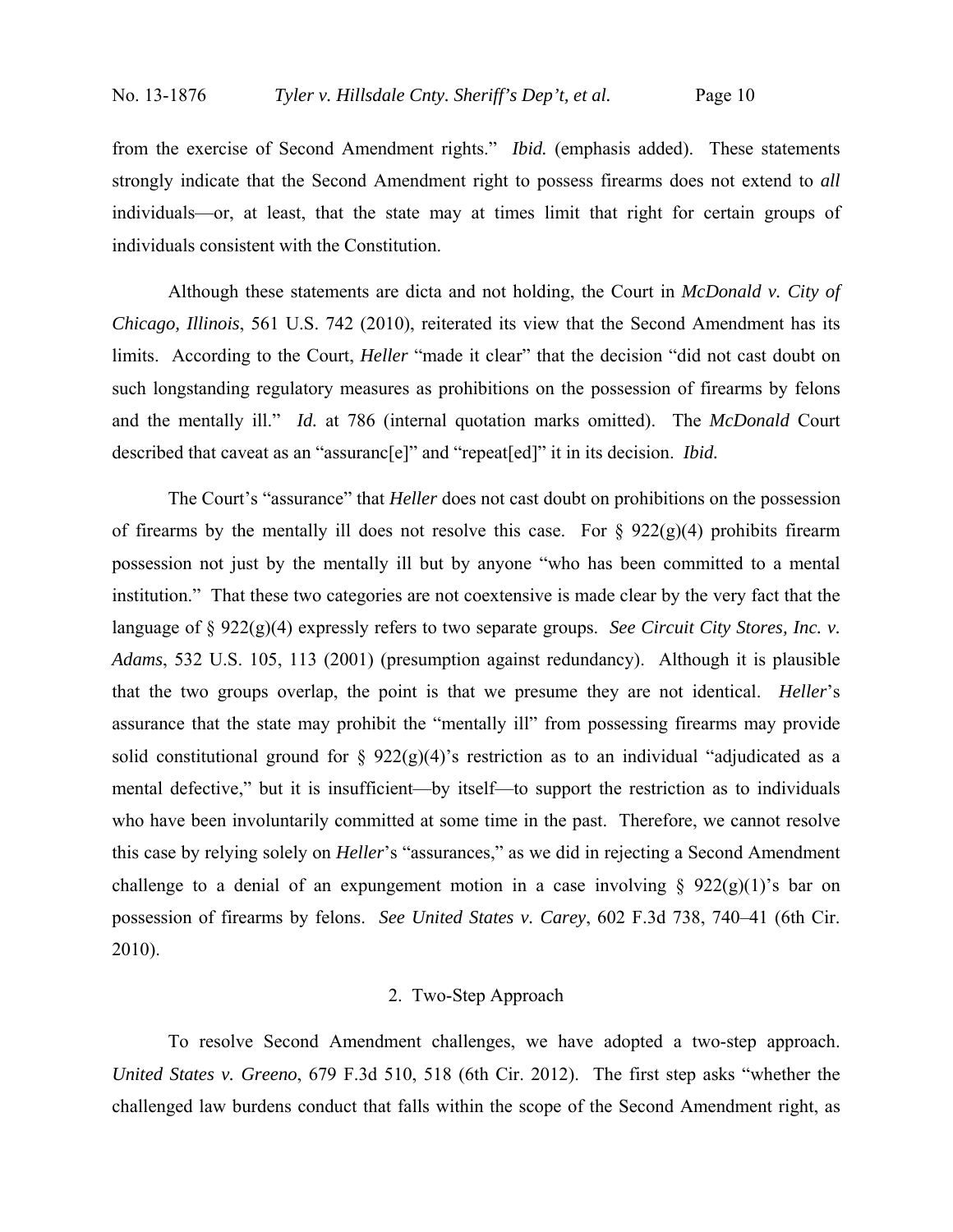historically understood." *Ibid.* If the government "demonstrates that the challenged statute regulates activity falling outside the scope of the Second Amendment right as it was understood [in 1791, at the Bill of Rights' ratification, or in 1868, at the Fourteenth Amendment's ratification], then the analysis can stop there." *Ibid.* (internal quotation marks omitted). In that case, "the regulated activity is categorically unprotected, and the law is not subject to further Second Amendment review." *Ibid.* On the other hand, "[i]f the government cannot establish this—if the historical evidence is inconclusive or suggests that the regulated activity is *not* categorically unprotected—then there must be a second inquiry into the strength of the government's justification for restricting or regulating the exercise of Second Amendment rights." *Ibid.* The second step involves "apple vingly the appropriate level of scrutiny. If the law satisfies the applicable standard, it is constitutional. If it does not, it is invalid." *Ibid.* (internal citations and quotation marks omitted); *see also United States v. Marzzarella*, 614 F.3d 85, 89 (3d Cir. 2010) (Under the second step, a court will "evaluate the law under some form of meansend scrutiny.").**<sup>7</sup>**

There may be a number of reasons to question the soundness of this two-step approach. It derives from the Third Circuit's decision in *United States v. Marzzarella*, which primarily rested on a view that because "*Heller* itself repeatedly invokes the First Amendment in establishing principles governing the Second Amendment," that fact "implies the structure of First Amendment doctrine should inform . . . analysis of the Second Amendment." 614 F.3d at 89 n.4. There is significant language in *Heller* itself, however, that would indicate that lower courts should not conduct interest balancing or apply levels of scrutiny. *See Heller*, 554 U.S. at 634–35 ("We know of no other enumerated constitutional right whose core protection has been subjected to a freestanding 'interest-balancing' approach. The very enumeration of the right takes out of the hands of government—even the Third Branch of Government—the power to decide on a case-by-case basis whether the right is *really worth* insisting upon."). This view was reiterated by the Supreme Court's subsequent decision in *McDonald*. 561 U.S. at 790–91 (noting that the *Heller* Court "specifically rejected" "an interest-balancing test"). Although

<sup>&</sup>lt;sup>7</sup>The Ninth Circuit has used a different two-step approach, which asks "first, whether" the relevant conduct "amount[s] to 'keeping and bearing Arms' within the meaning of the Second Amendment and, next, whether the challenged laws, if they indeed d[o] burden constitutionally protected conduct, 'infring[e]' the right." *Peruta*, 742 F.3d at 1150 (internal quotation and alteration marks omitted).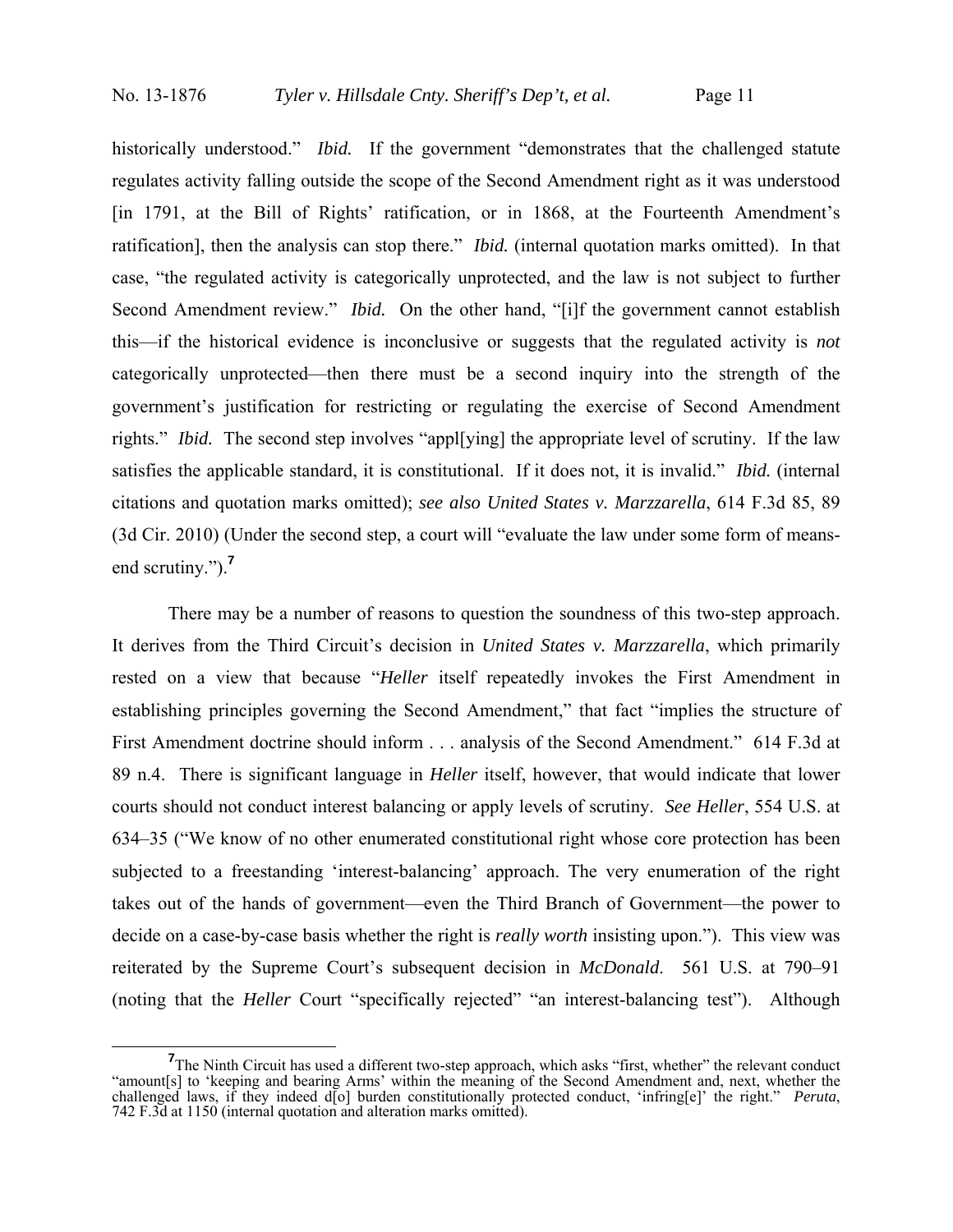reams of analysis have been devoted to this question,**<sup>8</sup>** *Greeno* clearly gives us the law to apply in this circuit at this time.

#### B. Step One: Scope of the Second Amendment

*Greeno*'s first step asks "whether the challenged law burdens conduct that falls within the scope of the Second Amendment right, as historically understood." 679 F.3d at 518. We look at whether the challenged law "will survive Second Amendment challenge because [it] regulate[s] activity falling outside the terms of the right as publicly understood when the Bill of Rights was ratified." *Ibid. Greeno* appears to place the burden on the state to establish that the challenged statute regulates activity falling outside the scope of the Second Amendment as it was understood in 1791. *See ibid.* ("If the [g]overnment demonstrates that the challenged statute 'regulates activity falling outside the scope of the Second Amendment right as it was understood at the relevant historical moment . . . then the analysis can stop there . . . . If the government cannot establish this[,] . . . then there must be a second inquiry into the strength of the government's justification for restricting or regulating the exercise of Second Amendment rights.'") (quoting *Ezell v. City of Chicago*, 651 F.3d 684, 702-03 (7th Cir. 2011)).

### 1. Tyler's Evidence

Both Tyler and the government marshal historical sources and secondary historical scholarship to discuss whether the conduct proscribed by  $\S 922(g)(4)$ —possession of a firearm by a person previously committed to a mental institution—fell within the historical scope of the Second Amendment.

 Tyler relies on the English Bill of Rights, which provided: "That the subjects which are Protestants may have arms for their defense suitable to their conditions and as allowed by law." 1 W. & M., c. 2, § 7, in 3 Eng. Stat. at Large 441 (1689); *see Heller*, 554 U.S. at 592–93. *Heller* explains the purpose of this provision: "Between the Restoration and the Glorious Revolution, the Stuart Kings Charles II and James II succeeded in using select militias loyal to them to

**<sup>8</sup>** *See, e.g.*, *Heller v. District of Columbia (Heller II)*, 670 F.3d 1244, 1282 (D.C. Cir. 2011) (Kavanaugh, J., dissenting) ("*Heller* and *McDonald* didn't just reject interest balancing. The Court went much further by expressly rejecting [the dissent's] intermediate scrutiny approach, disclaiming cost-benefit analysis, and denying the need for empirical inquiry. By doing so, the Court made clear . . . that strict *and* intermediate scrutiny are inappropriate.") (emphasis added).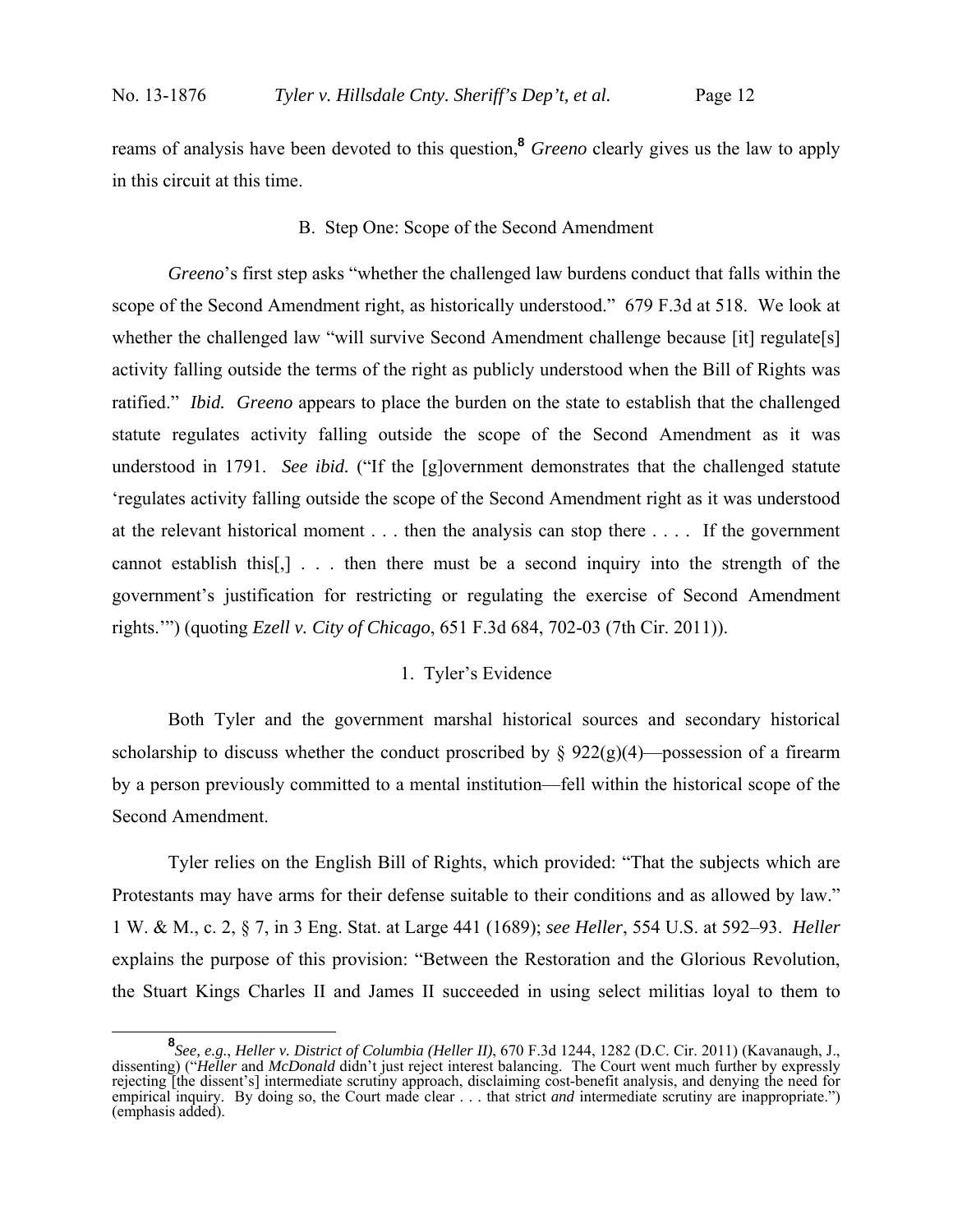suppress political dissidents, in part by disarming their opponents." *Heller*, 554 U.S. at 592. As a result of these experiences, Englishmen "obtained an assurance from William and Mary, in the Declaration of Right (which was codified as the English Bill of Rights), that Protestants would never be disarmed." *Id.* at 593. It is unclear, however, whether the provision in the English Bill of Rights limiting the right to that "allowed by law" encompassed individuals previously committed to a mental institution.

 Tyler also relies heavily on legal commentary by William Blackstone, "whose works . . . constituted the preeminent authority on English law for the founding generation." *Id.* at 593–94. Tyler quotes Blackstone as recognizing the right to arms as "a public allowance, under due restrictions, of the natural right of resistance and self-preservation." 1 William Blackstone, Commentaries \*144. Blackstone recognized that restraints on this right, as well as other fundamental English rights, must be "so gentle and moderate . . . that no man of sense or probity would wish to see them slackened." *Ibid.* Under this scheme, individuals were "restrained from nothing, but what would be pernicious either to ourselves or our fellow-citizens." *Ibid.* Blackstone spoke approvingly on prohibitions on unlawful hunting or appearing armed in certain places "with the face blacked or with other disguise, and being armed with offensive weapons, to the breach of the public peace and the terror of his majesty's subjects." 4 William Blackstone, Commentaries \*144 (discussing the statute 1 Hen. VII., c. 7 and the statute 9 Geo. I., c. 22). Similarly, Blackstone described how the "offence of *riding* or *going armed*, with dangerous or unusual weapons, is a crime against the public peace, by terrifying the good people of the land, and is particularly prohibited by the statute of Northampton, 2 Edw. III, c. 3." *Id.* at \*149. Blackstone does not resolve whether a mental-institution prohibition such as the one at issue here would have been considered a "due restriction."

 Other historical sources cited by Tyler are no more helpful. Under the Militia Act of 1662, "any person or persons" who were judged "dangerous to the Peace of the Kingdome" could be disarmed. 13 & 14 Car. 2, c. 3, § 1 (1662) (Eng.). But we already know from *Heller* that the right to bear arms, both now and as understood in 1791, did not extend to certain classes of people. Tyler also cites ratification history, but *Heller* explained that the ratification debate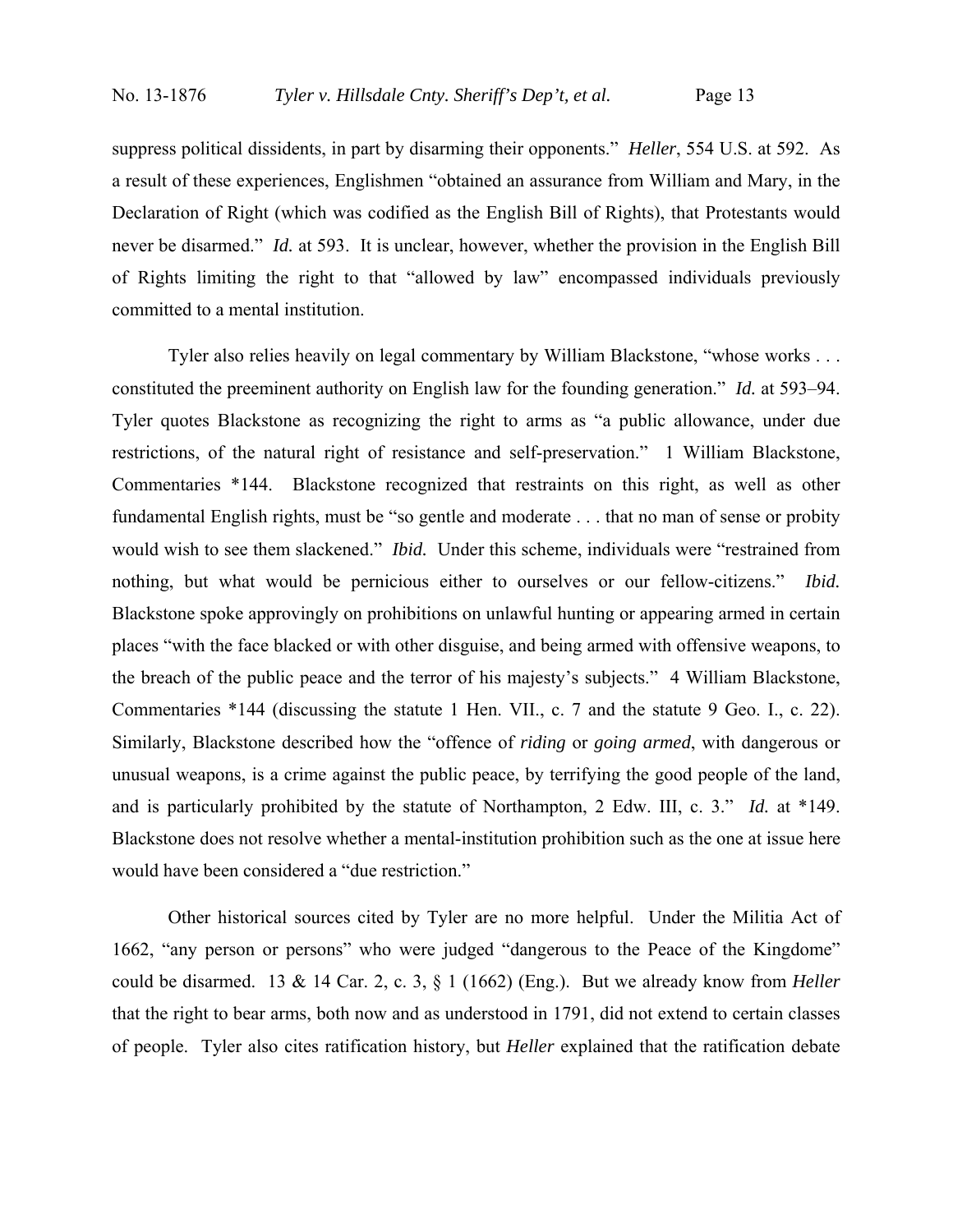over the right to keep and bear arms was not over the nature of the right but "over whether it needed to be codified in the Constitution." *Heller*, 554 U.S. at 598.

#### 2. The Government's Evidence

*Greeno* places the burden on the government to establish that regulated conduct falls outside the scope of the Second Amendment as understood in 1791. 679 F.3d at 518. The government relies on historical sources similar to those cited by Tyler, but they too are of limited helpfulness.

 The government, also invoking ratification history, relies on "a proposal offered by the Pennsylvania anti-federalist faction at the Pennsylvania Convention." Appellee Br. 17. *Heller* described this proposal as "highly influential." 554 U.S. at 604. Under this proposal:

The people have a right to bear arms for the defense of themselves and their own State, or the United States, or for the purpose of killing game; and no law shall be passed for disarming the people or any of them, unless for crimes committed, *or real danger of public injury from individuals*[.]

The Address and Reasons of Dissent of the Minority of the Convention of the State of Pennsylvania to Their Constituents, 1787, *reprinted in* 2 Bernard Schwartz, *The Bill of Rights, A Documentary History* 665 (1971) (emphasis added). This, too, simply raises the question of *which* individuals presented a "real danger of public injury." The government also cites Samuel Adams's proposal at the Massachusetts ratifying convention, which was also discussed in *Heller*. *See Heller*, 554 U.S. at 604–05. Adams recommended "that the said Constitution be never construed to authorize Congress . . . to prevent the people of the United States *who are peaceable citizens*, from keeping their own arms." 2 Schwartz, *The Bill of Rights*, 675, 681 (emphasis added). But *Heller* already established that the Second Amendment applies, at the very least, to "law-abiding, responsible citizens." 554 U.S. at 635.

 The government's brief discussion of historical scholarship is no more helpful. The government asserts that most "scholars of the Second Amendment agree that the right to bear arms was tied to the concept of a virtuous citizenry." Appellee Br. 18 (quoting *United States v. Yancey*, 621 F.3d 681, 684–85 (7th Cir. 2010) (per curiam)). Whether we label the class of citizens entitled to Second Amendment protection as "responsible," "peaceable," or "virtuous,"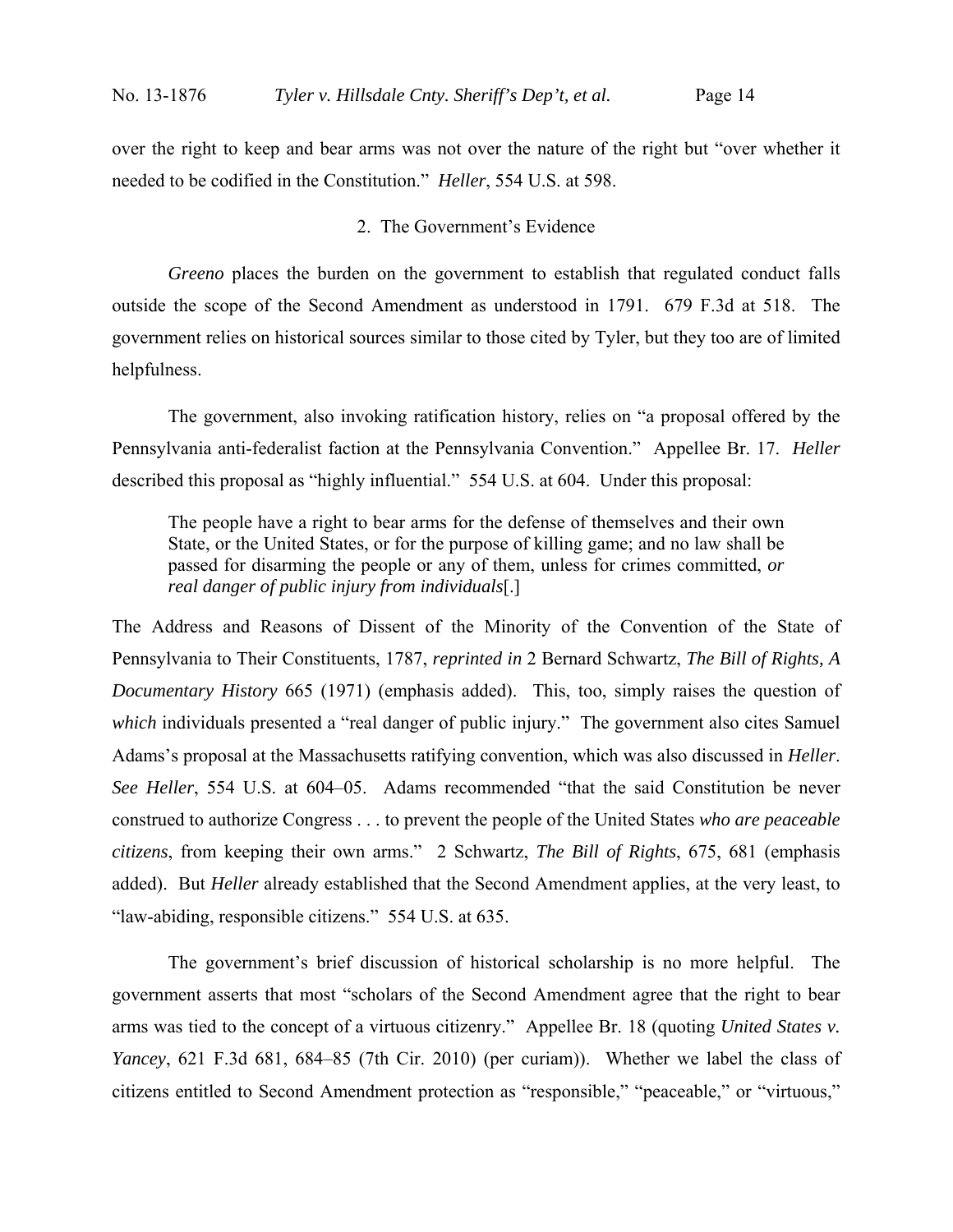we are no closer to determining whether individuals previously institutionalized were counted in that class.

#### 3. Analysis

Recourse to tradition is not much more helpful, for "legal limits on the possession of firearms by the mentally ill . . . are of 20th Century vintage." *United States v. Skoien* (*Skoien II*), 614 F.3d 638, 641 (7th Cir. 2010) (en banc). Section  $922(g)(4)$  "was not enacted until 1968." *Ibid.*; *see* Gun Control Act of 1968, Pub. L. No. 90-618, 82 Stat. 1213, 1220. This law does not appear to rest on much historical foundation. "One searches in vain through eighteenth-century records to find any laws specifically excluding the mentally ill from firearms ownership." Carlton F.W. Larson, *Four Exceptions in Search of A Theory:* District of Columbia v. Heller *and Judicial Ipse Dixit*, 60 HASTINGS L.J. 1371, 1376 (2009). Professor Larson has concluded that "[s]pecific eighteenth-century laws disarming the mentally ill . . . simply do not exist." *Id.* at 1378.**<sup>9</sup>** The only more modern precedent that Professor Larson uncovered was the Uniform Fire Arms Act of 1930, which "prohibited delivery of a pistol to any person of 'unsound mind.'" *Id.* at 1376 (quoting Handbook of the National Conference of Commissioners on Uniform State Laws and Proceedings of the Fortieth Annual Conference 565 (1930)).

We are not aware of any other historical source that suggests that the right to possess a gun was denied to persons who had ever been committed to a mental institution, regardless of time, circumstance, or present condition.**<sup>10</sup>**

**<sup>9</sup>** <sup>9</sup>The government argues otherwise. *See* Appellee Br. 18. ("Historical sources further show that the colonial public did not view persons with a history of mental disturbance as being among those who could bear arms . . . ."). For this claim, the government relies on *United States v. Emerson*, 270 F.3d 203, 226 n.21 (5th Cir. 2001). *Emerson*, in turn, relies on Robert Dowlut, *The Right to Arms: Does the Constitution or the Predilection of Judges Reign?*, 36 OKLA L. REV. 65, 96 (1983). This article states: "Colonial and English societies of the eighteenth century . . . have excluded infants, idiots, lunatics, and felons [from possessing firearms]." The Dowlut article, for its part, relies on T. Cooley, *A Treatise on Constitutional Limitations* 57 (7th ed. 1903). But the Cooley treatise simply provides no support for the proposition that the government now advances—that eighteenth-century America excluded "lunatics" from possessing firearms. In this way, one incorrect citation has begotten another.

The portion of Cooley's 1903 treatise cited by Dowlut does not address firearms at all but refers only to "[c]ertain classes [that] have been almost universally excluded" from "the *elective franchise*." *Ibid.* (emphasis added). Other courts, like the government, have mistakenly relied on the Dowlut article for the proposition that eighteenth-century America excluded "lunatics" from possessing firearms. *See, e.g.*, *State v. Jorgenson*, 312 P.3d 960, 966 (Wash. 2013). This citation-chain error has also been identified by the Oregon Supreme Court. *See State v. Hirsch*, 114 P.3d 1104, 1132 n.47 (Or. 2005).

**<sup>10</sup>**Mental institutions did not even exist in colonial America until the late eighteenth century. According to one source, "[T]he first asylum for the exclusive reception of the insane was opened [in 1772,] two decades later"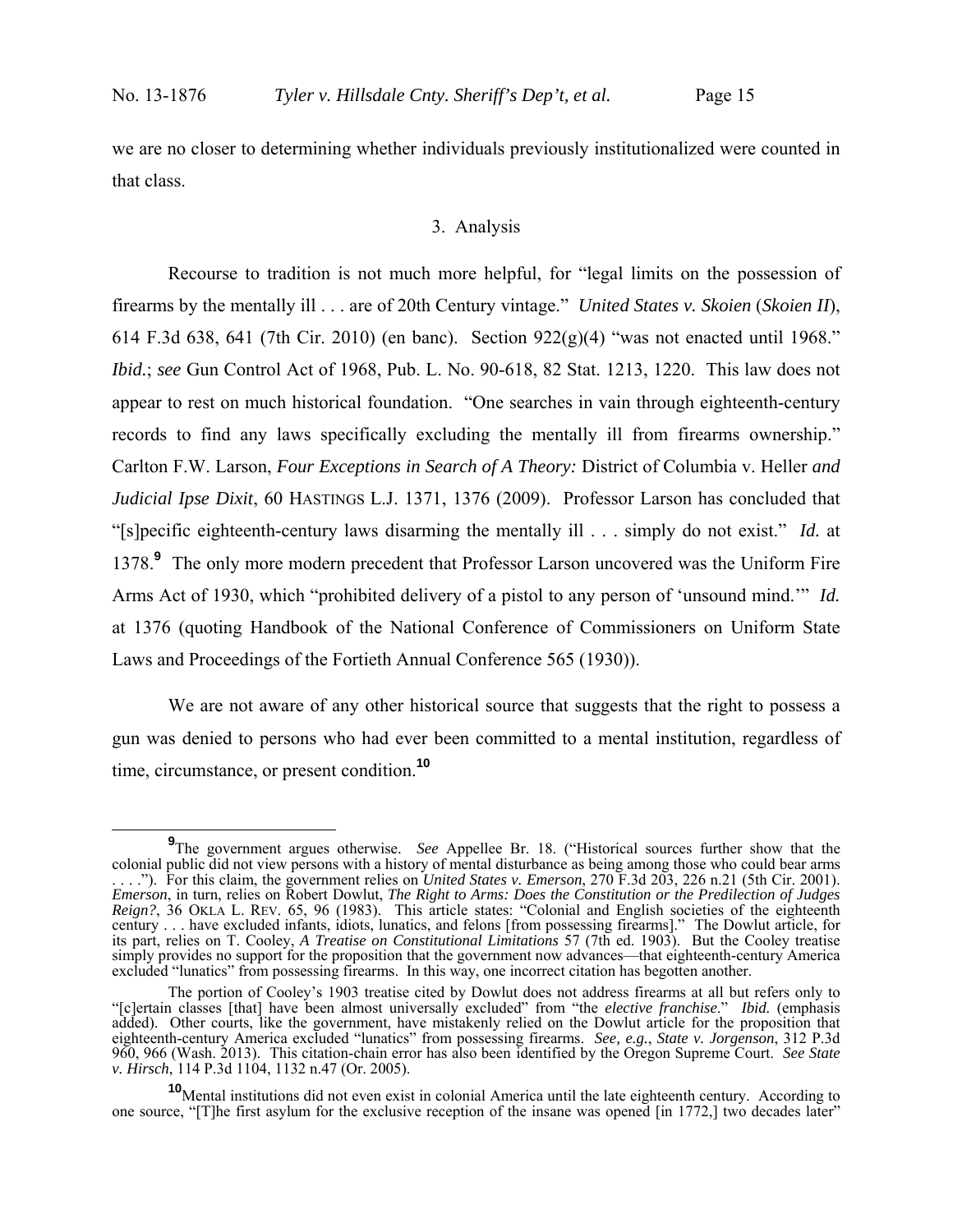We need not reinvent the wheel and justify with historical reasoning  $\S$  922(g)(4)'s prohibition on possession of firearms by the mentally ill. So much we may take for granted. *Heller* has already sanctioned the "longstanding prohibitio[n] on the possession of firearms by . . . the mentally ill" as permissible. 554 U.S. at 626. The Court did not directly support this statement with citations. Justice Breyer suggested that the Court's statement amounted to "judicial *ipse dixit*." *Id.* at 722 (Breyer, J., dissenting). The Court, in turn, responded that "there will be time enough to expound upon the historical justifications for the exceptions we have mentioned if and when those exceptions come before us." *Id.* at 635 (majority opinion).

 The problem, as noted, is that the class of individuals constituting those ever previously mentally institutionalized is not identical to the class of individuals presently mentally ill. Ultimately, the government cannot establish that  $\S 922(g)(4)$  regulates conduct falling outside the scope of the Second Amendment as it was understood in 1791. We cannot conclude, then, that the regulated activity is "categorically unprotected." *Greeno*, 679 F.3d at 518. History, text, and tradition, considered alone, are inconclusive.**<sup>11</sup>** Because the government has not met its burden, we conclude that the Second Amendment as understood in 1791 extended to at least some individuals previously committed to mental institutions. We proceed, therefore, to *Greeno*'s second step.

## C. Step Two: Applying the Appropriate Level of Scrutiny

Under *Greeno*, if the government cannot meet its burden of establishing that the regulated conduct fell outside the scope of the Second Amendment as historically understood in 1791, then the court must proceed to a second step. 679 F.3d at 518. The second step analyzes "the strength of the government's justification for restricting or regulating the exercise of Second Amendment rights." *Ibid.* Courts must "appl[y] the appropriate level of scrutiny." *Ibid.*

than when "the first general hospital [was] established." Albert Deutsch, *The Mentally Ill in America: A History of their Care and Treatment from Colonial Times* 40 (2d ed. 1940).

Thus, asking whether firearm possession by persons previously committed to a mental institution fell within the historical scope of the Second Amendment may simply be a futile question. Mental institutions, for the most part, did not emerge in America until after the adoption of the Second Amendment.

<sup>&</sup>lt;sup>11</sup>On this point, we agree with the district court: "The [c]ourt agrees that the historical evidence cited by *Heller* and Defendants does not directly support the proposition that persons who were once committed due to mental illness are forever ineligible to regain their Second Amendment rights." *Tyler v. Holder*, No. 1:12-CV-523, 2013 WL 356851, at \*3 (W.D. Mich. Jan. 29, 2013).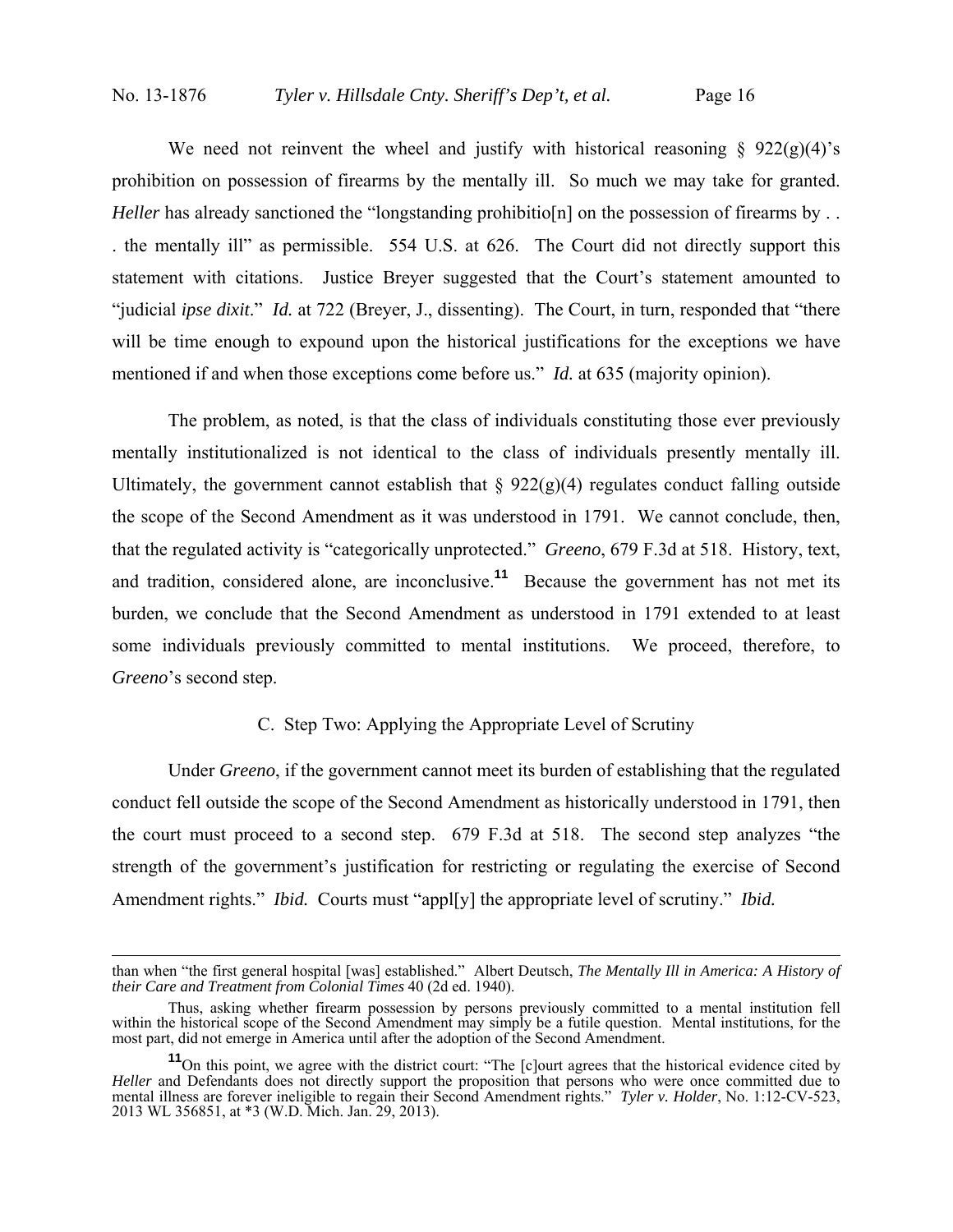# 1. Intermediate Scrutiny or Strict Scrutiny?

Whether courts should apply intermediate scrutiny or strict scrutiny is an open question in this circuit. *Greeno* itself concerned a Second Amendment challenge to the dangerousweapon enhancement in § 2D1.1(b)(1) of the U.S. Sentencing Guidelines. *See id.* at 516–21. The *Greeno* court concluded that the dangerous-weapon enhancement was consistent with the historical understanding of the Second Amendment because the right to bear arms did not extend to "individuals engaged in criminal activity," *id.* at 519, or to "possession of weapons for unlawful purposes," *id.* at 520. The court in *Greeno* decided only the question asked in the first step of its newly announced test. *See id.* at 520 n.2. The *Greeno* court expressly reserved the question of what is "the appropriate level of scrutiny to apply to post-*Heller* Second Amendment challenges under the second prong." *Ibid.*

a

Although we might prefer to avoid a scrutiny-based approach altogether, *see Heller*, 554 U.S. at 634–35, *Greeno* now compels us to wade "into the 'levels of scrutiny' quagmire." *Skoien II*, 614 F.3d at 642.

The traditional levels of scrutiny are rational basis, intermediate scrutiny, and strict scrutiny. *See Heller*, 554 U.S. at 634. The Supreme Court in *Heller* ruled out the possibility that rational-basis review applies to Second Amendment challenges: "If all that was required to overcome the right to keep and bear arms was a rational basis, the Second Amendment would be redundant with the separate constitutional prohibitions on irrational laws, and would have no effect." *Id.* at 628 n.27. Our choice, then, is between intermediate scrutiny and strict scrutiny. Both tests are "quintessential balancing inquiries that focus ultimately on whether a particular government interest is sufficiently compelling or important to justify an infringement on the individual right in question." *Heller v. District of Columbia (Heller II)*, 670 F.3d 1244, 1281 (D.C. Cir. 2011) (Kavanaugh, J., dissenting). Under intermediate scrutiny, a challenged law "must be substantially related to an important governmental objective." *Clark v. Jeter*, 486 U.S. 456, 461 (1988). Strict scrutiny, in apparent contrast, requires the government to show that a challenged law "furthers a compelling interest and is narrowly tailored to achieve that interest."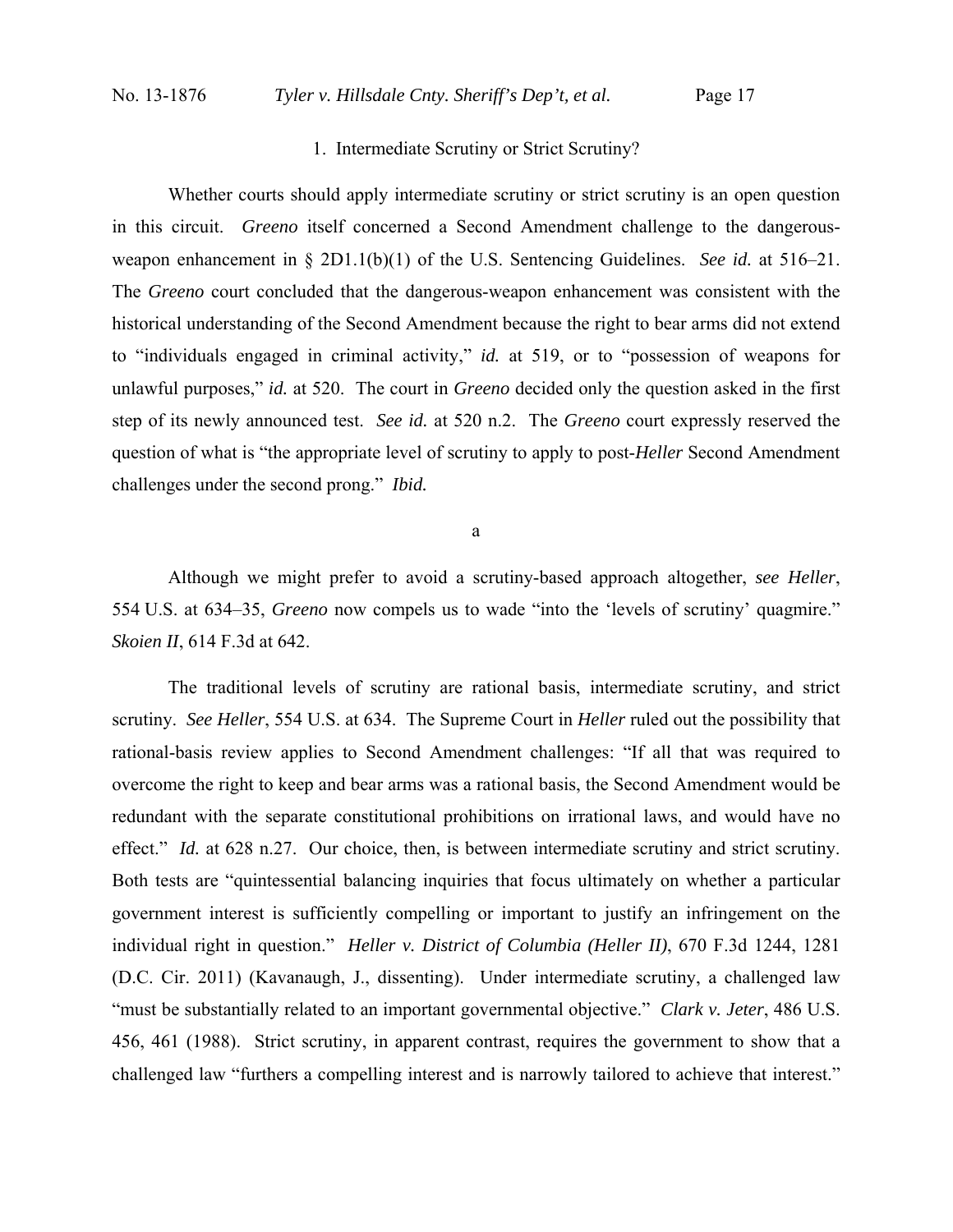*Citizens United v. Fed. Election Comm'n*, 558 U.S. 310, 340 (2010) (citation omitted). Before determining which standard is most appropriate, a few caveats are in order.

First, we recognize that this decision—intermediate or strict?—is likely more important in theory than in practice. We are skeptical of ascribing too much significance to the difference between an "important" or "significant" interest and a "compelling" interest. Justice Blackmun, for example, was never "able fully to appreciate just what a 'compelling state interest' is." *Ill. State Bd. of Elections v. Socialist Workers Party*, 440 U.S. 173, 188 (1979) (Blackmun, J., concurring). He felt that if "compelling interest" meant "'incapable of being overcome' upon any balancing process, then, of course, the test merely announces an inevitable result, and the test is no test at all." *Ibid.* Both intermediate scrutiny and strict scrutiny involve similar balancing tests.

Second, intermediate and strict scrutiny are not binary poles in the area of heightened scrutiny. These familiar tests can take on many names and versions. "[I]t bears mention that strict scrutiny and intermediate scrutiny can take on different forms in different contexts that are sometimes colloquially referred to as, for example, strict-scrutiny-light or intermediate-scrutinyplus or the like." *Heller II*, 670 F.3d at 1277 n.8 (Kavanaugh, J., dissenting). For example, in a campaign-finance case, the Court said a contribution limit would survive review if the government showed that the regulation was "closely drawn to match a sufficiently important interest." *Nixon v. Shrink Mo. Gov't PAC*, 528 U.S. 377, 387–88 (2000). In another case, the Court reviewed a gender-based classification under "skeptical scrutiny" and "heightened review." *United States v. Virginia*, 518 U.S. 515, 531, 533 (1996). Whether courts apply heightened scrutiny or a lighter version of that scrutiny, the underlying approach remains the same: it entails assessing means and ends and costs and benefits.

With these cautions in mind, we proceed to determine the appropriate standard.

b

The government maintains that intermediate scrutiny is the appropriate level of scrutiny to apply. It offers two reasons. First, it argues that a "more demanding standard would be inconsistent with *Heller*'s recognition that 'longstanding prohibitions on the possession of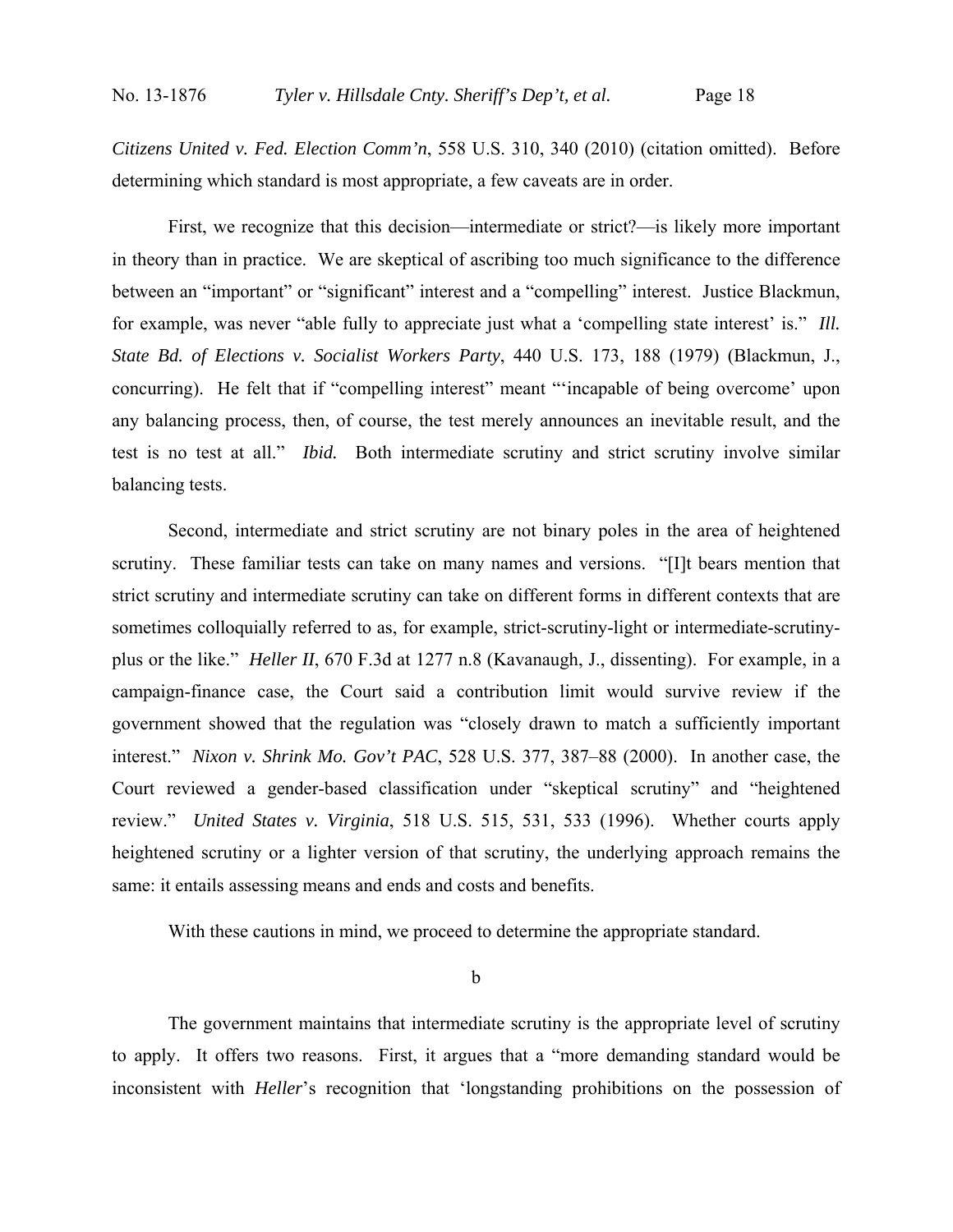firearms by felons and the mentally ill' are 'presumptively lawful.'" Appellee Br. 19 (quoting *Heller*, 554 U.S. at 626, 627 n.26). Second, the government notes that other courts of appeals have generally applied intermediate scrutiny.

i

 The government's first argument is that *Heller*'s exceptions are inconsistent with strict scrutiny. *Heller* describes the prohibition on firearm possession by the mentally ill as "presumptively lawful." *Heller*, 554 U.S. at 626, 627 n.26. The government at oral argument stated that this language must indicate that strict scrutiny is inappropriate because if a law is subject to strict scrutiny, the government reasons, then it is not presumptively lawful. There are several problems with this logic.

First, the government reads *Heller*'s language to mean that courts, when analyzing the constitutionality of *Heller*'s exceptions, must *begin their analysis* by presuming that such exceptions are lawful. This cannot be correct because if that were the case, then courts would apply something akin to rational basis—an option that *Heller* forecloses. *Heller*, 554 U.S. at 628 n.27. The government argues in favor of intermediate scrutiny, but intermediate scrutiny does not involve applying a presumption of constitutionality. *Heller*'s "presumptively lawful" language does not suggest that a presumption of constitutionality attaches to the *Heller* exceptions. An equally valid, if not better, reading of the language is that the Court presumed that it would find the *Heller* exceptions constitutional *after applying* some analytic framework.**<sup>12</sup>** We do not read *Heller*'s "presumptively lawful" language to suggest anything about the level of scrutiny, if any, that courts should apply when evaluating Second Amendment challenges.

ii

The strongest argument in favor of intermediate scrutiny is that other circuits have adopted it as their test of choice. The government correctly notes that circuits have generally

**<sup>12</sup>**Other courts have recognized that *Heller*'s "presumptively lawful" language is simply ambiguous. *See NRA v. ATF (NRA I)*, 700 F.3d 185, 196 (5th Cir. 2012) ("It is difficult to discern whether [*Heller*'s exceptions], by virtue of their presumptive validity, either (i) presumptively fail to burden conducted protected by the Second Amendment, or (ii) presumptively trigger and pass constitutional muster under a lenient level of scrutiny."); *Marzzarella*, 614 F.3d at 91 ("We recognize the phrase 'presumptively lawful' could have different meanings under newly enunciated Second Amendment doctrine.").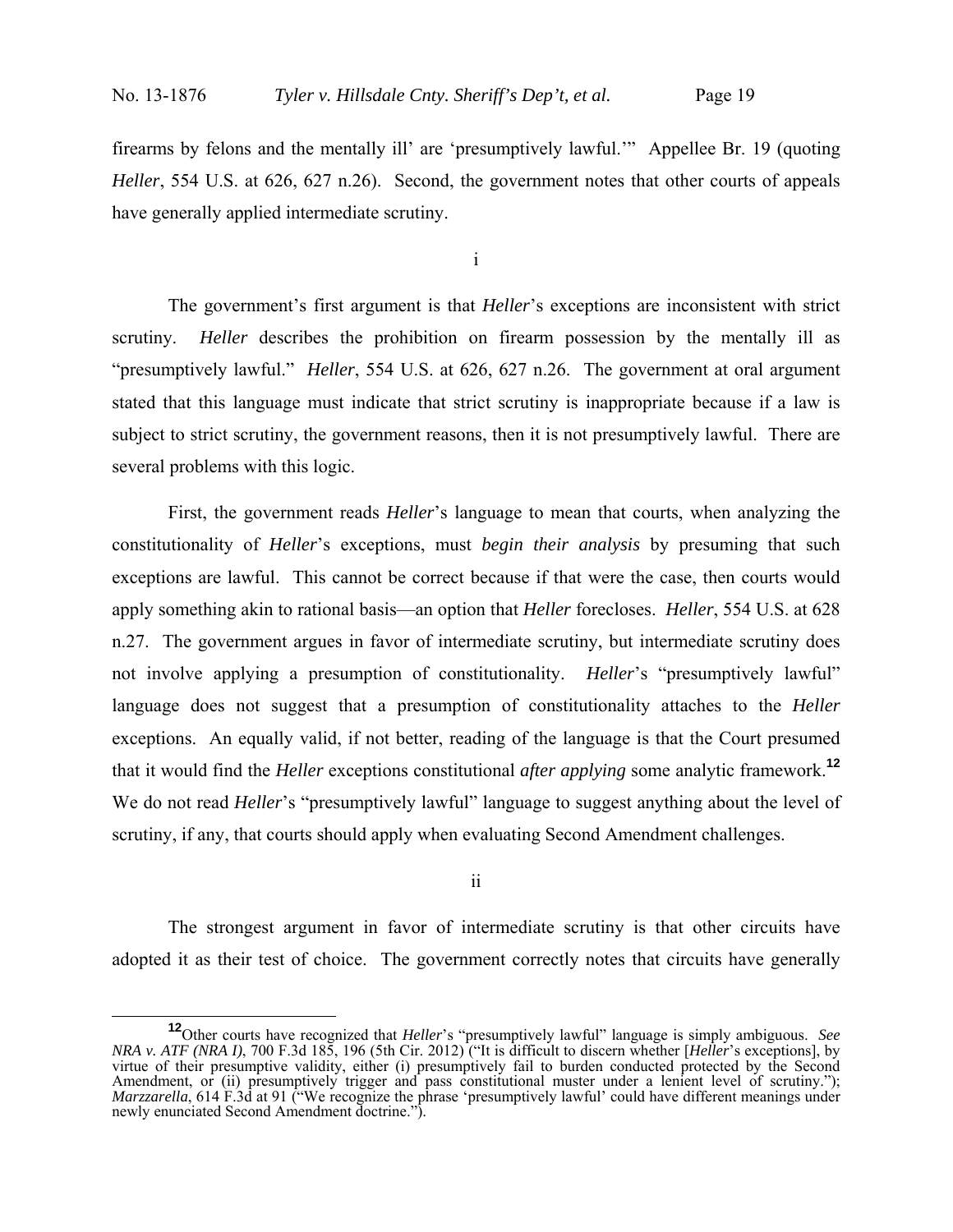applied intermediate scrutiny in Second Amendment challenges. A closer look, however, reveals that the circuits' actual approaches are less neat—and far less consistent—than that.

The First Circuit applied a form of intermediate scrutiny to a "categorical ban on gun ownership by a class of individuals," which required a "strong showing, necessitating a substantial relationship between the restriction and an important governmental object." *United States v. Booker*, 644 F.3d 12, 25 (1st Cir. 2011) (internal quotation marks omitted).

The Second Circuit adopted "some form of heightened scrutiny . . . less than strict scrutiny" to laws not burdening the "'core' protection of self-defense in the home." *Kachalsky*, 701 F.3d at 93–94.

The Third Circuit has applied intermediate scrutiny when the "burden imposed by the law does not severely limit the possession of firearms," but recognized that the "Second Amendment can trigger more than one particular standard of scrutiny." *Marzzarella*, 614 F.3d at 97.

The Fourth Circuit employs a hybrid approach, applying intermediate scrutiny to laws burdening the right to bear arms "outside of the home" but applying strict scrutiny to laws burdening the "core right of self-defense in the home." *United States v. Masciandaro*, 638 F.3d 458, 470–71 (4th Cir. 2011); *accord Woollard*, 712 F.3d at 876; *United States v. Chester* (*Chester II*), 628 F.3d 673, 683 (4th Cir. 2010) ("[W]e conclude that intermediate scrutiny is more appropriate than strict scrutiny for Chester and similarly situated persons.").

The Fifth Circuit has also adopted a multi-tiered approach in which "the appropriate level of scrutiny depends on the nature of the conduct being regulated and the degree to which the challenged law burdens the right." *NRA v. ATF* (*NRA I*), 700 F.3d 185, 195 (5th Cir. 2012) (internal quotation marks omitted).

The Seventh Circuit has followed a number of different approaches, depending on the panel. Recently, it applied "a more rigorous showing than [intermediate scrutiny], if not quite 'strict scrutiny.'" *Ezell v. City of Chicago*, 651 F.3d 684, 708 (7th Cir. 2011). In general, the court said that a "severe burden on the core Second Amendment right" requires "an extremely strong public-interest justification and a close fit between the government's means and its end," whereas "laws restricting activity lying closer to the margins of the Second Amendment right,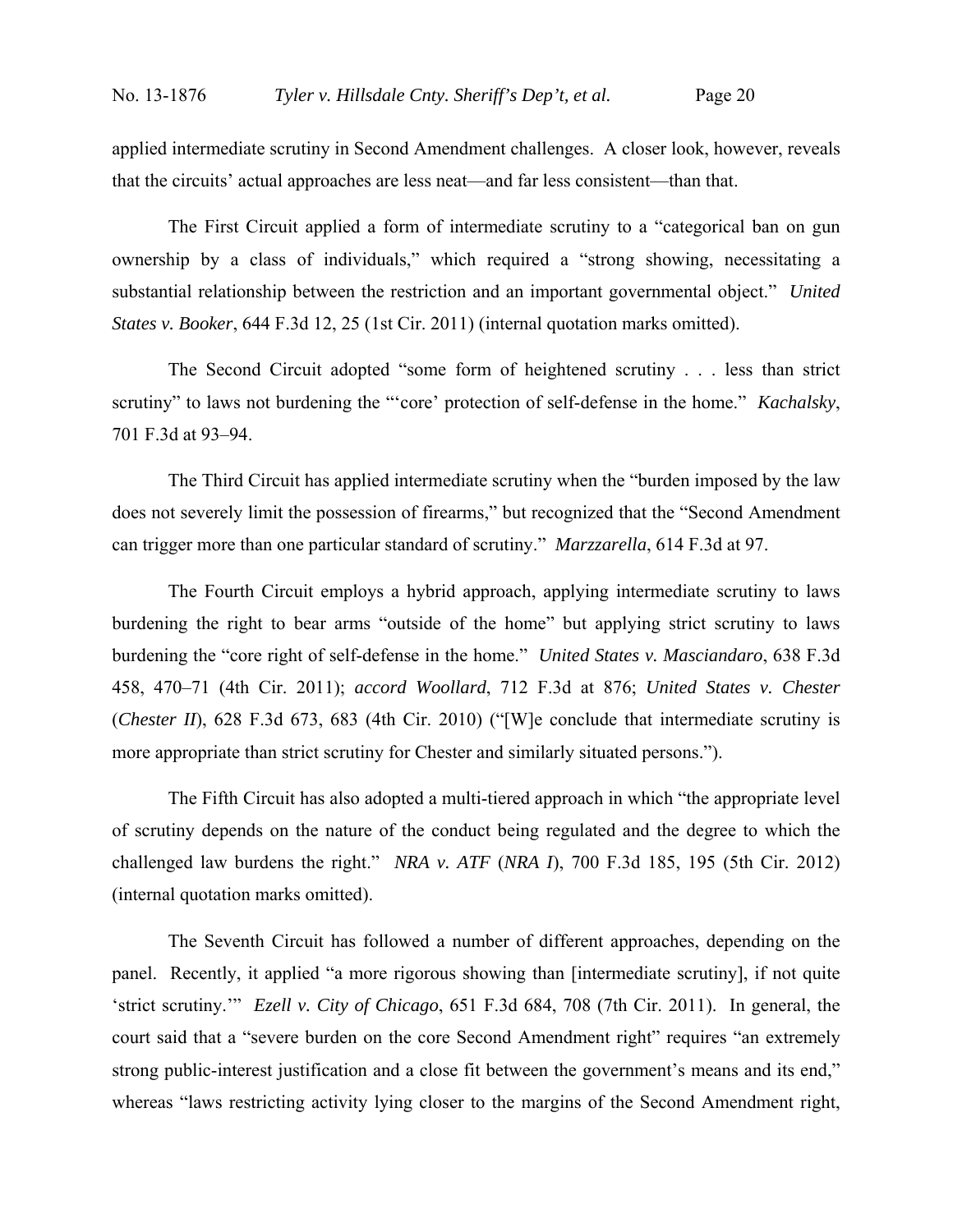laws that merely regulate rather than restrict, and modest burdens on the right may be more easily justified." *Ibid.* Previously, the full court, sitting en banc, accepted the government's concession that the court should apply intermediate scrutiny rather than rational-basis review and asked whether the challenged law was "substantially related to an important governmental objective." *Skoien II*, 614 F.3d at 641. *But see id.* at 647 (Sykes, J., dissenting) (arguing that the court "sends doctrinal signals that confuse rather than clarify"). Judge Posner, taking a different approach still, analyzed a challenged law "not based on degrees of scrutiny, but on Illinois's failure to justify the most restrictive gun law of any of the 50 states." *Moore*, 702 F.3d at 941.

The Ninth Circuit has also followed various approaches. In a 2013 case, the court held that intermediate scrutiny applies to a Second Amendment challenge to a law burdening "conduct falling within the scope of the Second Amendment's guarantee." *United States v. Chovan*, 735 F.3d 1127, 1136 (9th Cir. 2013). Three months later, the court clarified that intermediate scrutiny applied only because the conduct fell within the scope of the Second Amendment but "outside [its] core." *Peruta*, 742 F.3d at 1168 n.15. The court also clarified that "[i]ntermediate scrutiny is not appropriate, however, for cases involving the destruction of a right at the core of the Second Amendment." *Ibid.* Several Ninth Circuit judges would adopt an approach that expressly considers "the extent of the regulation's burden on Second Amendment rights." *Nordyke v. King*, 681 F.3d 1041, 1045 (9th Cir. 2012) (en banc) (O'Scannlain, J., concurring in the judgment, joined by Tallman, Callahan, & Ikuta, JJ.). In a 2014 opinion, the Ninth Circuit applied intermediate scrutiny because the challenged law did "not impose a substantial burden on conduct protected by the Second Amendment." *Jackson v. City & Cnty. of S.F.*, 746 F.3d 953, 965 (9th Cir. 2014). Judge Bea has forcibly argued that strict scrutiny is more appropriate because using "intermediate scrutiny as the correct level at which to review a categorical, status-based disqualification from the core right of the Second Amendment . . . does not make sense." *Chovan*, 735 F.3d at 1145 (Bea, J., concurring).

The Tenth Circuit applied intermediate scrutiny to a federal firearm restriction that applied "only to a narrow class of persons, rather than to the public at large." *United States v. Reese*, 627 F.3d 792, 802 (10th Cir. 2010).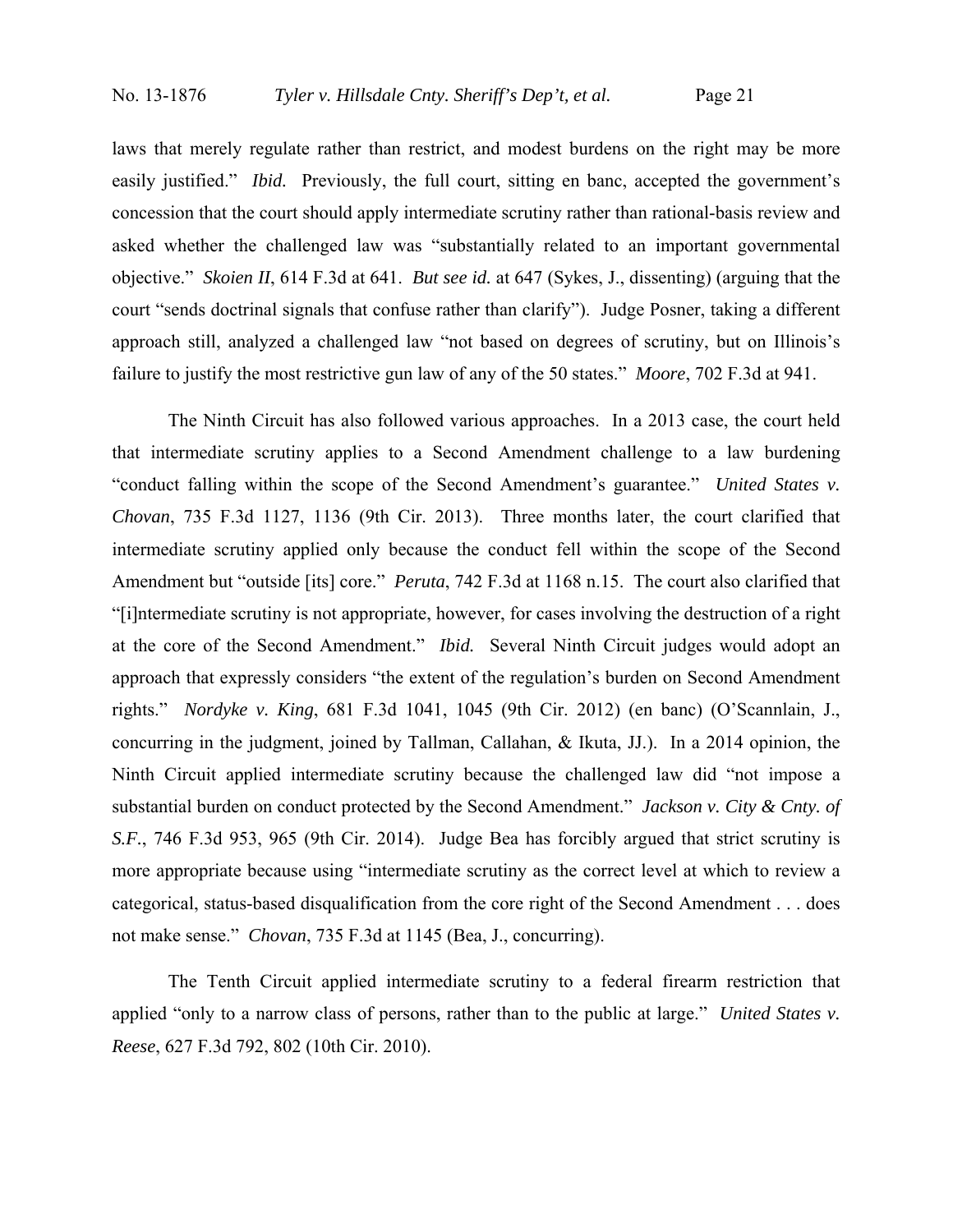The District of Columbia Circuit applied intermediate scrutiny to gun-registration laws, but held that "a regulation that imposes a substantial burden upon the core right of self-defense protected by the Second Amendment must have a strong justification, whereas a regulation that imposes a less substantial burden should be proportionately easier to justify." *Heller II*, 670 F.3d at 1257.

This tour of the circuits confirms several points. The appropriate level of scrutiny that courts should apply in Second Amendment cases (assuming a scrutiny-based approach is appropriate at all) remains a difficult, highly contested question. "[O]ur sister circuits have grappled with varying sliding-scale and tiered-scrutiny approaches." *Peruta*, 742 F.3d at 1167. "*Heller* has left in its wake a morass of conflicting lower court opinions regarding the proper analysis to apply to challenged firearms regulations." *Chester II*, 628 F.3d at 688–89 (Davis, J., concurring in the judgment). "Since . . . *Heller*, courts have wrestled with its text to develop a sound approach to resolving Second Amendment challenges." *Greeno*, 679 F.3d at 518. The general trend, however, has been in favor of some form of intermediate scrutiny.

What this also reveals is that our circuit is one of the few that has not entered this debate. Although we must "appl[y] the appropriate level of scrutiny," *ibid.*, we also must decide whether that is intermediate scrutiny or strict scrutiny. "A choice must be made." *Ezell*, 651 F.3d at 706.**<sup>13</sup>**

 $\mathbf c$ 

There are strong reasons for preferring strict scrutiny over intermediate scrutiny. First, the Supreme Court has by now been clear and emphatic that the "right to keep and bear arms" is a "fundamental righ[t] necessary to our system of ordered liberty." *McDonald*, 561 U.S. at 778. In our view, that strong language suggests that restrictions on that right trigger strict scrutiny. It is true that strict scrutiny is not *always* "called for whenever a fundamental right is at stake." *Heller II*, 670 F.3d at 1256 (majority opinion). The majority in *Heller II* forcibly argued this point. *See id.* at 1256–57. It is true, for instance, that in the First Amendment context, contentneutral regulations that restrict speech's time, place, or manner are permissible if they survive a

**<sup>13</sup>***Accord Chester II*, 628 F.3d at 682 ("Our task . . . is to select between strict scrutiny and intermediate scrutiny.").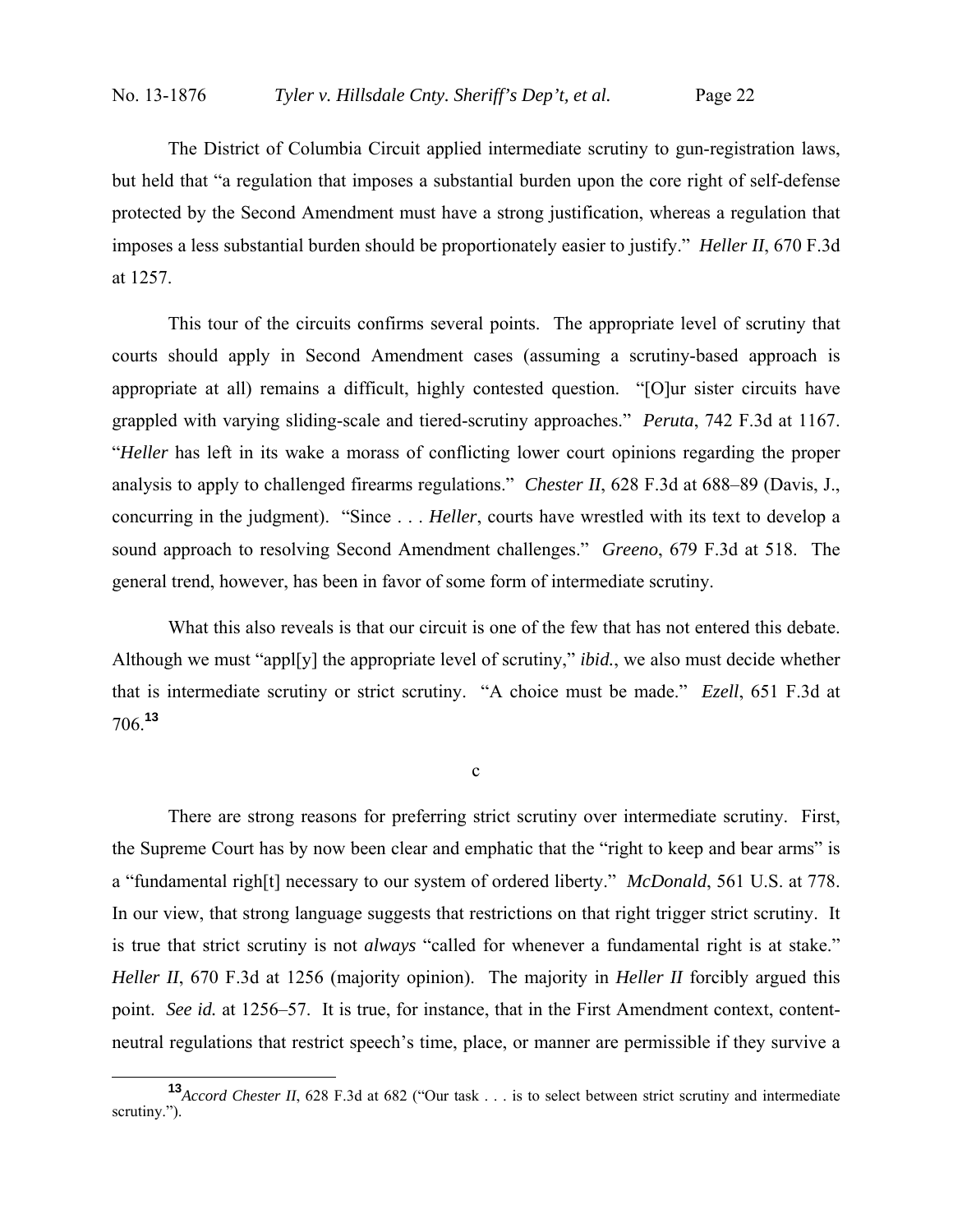form of intermediate scrutiny—i.e., if the regulation promotes a significant interest unrelated to the suppression of a message and allows for ample alternative channels of communication. *United States v. Grace*, 461 U.S. 171, 177 (1983); *accord Ward v. Rock Against Racism*, 491 U.S. 781, 791 (1989). For commercial speech, as well, courts apply a form of intermediate scrutiny. *Cent. Hudson Gas & Elec. Corp. v. Pub. Serv. Comm'n of N.Y.*, 447 U.S. 557, 566 (1980). In those two contexts, courts "impose similarly demanding levels of intermediate scrutiny." *Hucul Adver. v. Charter Twp. of Gaines*, 748 F.3d 273, 276 (6th Cir. 2014). Those two tests are "close cousin[s], if not fraternal twin[s]" of one another. *Id.* at 276 n.1 (citation omitted).

 Although it is true that strict scrutiny is not *always* implicated when a fundamental right is at stake, the Supreme Court has suggested that there is a *presumption* in favor of strict scrutiny when a fundamental right is involved. *See, e.g.*, *Washington v. Glucksberg*, 521 U.S. 702, 721 (1997) (strict scrutiny applies to "fundamental" liberty interests); *id.* at 762 (Souter, J., concurring in the judgment) (discussing "fundamental" rights and "the corresponding standard of 'strict scrutiny'"); *see also Poe v. Ullman*, 367 U.S. 497, 548 (1961) (Harlan, J., dissenting) ("[E]nactment[s] involv[ing] . . . fundamental aspect[s] of 'liberty' . . . [are] subjec[t] to 'strict scrutiny."").

 Second, another way of thinking about the above point—and another reason for preferring strict scrutiny—is that the courts of appeals originally adapted the levels of scrutiny of Second Amendment jurisprudence by looking to First Amendment doctrine but that First Amendment doctrine reflects a preference for strict scrutiny more often than for intermediate scrutiny.<sup>14</sup> In the First Amendment context, the Court has applied strict scrutiny when reviewing an infringement on "political speech," *Citizens United*, 558 U.S. at 340, on the freedom of association, *Boy Scouts of Am. v. Dale*, 530 U.S. 640, 648 (2000), and on a content-based speech regulation, *United States v. Playboy Entm't Grp., Inc.*, 529 U.S. 803, 813 (2000). Beyond the First Amendment context, the Court's substantive due-process doctrine also employs a form of strict scrutiny. *See Glucksberg*, 521 U.S. at 720–21, 728. As explained above, although strict

<sup>&</sup>lt;sup>14</sup>The now prominent practice of looking to First Amendment doctrine "for guidance in evaluating Second Amendment challenges" appears to have originated in footnote 4 of the Third Circuit's recent, post-*Heller* decision in *Marzzarella*, 614 F.3d at 89.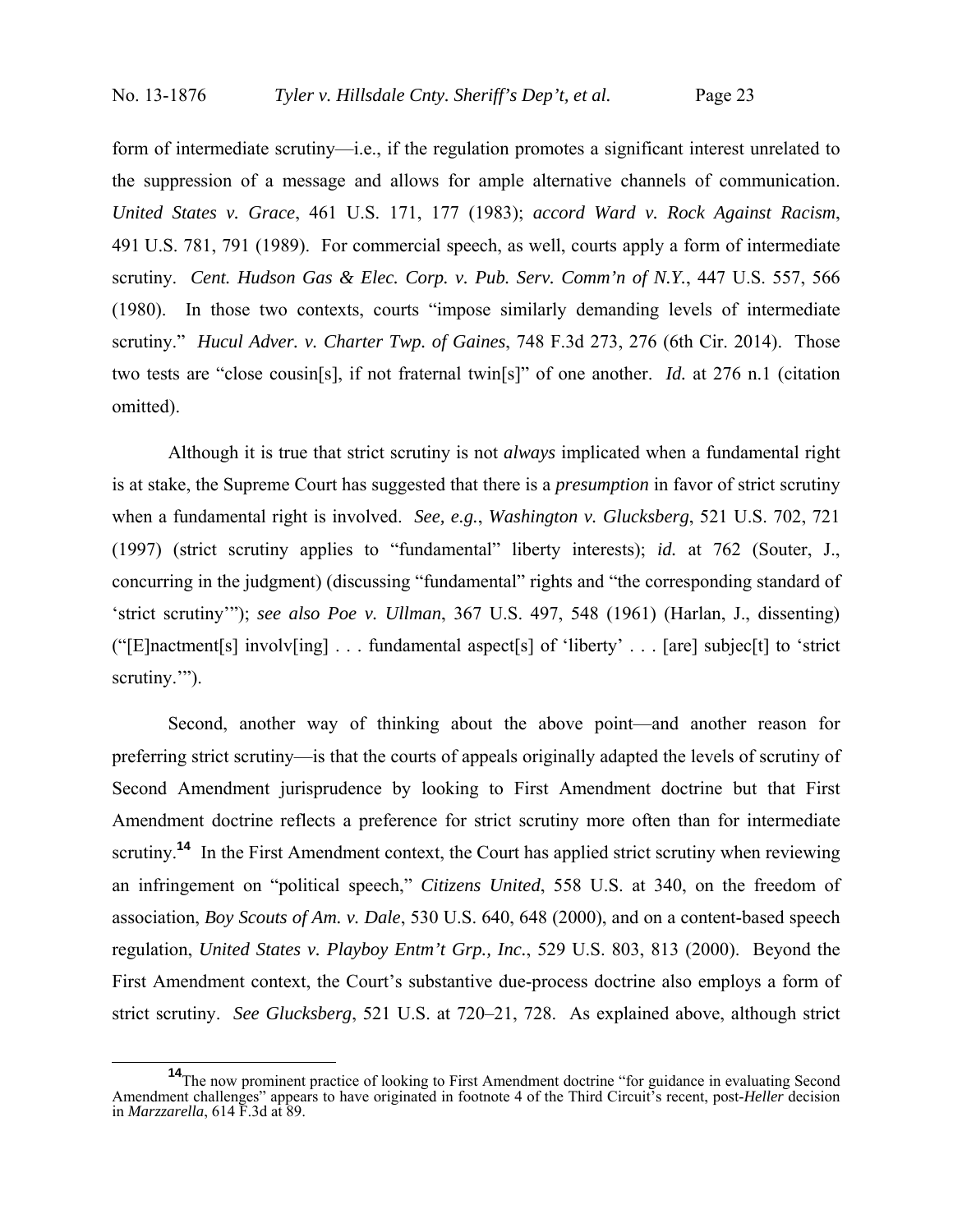scrutiny is not ubiquitous in constitutional law, it predominates in numerous constitutional areas. *See generally* Richard H. Fallon, Jr., *Strict Judicial Scrutiny*, 54 UCLA L. REV. 1267 (2007).

 In those areas of constitutional law where the Supreme Court favors intermediate scrutiny, the Court has expressly indicated a reason for downgrading from strict scrutiny. With commercial speech, the Court applies intermediate scrutiny because it has decided that "[t]he Constitution . . . accords a lesser protection to commercial speech than to other constitutionally guaranteed expression." *Cent. Hudson*, 447 U.S. at 562–63; *see also id.* at 562 (recognizing "the 'commonsense' distinction between speech proposing a commercial transaction, which occurs in an area traditionally subject to government regulation, and other varieties of speech") (citation omitted). Similarly, the Court has long indicated that content-neutral regulation receives a form of intermediate scrutiny because it imposes a lesser burden on First Amendment values. *See Perry Educ. Ass'n v. Perry Local Educators' Ass'n*, 460 U.S. 37, 45–46 (1983); *Carey v. Brown*, 447 U.S. 455, 459-62 (1980); *Cox v. State of N.H.*, 312 U.S. 569, 574–76 (1941). One strikingly clear First Amendment example of the Court expressly "downgrading" from strict scrutiny is *FCC v. League of Women Voters of California*, 468 U.S. 364 (1984), concerning governmental regulation of broadcasts over the public airwaves. The Court recognized that "[a]t first glance," strict scrutiny—"the most exacting degree of First Amendment protection"—should apply. *Id.* at 375–76. But the Court's express, reasoned determination that "broadcast regulation involves unique considerations" not present with "newspapers and magazines" is what "required some adjustment in First Amendment analysis." *Id.* at 376–77. Absent this kind of express indication from the Court that a lower version of scrutiny is sometimes applicable in Second Amendment cases, we prefer strict scrutiny.

 Third, strict scrutiny is preferable because this is a doctrinal area in which the Court has not simply *refrained* from suggesting that lesser review is called for but one in which it has strongly indicated that intermediate scrutiny should *not* be employed. Justice Breyer's dissent in *Heller* explicitly advocated a form of interest-balancing intermediate scrutiny based in part on *Turner Broadcasting System, Inc. v. FCC* (*Turner II*), 520 U.S. 180, 195–96 (1997). *See Heller*, 554 U.S. at 690 (Breyer, J., dissenting). The *Heller* majority, however, flatly rejected Justice Breyer's *Turner Broadcasting*-based approach. *See id.* at 634–35 (majority opinion). Even so,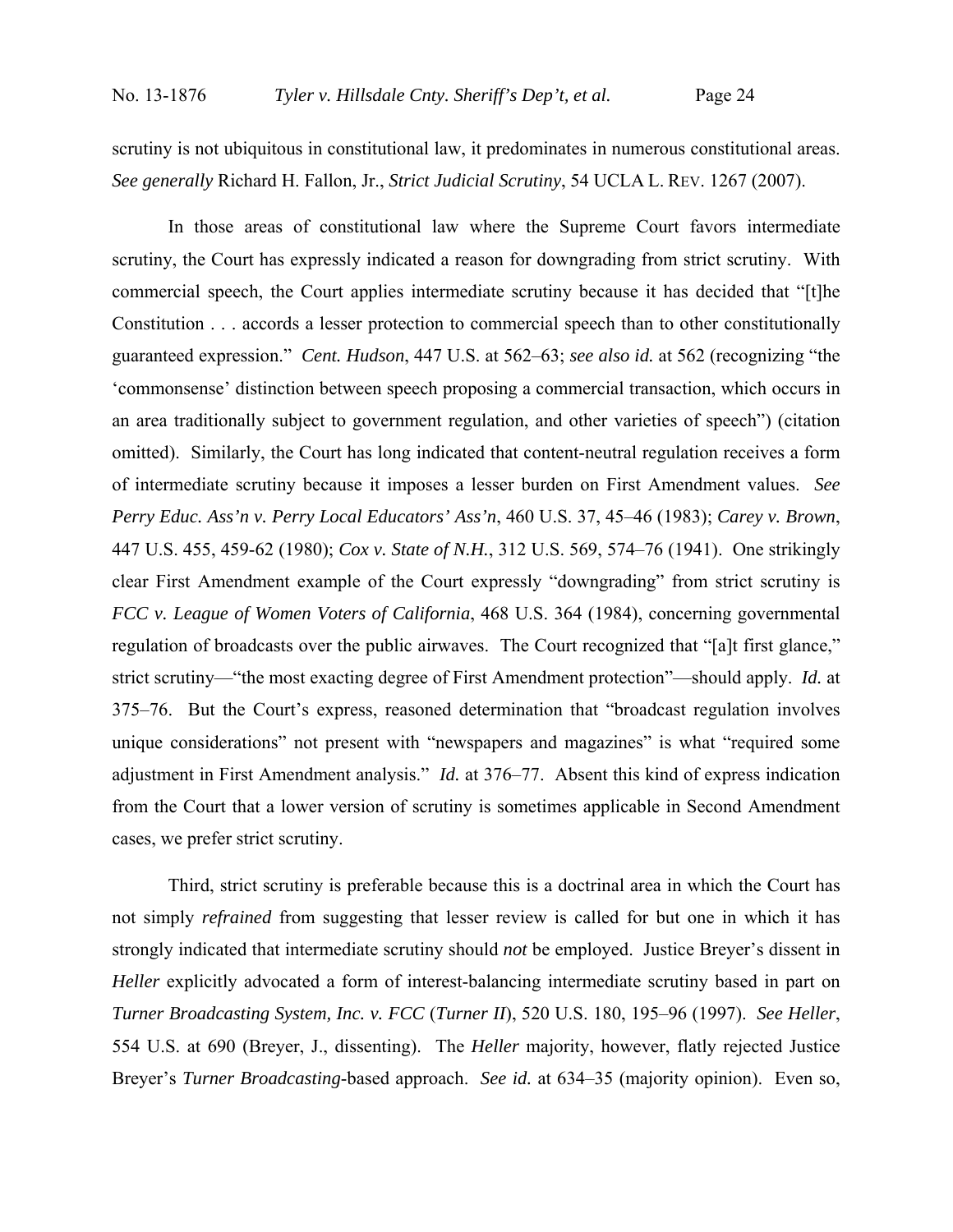many of the courts now favoring intermediate scrutiny over strict scrutiny have relied expressly on *Turner Broadcasting* to develop Second Amendment doctrine. *See, e.g.*, *Marzzarella*, 614 F.3d at 97–98 (relying on *Turner Broad. Sys., Inc. v. FCC* (*Turner I*), 512 U.S. 662 (1994)); *Heller II*, 670 F.3d at 1257, 1259–60.

 Fourth, and perhaps most importantly, we reject intermediate scrutiny here because it has no basis in the Constitution. Both the Court and the academy have said as much. The *Heller* Court's reasons for explicitly rejecting rational-basis scrutiny apply equally to intermediate scrutiny. The Court rejected rational-basis scrutiny for Second Amendment challenges because it "is a mode of analysis we have used when evaluating laws under constitutional commands that are *themselves* prohibitions on irrational laws," citing *Engquist v. Oregon Department of Agriculture*, 553 U.S. 591 (2008), an employment-discrimination case under the Equal Protection Clause. *Heller*, 554 U.S. at 628 n.27 (emphasis added). "In *those* cases," the Court said, "'rational basis' is not just the standard of scrutiny, but the very substance of the constitutional guarantee." *Ibid.* (emphasis added). "Obviously, the same test"—i.e., a scrutiny test imported from Equal Protection Clause jurisprudence—"could not be used to evaluate the extent to which a legislature may regulate a specific, enumerated right, be it the freedom of speech, the guarantee against double jeopardy, the right to counsel, or *the right to keep and bear arms*." *Ibid.* (emphasis added). The Court continued: "There may be narrower scope for operation of the presumption of constitutionality [*i.e.*, narrower than that provided by rationalbasis review] when legislation appears on its face to be within a specific prohibition of the Constitution, such as those of the first ten amendments . . . ." *Ibid.* (quoting *United States v. Carolene Prods. Co.*, 304 U.S. 144, 152 n.4 (1938)) (bracketed material from *Heller*). *Heller*'s footnote 27—even aside from the Court's flat rejection of Justice Breyer's interest-balancing inquiry—strongly suggests that intermediate scrutiny "could not be used to evaluate" Second Amendment challenges. *Ibid.*

 Given the above, we prefer strict scrutiny over intermediate scrutiny. In choosing strict scrutiny, we join a significant, increasingly emergent though, as yet, minority view that concludes that as between intermediate scrutiny and strict scrutiny—the choice that *Greeno* requires—the latter is more appropriate for assessing a challenge to an enumerated constitutional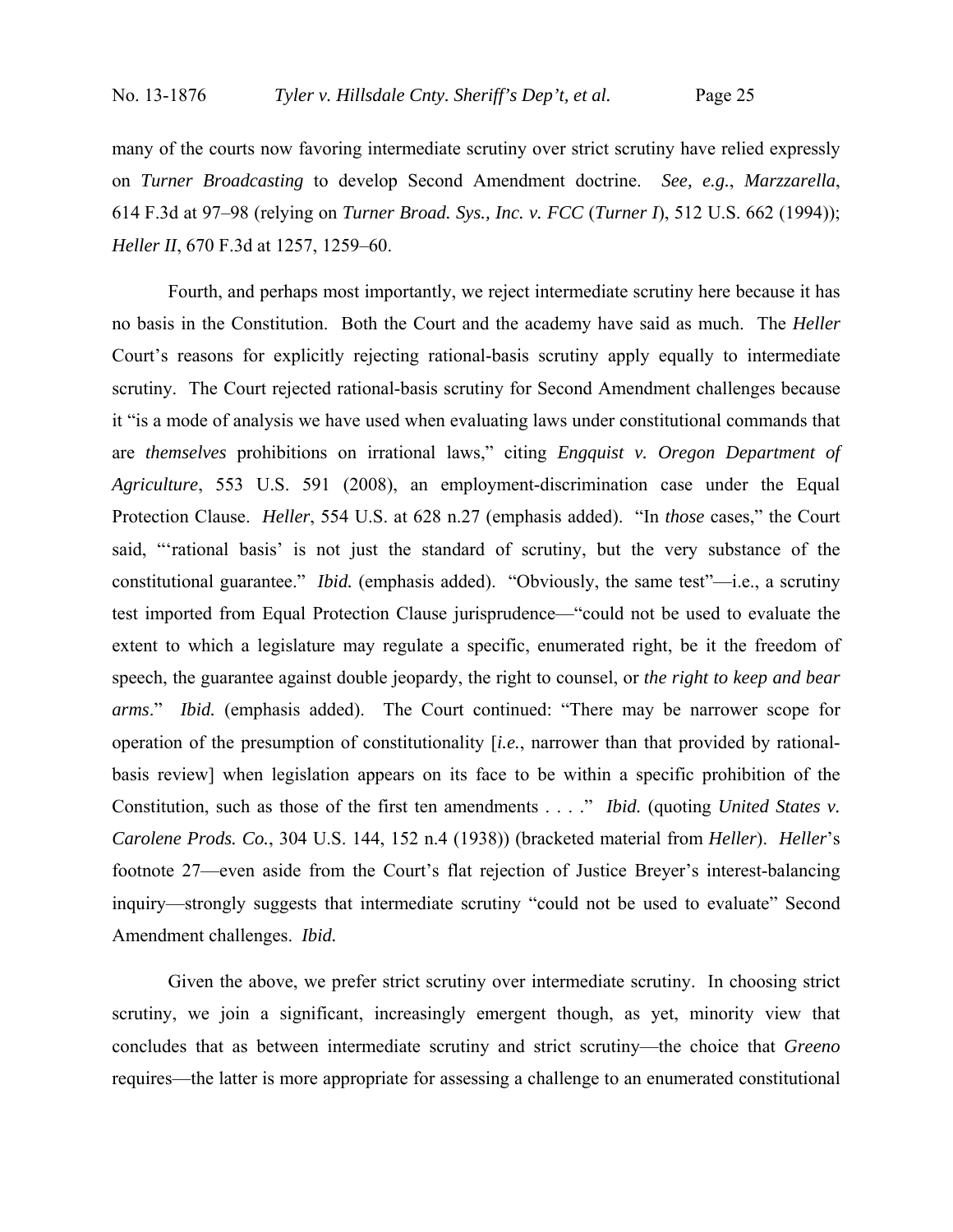right, especially in light of *Heller*'s rejection of judicial interest-balancing. *See Chovan*, 735 F.3d at 1145–46, 1149–52 (Bea, J., concurring) ("Categorical curtailment of constitutional rights based on an individual's status requires more rigorous analysis than intermediate scrutiny."); *NRA v. ATF* (*NRA II*), 714 F.3d 334, 336 (5th Cir. 2013) (Jones, J., dissental,**<sup>15</sup>** joined by Jolly, Smith, Clement, Owen, & Elrod, JJ.) ("[T]he level of scrutiny required [for the case] must be higher than [intermediate scrutiny]."); *Heller II*, 670 F.3d at 1284 (Kavanaugh, J., dissenting) ("Even if it were appropriate to apply one of the levels of scrutiny after *Heller*, surely it would be strict scrutiny rather than . . . intermediate scrutiny . . . .").

#### d

Because applying strict scrutiny puts us on a different course than that taken by other circuits, we offer one final precautionary note. The courts of appeals' post-*Heller* jurisprudence does not suggest that the decision to apply intermediate scrutiny over strict scrutiny was generally the crucial keystone that won the government's case. *See, e.g.*, *Reese*, 627 F.3d at 804 n.4 (reaching the same result "[e]ven if we were to apply a strict scrutiny test"); *Marzzarella*, 614 F.3d at 99–101 (reaching the same result "even if strict scrutiny were to apply"). We predict that the application of strict scrutiny over intermediate scrutiny will not generally affect how other circuits decide various challenges to federal firearm regulations. This is so for a few reasons.

First, as discussed above, there is not just one model of strict scrutiny; there are different forms, such as strict-scrutiny-light. *See Heller II*, 670 F.3d at 1277 n.8 (Kavanaugh, J., dissenting). And it is not the case that a particular form necessarily corresponds to a particular doctrinal domain. The evidence bears out that jurists "tend to vary the version of strict scrutiny to reflect their personal views concerning the nature and significance of the rights involved in particular cases." Fallon, *Strict Judicial Scrutiny*, *supra*, at 1312.

Second, even when using the same *form* of strict scrutiny, "individual Justices"—and judges, it is fair to say—also "tend to vary their *applications* of strict scrutiny based on their personal assessments of the importance of the right in question." Fallon, *supra*, at 1271

**<sup>15</sup>**The term dissental has been adopted as shorthand for "dissenting from the denial of rehearing en banc." *See* Alex Kozinski & James Burnham, *I Say Dissental, You Say Concurral*, 121 YALE L.J. ONLINE 601 (2012).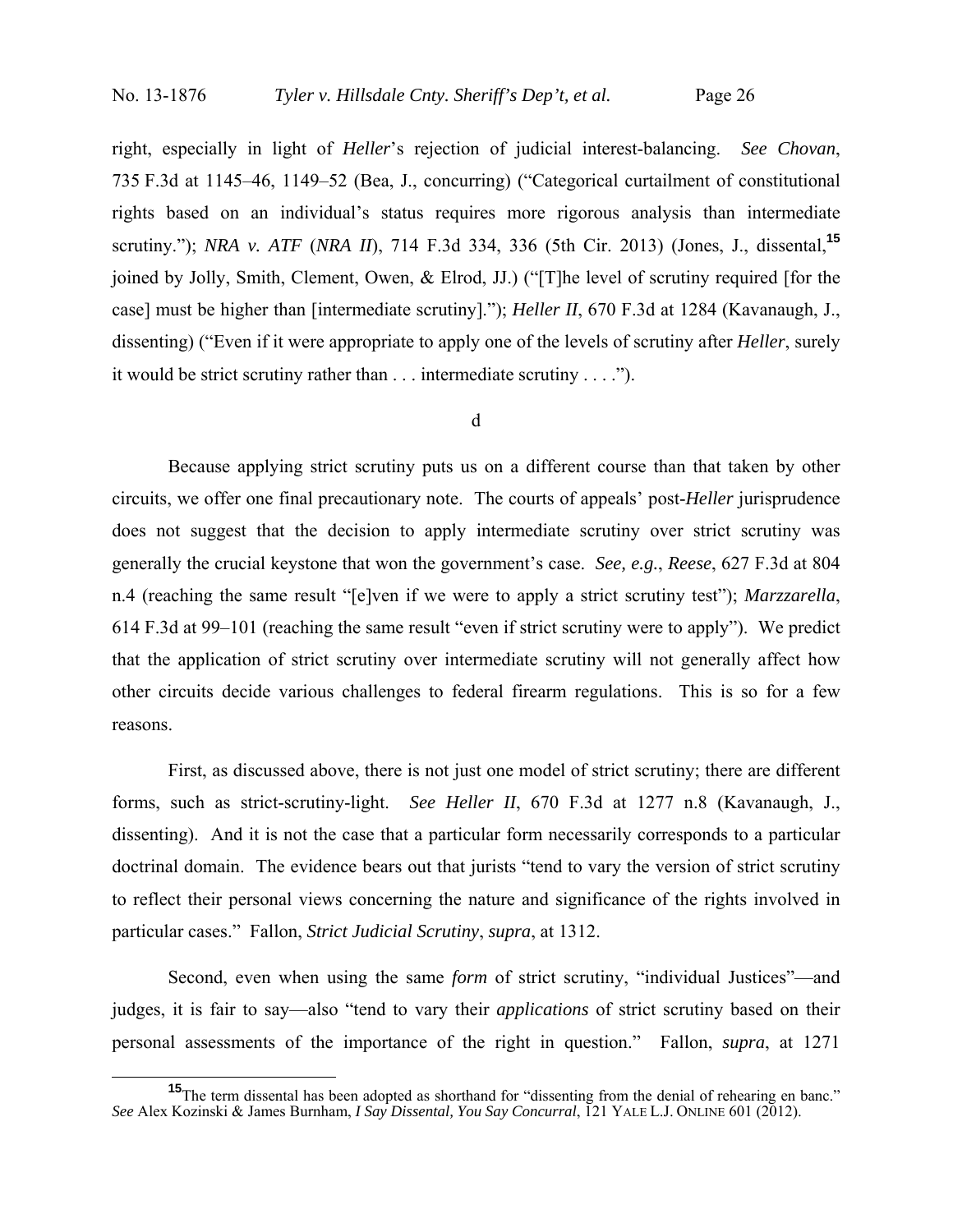(emphasis added). Strict scrutiny is not a plaster mold that consistently produces identical results. For instance, the Court applied "the most rigid scrutiny"—using language later "cited to support the modern form of strict scrutiny review," *id.* at 1277—in upholding a military order excluding all persons of Japanese descent from areas of the West Coast. *Korematsu v. United States*, 323 U.S. 214, 216 (1944). That is not an outcome that most would expect from strict scrutiny today.

Third, strict scrutiny, although having the benefit of greater fidelity to *Heller* and *McDonald*, is not so different a construct than intermediate scrutiny. Strict scrutiny demands government interests that are "compelling" and not "merely" "important." "That's unlikely to be relevant to gun controls, since virtually every gun control law is aimed at serving interests that would usually be seen as compelling—preventing violent crime, injury, and death." Eugene Volokh, *Implementing the Right to Keep and Bear Arms for Self-Defense: An Analytical Framework and a Research Agenda*, 56 UCLA L. REV. 1443, 1470 (2009). The other way in which strict scrutiny differs from intermediate scrutiny is that it demands that government regulations be "narrowly tailored" to the interests and not "merely" "substantially related" to those interests. But both "tailoring requirement[s] . . . likely yield the same problems" and benefits. *Ibid.* 

We conclude our explanation of choosing strict scrutiny with a reminder of intermediate scrutiny's shaky foundation in Second Amendment law. The Seventh Circuit was the first court of appeals to apply intermediate scrutiny to a Second Amendment challenge in *United States v. Skoien* (*Skoien I*), 587 F.3d 803 (7th Cir. 2009). That opinion was vacated, *United States v. Skoien*, No. 08-3770, 2010 WL 1267262 (7th Cir. Feb. 22, 2010), and on rehearing, the en banc court expressly declined to wade "more deeply into the 'levels of scrutiny' quagmire" and simply accepted the government's "concession" to apply intermediate scrutiny for the case at hand, *Skoien II*, 614 F.3d at 641–42 (July 13, 2010).**<sup>16</sup>** Then, the Third Circuit in *Marzzarella* applied intermediate scrutiny, acknowledging that the matter was "not free from doubt" and even offering a robust alternative strict-scrutiny analysis. 614 F.3d at 97, 99–101 (July 29, 2010). The *Skoien II* court's refusal to decide the scrutiny issue and the *Marzzarella* court's frank

**<sup>16</sup>***Skoien II* refers to the government's position as a "concession" in the context of a choice between rational-basis review and "some form of strong showing," like intermediate scrutiny. 614 F.3d at 641–42.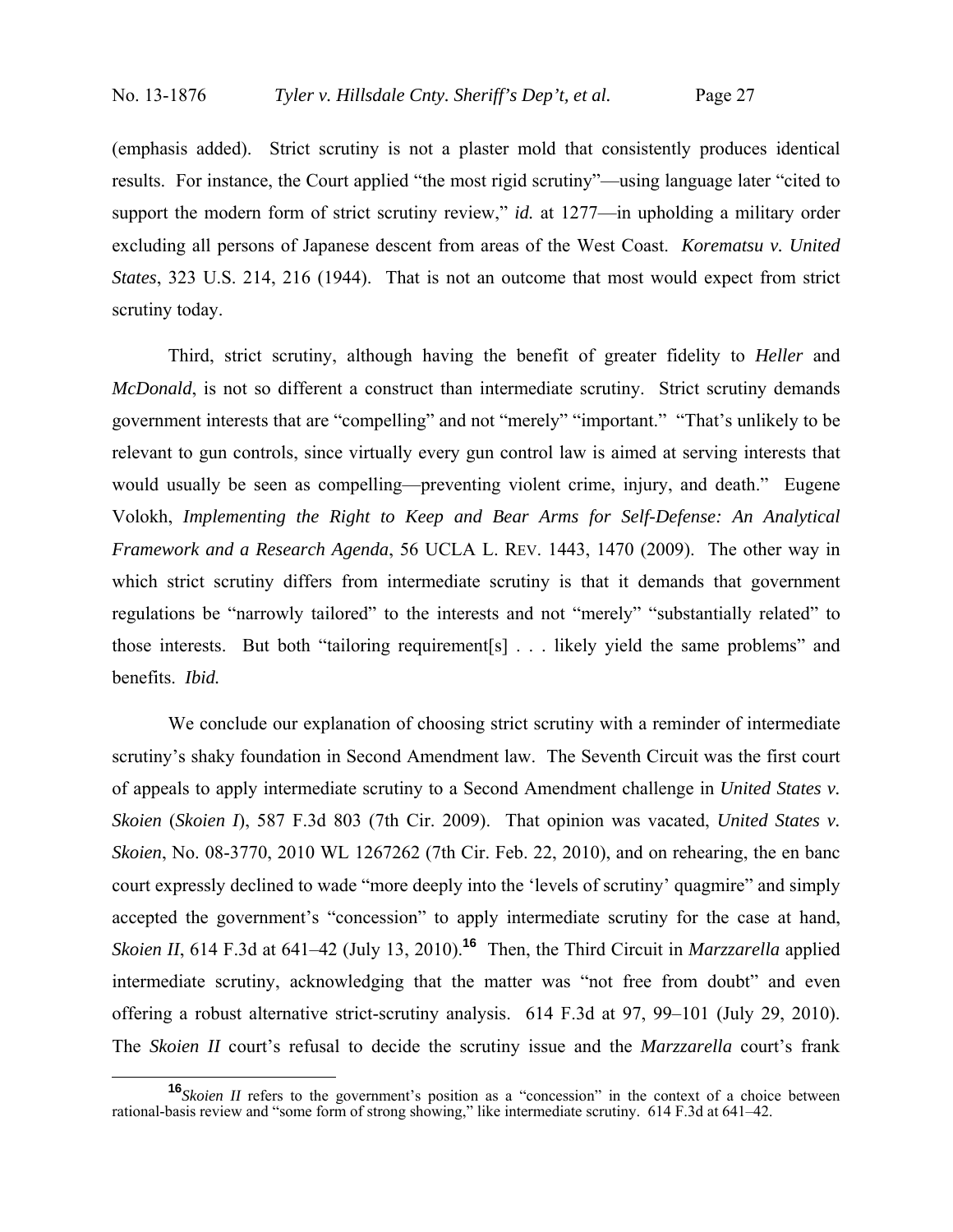uncertainty about its choice are hardly solid foundation for what has proven to be the analytic bedrock of the circuits' Second Amendment jurisprudence.**<sup>17</sup>** But those two opinions—refusal to decide and uncertainty, no matter—were enough to trigger the cascade. *See, e.g.*, *United States v. Williams*, 616 F.3d 685, 692 (7th Cir. Aug. 5, 2010) (citing *Skoien II*); *Reese*, 627 F.3d at 800– 02 (10th Cir. Dec. 10, 2010) (citing *Skoien II*, *Marzzarella*, & *Williams*, decisions from "recent months"); *Chester II*, 628 F.3d at 677–78, 682–83 (4th Cir. Dec. 30, 2010) (citing *Skoien I*, *Skoien II*, & *Marzzarella*). Other circuits have followed suit.**<sup>18</sup>**

# 2. Applying Strict Scrutiny

With our analytic structure in place, we turn finally to the law at issue here. A challenged law satisfies strict scrutiny if it "furthers a compelling interest and is narrowly tailored to achieve that interest." *Citizens United*, 558 U.S. at 340.

a

We have no trouble concluding that  $\S 922(g)(4)$ , which prohibits possession of firearms by individuals "adjudicated as a mental defective" or who have "been committed to a mental institution," furthers compelling interests. Tyler concedes that  $\S 922(g)(4)$ , facially, serves at least "important" interests. The government advances two interests: "protecting the community from crime" and "preventing suicide." Although the government suggests applying intermediate scrutiny, it asserts that these interests are not just important but in fact "compelling." Indeed they are. *Schall v. Martin*, 467 U.S. 253, 264 (1984) ("The legitimate and compelling state interest in protecting the community from crime cannot be doubted.") (internal quotation marks omitted); *Glucksberg*, 521 U.S. at 735 (recognizing suicide prevention as an "unquestionably important and legitimate" interest); *see also Sable Commc'ns of Cal., Inc. v. FCC*, 492 U.S. 115,

**<sup>17</sup>**It bears noting that prior to *Skoien II* and *Marzzarella*'s planting the tiers-of-scrutiny seed, the courts of appeals had no trouble reviewing Second Amendment challenges without relying on the tiers of scrutiny. See e.g.,<br>United States v. Vongxay, 594 F.3d 1111, 1116–17 (9th Cir. 2010) (employing a common-law approach by relying on past cases and also examining "cases from other circuits" and "historical gun restrictions"); *United States v. White*, 593 F.3d 1199, 1205–06 (11th Cir. 2010) (reasoning based not on a level of scrutiny but by analogy to *Heller*); *United States v. Rene E.*, 583 F.3d 8, 12 (1st Cir. 2009) ("rest[ing] our conclusion" not on a level of scrutiny but by examining "a longstanding tradition of prohibiting juveniles from both receiving and possessing handguns," and by employing an historical approach "as the *Heller* Court did"); see also Houston v. City of New Orleans,<br>675 F.3d 441, 451–52 (5th Cir. 2012) (Elrod, J., dissenting) (rejecting the premise that the choice is one betw intermediate and strict scrutiny and advocating for a test rooted in text, history, and tradition).

**<sup>18</sup>**As noted above, *supra* pp. 25–26, a sizable minority of jurists disagree.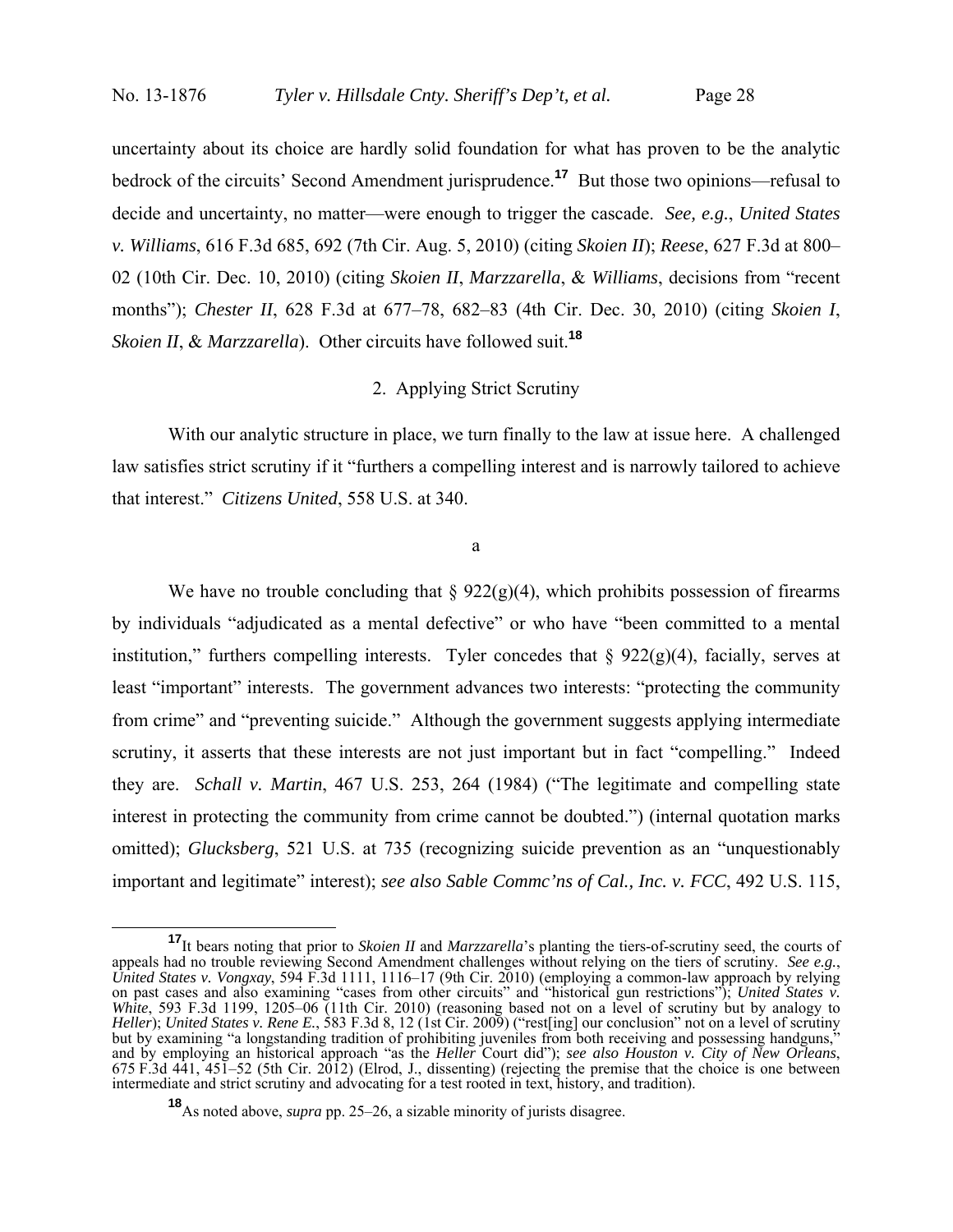126 (1989) ("recogniz[ing] . . . a compelling interest in protecting the physical and psychological well-being of minors"). Section  $922(g)(4)$  serves compelling interests.

#### b

For  $\S 922(g)(4)$  to withstand strict scrutiny, however, the government must also establish that the law is narrowly tailored to achieve its interests. That is, "[r]eal scrutiny is different from parroting the government's legislative intentions." *NRA II*, 714 F.3d at 346 (Jones, J., dissental). Narrow tailoring is essentially a means-end calculation. It does not demand a perfect fit. The government can carry its burden even under strict scrutiny (or at least a lenient version of it) "based solely on history, consensus, and simple common sense." *Fla. Bar v. Went For It, Inc.*, 515 U.S. 618, 628 (1995) (internal quotation marks omitted).**<sup>19</sup>** "[W]hile the government must carry its burden to establish the fit between a regulation and a governmental interest, it may resort to a wide range of sources, such as legislative text and history, empirical evidence, case law, and common sense, as circumstances and context require." *United States v. Carter* (*Carter I*), 669 F.3d 411, 418 (4th Cir. 2012); *accord United States v. Carter* (*Carter II*), 750 F.3d 462, 465–66 (4th Cir. 2014).

Central to narrow tailoring is the fit between the government's objective and its means. A regulation flunks narrow tailoring by being "overbroad" if "[the proffered] interests could be achieved by narrower ordinances that burde[n] [the right] to a far lesser degree." *Church of the Lukumi Babalu Aye, Inc. v. City of Hialeah*, 508 U.S. 520, 546 (1993). Similarly, a regulation flunks the narrow-tailoring requirement by being "underinclusive" if "[t]he proffered objectives are not pursued with respect to analogous . . . conduct." *Ibid.* The Fourth Circuit noted last year that "no circuit has accepted an overbreadth challenge in the Second Amendment context," *United States v. Chester* (*Chester III*), 514 F. App'x 393, 395 (4th Cir. 2013), but what it meant, in context, was that "[a] person to whom a statute properly applies can't obtain relief based on arguments that a differently situated person might present." *Skoien II*, 614 F.3d at 645 (citing *United States v. Salerno*, 481 U.S. 739, 745 (1987)).**<sup>20</sup>** Overbreadth, however, can and must be

**<sup>19</sup>***But see Playboy Entm't*, 529 U.S. at 822 ("[T]he Government must present more than anecdote and supposition" to meets its burden under strict scrutiny.).

**<sup>20</sup>***But see Williams*, 616 F.3d at 693 ("recogniz[ing] that" the felon-in-possession prohibition "may be subject to an overbreadth challenge at some point because of its disqualification of all felons, including those who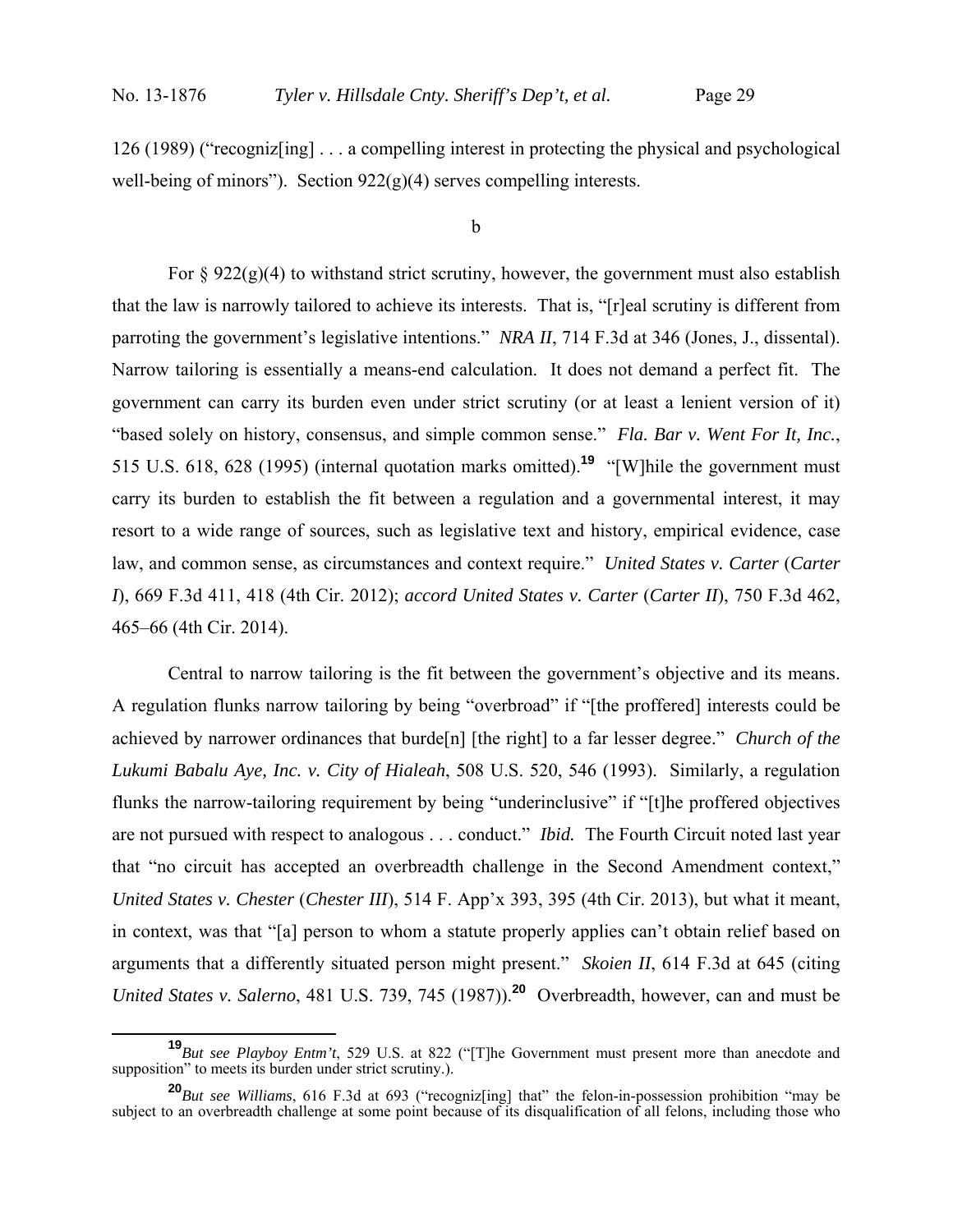considered *as part of* strict scrutiny's narrow-tailoring requirement. *See Lukumi Babalu Aye*, 508 U.S. at 546.

We use *Heller*'s and *McDonald*'s "assurances" as a reference point to consider how narrow tailoring is applied in the Second Amendment context. *See* Jamal Greene, Heller *High Water? The Future of Originalism*, 3 HARV. L. & POL'Y REV. 325, 336 (2009) ("[T]he dozens of lower court opinions . . . have reasoned largely by analogy to Justice Scalia's list of permissible regulations [in *Heller*]."). Congress probably can regulate firearms at schools*, see Heller*, 554 U.S. at 626; § 922(q), but it probably cannot ban all teachers from owning firearms. Such a prohibition would no doubt implicate the government's interest in preventing violent crime at schools, *see* § 922(q)(1)(F), but it would also cover a substantial amount of conduct not implicating the interest. Similarly, Congress can probably regulate firearms in government buildings, *see Heller*, 554 U.S. at 626; 39 C.F.R. § 232.1, but it probably cannot ban firearms in the District of Columbia, even though a disproportionately large number of government buildings are located there.

Based on *Heller*, a law forbidding possession of firearms by "the mentally ill" is most likely constitutional and satisfies narrow tailoring. *See McDonald*, 561 U.S. at 786; *Heller*, 554 U.S. at 626. A law that captures only a small subset of that group, or a law that captures the entire group but also a significant number of non-mentally ill persons, would fail narrow tailoring. Section  $922(g)(4)$ 's prohibition on gun possession by persons who have "been adjudicated as a mental defective" is so close to a prohibition on possession by "the mentally ill" that we suppose that it, too, satisfies narrow tailoring. It might be objected that  $\S 922(g)(4)$ 's adjudicated-as-a-mental-defective prohibition could be underinclusive because it does not encompass *all* mentally ill persons. But the match is a very close one.**<sup>21</sup>** Strict scrutiny does not call for perfect tailoring.

are non-violent"); *Binderup v. Holder*, 13-CV-06750, 2014 WL 4764424 (E.D. Pa. Sept. 25, 2014) (permitting to proceed an as-applied challenge to §  $922(g)(1)$ 's ban on the possession of firearms by felons brought by a nonviolent felon with a sixteen-year-old conviction).

**<sup>21</sup>***United States v. Rehlander*, 666 F.3d 45, 50 (1st Cir. 2012), also recognizes this subtle difference—the difference between *Heller*'s assurance about the "mentally ill" and the classifications actually made in § 922(g)(4). "[S]ection  $922(g)(4)$  does not bar firearms possession for those who are or were mentally ill and dangerous, but (pertinently) only for any person 'who has been *adjudicated* as a mental defective' or 'has been *committed* to a mental institution.'" *Ibid.* (emphasis added).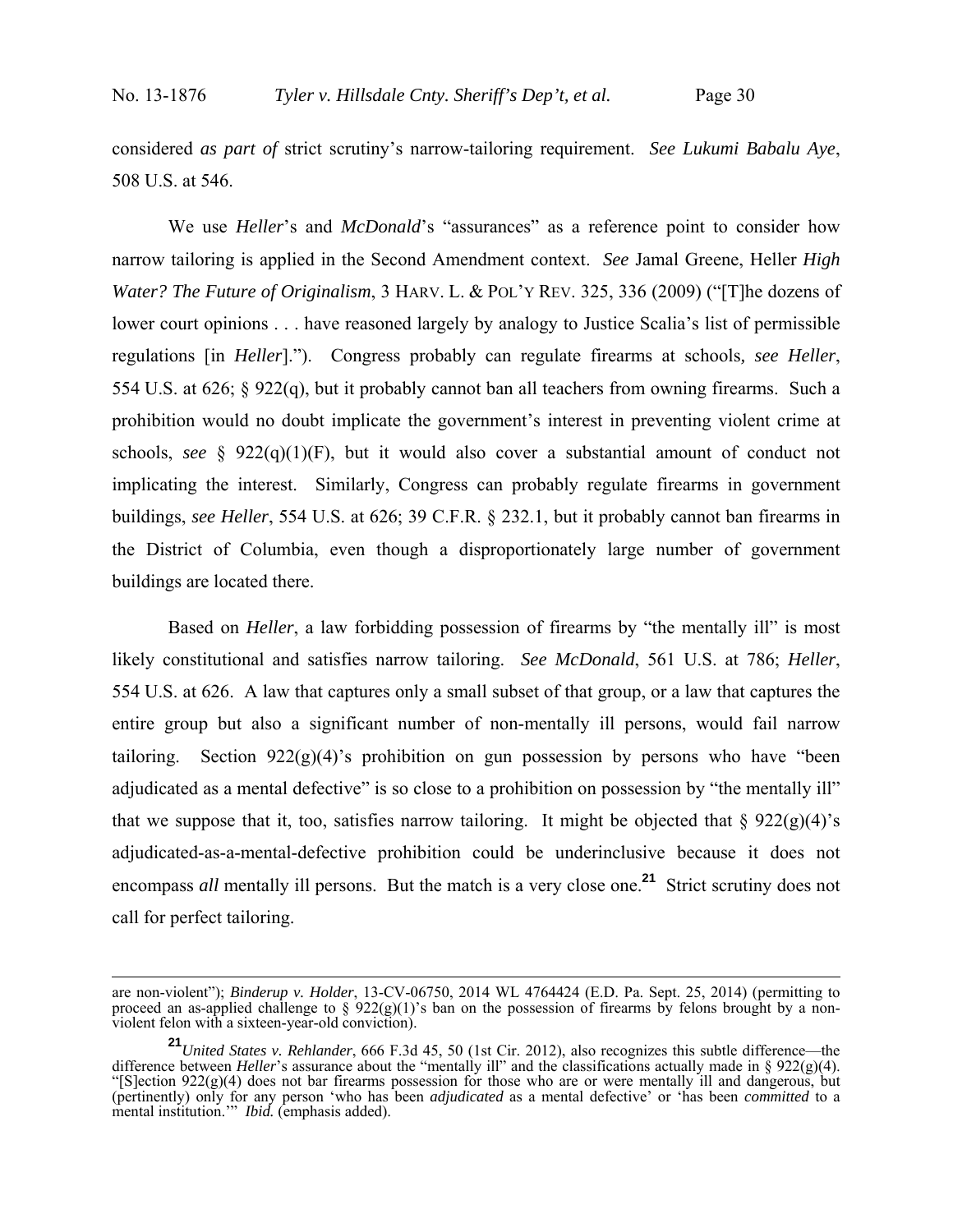At issue here is only  $\S 922(g)(4)$ 's prohibition on possession by persons previously committed to a mental institution. Not all previously institutionalized persons are mentally ill at a later time, so the law is, at least somewhat, overbroad. But is it *impermissibly* so? Congress, in its efforts to keep firearms away from the mentally ill, may cast a wider net than is necessary to perfectly remove the harm. A "prophylactic approach thus obviate[s] the necessity for large numbers of individualized determinations." *Weinberger v. Salfi*, 422 U.S. 749, 782 (1975).**<sup>22</sup>** But is  $\frac{6}{5}$  922(g)(4)'s net too wide? Are previously institutionalized persons sufficiently dangerous, as a class, that it is permissible to deprive permanently all such persons of the Second Amendment right to bear arms?

It is a difficult question but one that we need not answer in the first instance. Congress has *already* determined that the class of individuals previously committed to a mental institution is *not* so dangerous that all members must be permanently deprived of firearms. Congress created a relief-from-disabilities program in which individuals subject to a § 922 prohibition can regain their firearm rights by showing that they are unlikely to present a threat. *See* § 925(c). Because this program extends eligibility to *all* persons subject to any § 922 prohibition, it alone might be insufficient evidence of Congress's determination that the previously institutionalized are not per se dangerous; at any rate, Congress has chosen not to fund the program since 1992.

In 2008, following a campus shooting at the Virginia Polytechnic Institute and State University that killed and wounded dozens of students and faculty members, the president signed the NICS Improvement Amendments Act. *See* Pub. L. No. 110-180, § 2(9) (Findings), 122 Stat. 2559, 2560. The gunman had "a proven history of mental illness" but was able "to purchase the two firearms used in the shooting," *ibid.*, apparently notwithstanding § 922(g)(4)'s adjudicatedas-a-mental-defective prohibition. According to Congress's findings in the 2008 law, the tragedy "renewed the need to improve information-sharing that would enable Federal and State [authorities]" to screen "potential firearms purchasers." *Ibid.* Congress found that "[i]mproved

<sup>&</sup>lt;sup>22</sup>This case involved rational-basis review of a Social Security regulation that denied benefits to widows married to the deceased wage earner for less than nine months prior to the wage earner's death. *See Weinberger*, 422 U.S. at 753–54. Although that case involved rational-basis review, there is no reason to think that strict scrutiny requires a "ban [on] all prophylactic provisions." *Id.* at 777. Such an approach is tantamount to perfect tailoring, *see ibid.*, which is not what strict scrutiny requires.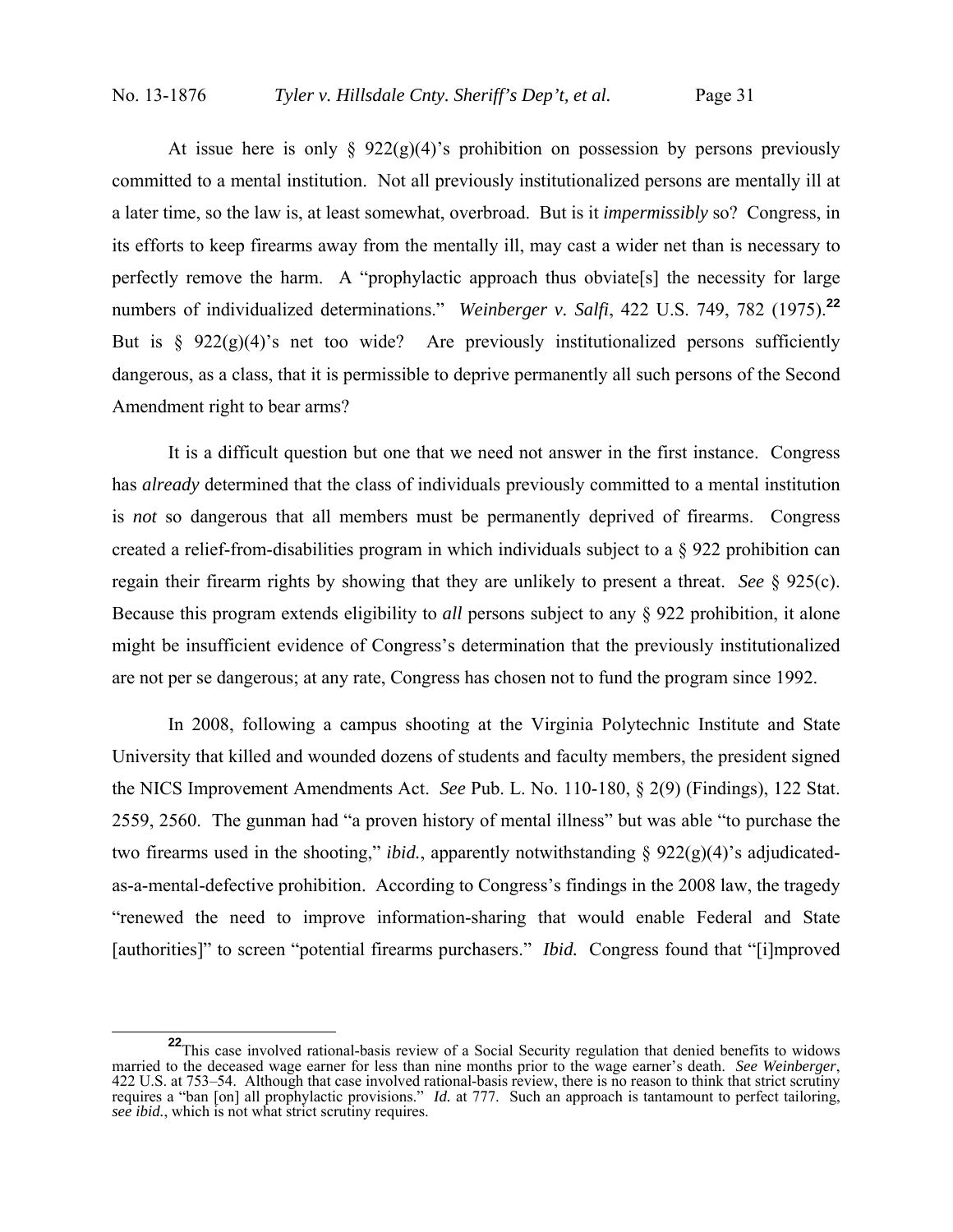coordination between State and Federal authorities could have ensured that the shooter's disqualifying mental health information was available to [the FBI]." *Ibid.*

Unable to mandate the states' cooperation in matters of gun control,**<sup>23</sup>** Congress instead adopted a carrot-and-stick approach to encourage states to share their information identifying individuals ineligible to own firearms under federal standards. With one hand, Congress offered grants to those states that cooperated in "upgrad[ing] information and identification technologies for firearms eligibility determinations."  $\S$  103(a)(1), 122 Stat. at 2567. And with the other, Congress withheld anti-crime funding to those states that did not cooperate. *See* § 104(b), 122 Stat. at 2569. To be eligible for any grant money, however, Congress required states to implement a relief-from-disabilities-program for individuals subject to  $\S 922(g)(4)$ 's prohibition. *See* § 103(c), 122 Stat. at 2568. States "shall grant the relief" and restore the individual's firearm rights if the person is unlikely to be dangerous. *See* § 105(a)(2), 122 Stat. at 2569–70. Unlike the federal analogue in  $\S$  925(c), though, these optional state programs apply to individuals burdened *only by a § 922(g)(4) disability*. Congress has not just conceded that the previously institutionalized are not sufficiently dangerous, as a class, that it is necessary to deprive all class members of firearms; it has gone further and has actively encouraged a system in which dangerous class members are treated differently from non-dangerous members and in which nondangerous members may regain their constitutional right. The existence of this program treats the formerly institutionalized more favorably than most other persons prohibited from possessing firearms. Roughly half the states have accepted Congress's carrot and created a relief-fromdisabilities program that meets the Act's criteria.**<sup>24</sup>**

In this case, the regulatory scheme that Congress has created has placed Tyler in a catch-22. Tyler may not possess a firearm because he was previously committed to a mental institution. *See*  $\S$  922(g)(4). Tyler applied to the federal government for relief, but this was unavailing because the federal program is unfunded. Congress's failure to fund the federal program precludes the judicial review under  $\S$  925(c) that would otherwise be available if the

**<sup>23</sup>***See Printz v. United States*, 521 US. 898, 935 (1997) ("Congress cannot . . . conscrip[t] the State's officers directly" to enforce provisions of the Brady Handgun Violence Prevention Act, Pub. L. No. 103-159, 107 Stat. 1536).

**<sup>24</sup>**As indicated above, *supra* note 3, the exact number of states that the government has certified that meet the criteria for funding is unclear.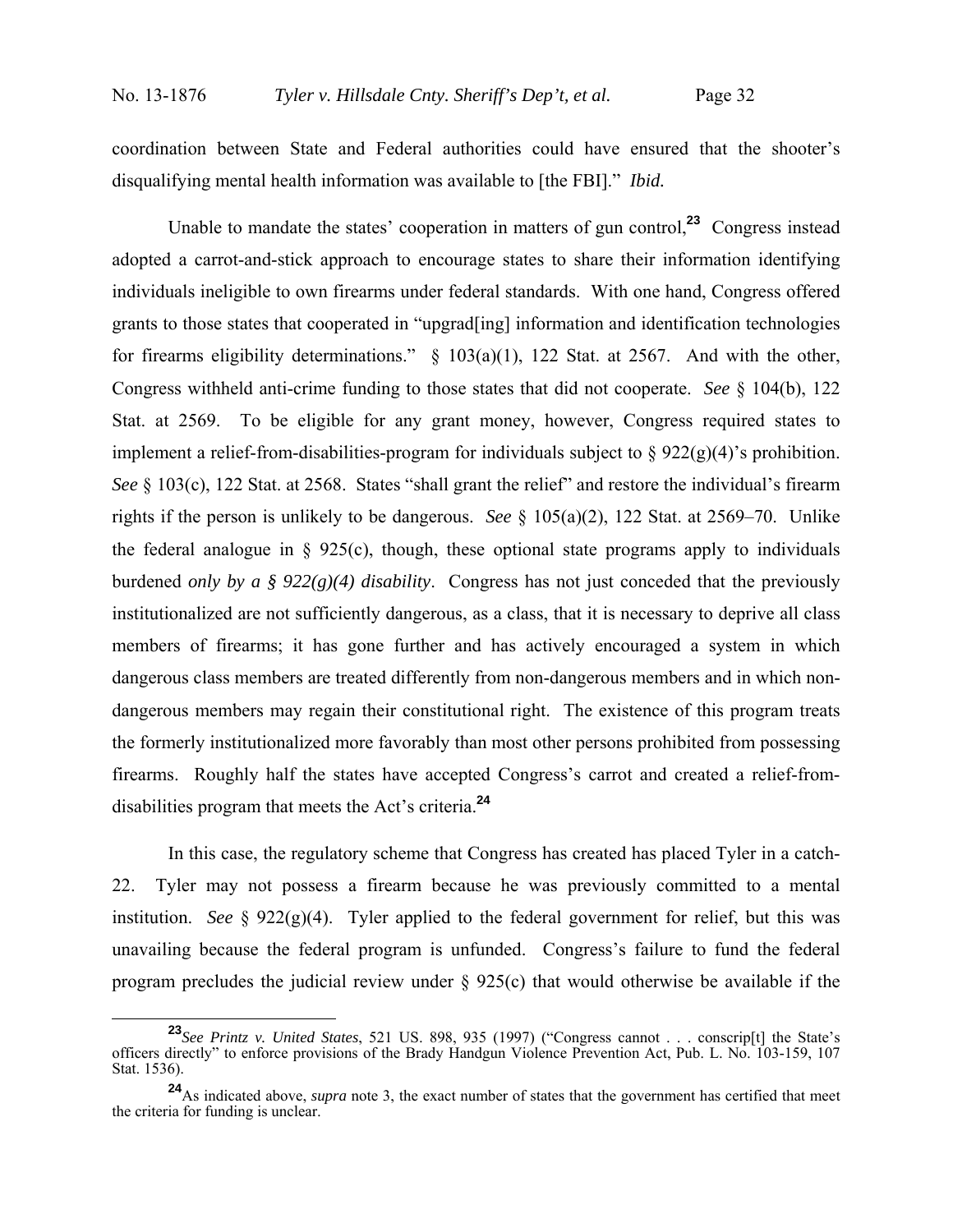government denied his application on the merits. *Bean*, 537 U.S. at 78. Tyler could apply for relief from a federally-certified state program, but he cannot obtain relief from his state program because Michigan has not created one. If Michigan had a program, Tyler could potentially obtain relief and regain his Second Amendment right because he is not dangerous.**<sup>25</sup>**

Under this scheme, whether Tyler may exercise his right to bear arms depends on whether his state of residence has chosen to accept the carrot of federal grant money and has implemented a relief program. His right thus would turn on whether his state has taken Congress's inducement to cooperate with federal authorities in order to avoid losing anti-crime funding. An individual's ability to exercise a "fundamental righ[t] necessary to our system of ordered liberty," *McDonald*, 561 U.S. at 778, cannot turn on such a distinction. Thus,  $\S 922(g)(4)$  lacks narrow tailoring as the law is applied to Tyler. The following review of the circuits' post-*Heller* jurisprudence confirms this. We hold that the complaint, as alleged, states a violation of the Second Amendment.

#### IV. Post-*Heller* Jurisprudential Landscape

It may be true that no other appeals court has sustained a Second Amendment challenge to a federal firearms regulation since *Heller* was decided. *See, e.g.*, *United States v. Mahin*, 668 F.3d 119, 123 (4th Cir. 2012) (recognizing "mounting case law declining to overturn on Second Amendment grounds criminal convictions under 18 U.S.C. § 922(g)" and noting that "appellant has not pointed us to a single court of appeals decision in the aftermath of *Heller* that has reversed any § 922(g) conviction on Second Amendment grounds"); *United States v. Seay*, 620 F.3d 919, 924 (8th Cir. 2010) ("To date, [no defendants] have succeeded" in "argu[ing] that 18 U.S.C. § 922(g), or some subsection thereof, violates the Second Amendment."). We have examined the judicial landscape and our decision, in fact, fits comfortably within it.

Only a few opinions have touched on § 922(g)(4) since *Heller* was decided, and none in any depth relevant here. For example, two courts, in unpublished opinions, summarily rejected § 922(g)(4) challenges, only one involving the mental-commitment provision. *See Petramala v. U.S. Dep't of Justice*, 481 F. App'x 395 (9th Cir. 2012) (unpublished memorandum); *United* 

**<sup>25</sup>**We accept the facts as alleged in the complaint as true.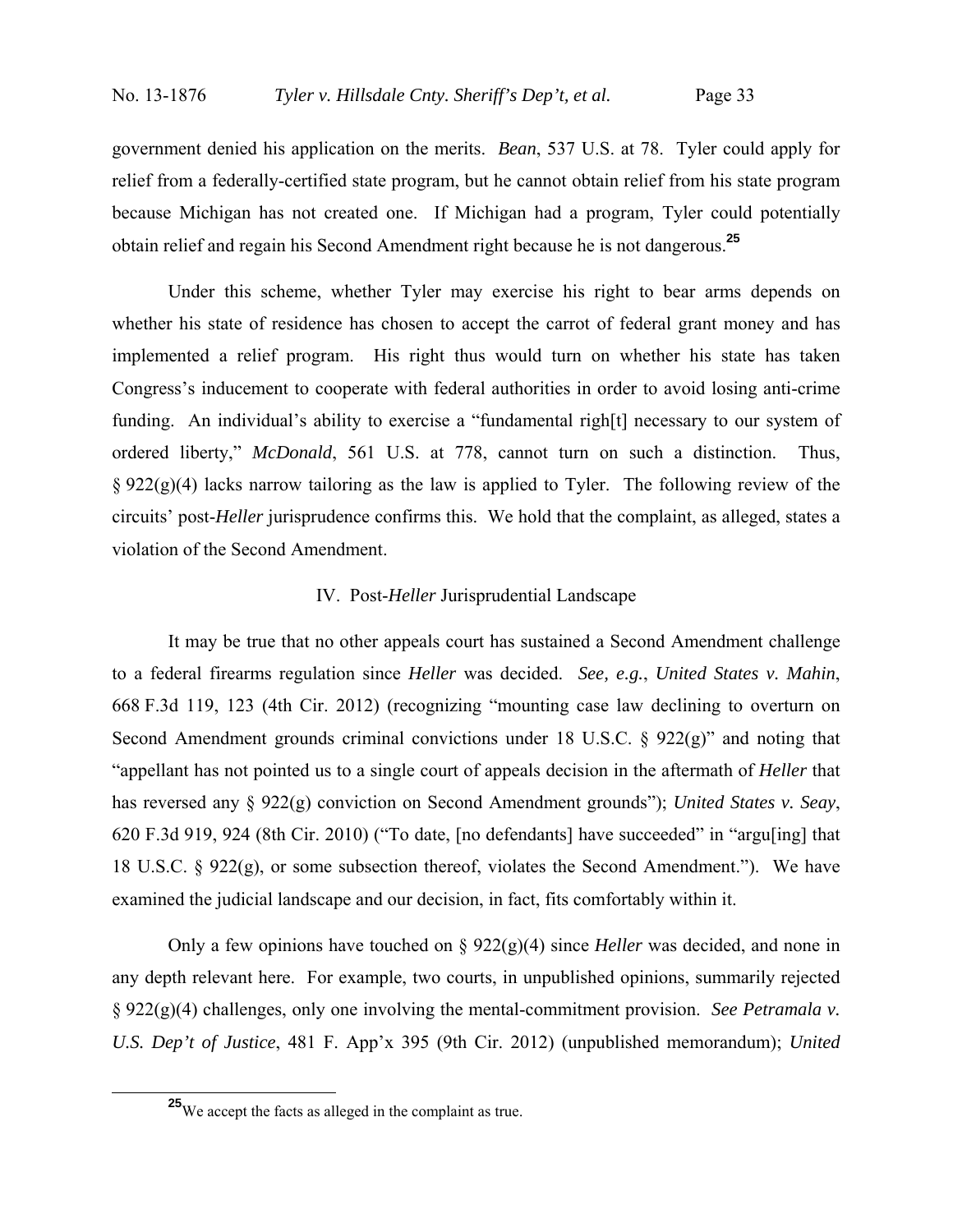*States v. McRobie*, No. 08-4632, 2009 WL 82715 (4th Cir. Jan. 14, 2009). In addition, the First Circuit held in *United States v. Rehlander*, 666 F.3d 45, 50 (1st Cir. 2012), that an emergency hospitalization imposed without any adversarial proceeding did not qualify as a mental "commitment" for § 922(g)(4) purposes. More recently, in *United States v. McIlwain*, No. 14- 10735, 2014 WL 6657013 (11th Cir. Nov. 25, 2014), the Eleventh Circuit affirmed the denial of a motion to dismiss a  $\S 922(g)(4)$  indictment. The court found that the defendant's involuntary commitment, which was ordered by a state probate court after a formal process, "fell within § 922(g)(4)." *Id.* at \*1, \*8–9. The court also rejected the defendant's attempt, citing *Heller*, to attack collaterally the commitment order in federal court. *Id.* at \*9.

We have reviewed scores of opinions presenting post-*Heller* Second Amendment challenges, and we do not believe that any other court of appeals in a reasoned opinion has reviewed a firearm restriction as severe as this one—one that forever deprives a law-abiding, non-violent, non-felon of his Second Amendment rights.

# A. Other § 922 "Who" Prohibitions

At any rate, a close reading of the case law indicates both that the cases are not as contrary to our position as it might initially appear and, moreover, that the cases in fact affirmatively support the result we now reach. The case law supports several principles about the many federal firearms restrictions in § 922. First, in light of *Heller*'s statement about "longstanding prohibitions on the possession of firearms by felons," 554 U.S. at 626, almost every circuit has held that  $\S 922(g)(1)$ 's prohibition on possession of firearms by felons is constitutional. *See United States v. Stuckey*, 317 F. App'x 48 (2d Cir. 2009) (unpublished summary order); *United States v. Barton*, 633 F.3d 168 (3d Cir. 2011); *United States v. Brunson*, 292 F. App'x 259 (4th Cir. 2008) (unpublished per curiam); *United States v. Scroggins*, 599 F.3d 433 (5th Cir. 2010) (on plain-error review); *United States v. Anderson*, 559 F.3d 348 (5th Cir. 2009) (without significant discussion); *United States v. Whisnant*, 391 F. App'x 426 (6th Cir. 2010) (unpublished); *United States v. Khami*, 362 F. App'x 501 (6th Cir. 2010) (unpublished); *United States v. Frazier*, 314 F. App'x 801 (6th Cir. 2008) (unpublished); *United States v. Williams*, 616 F.3d 685 (7th Cir. 2010); *United States v. Irish*, 285 F. App'x 326 (8th Cir. 2008) (unpublished per curiam); *United States v. Vongxay*, 594 F.3d 1111 (9th Cir. 2010); *United*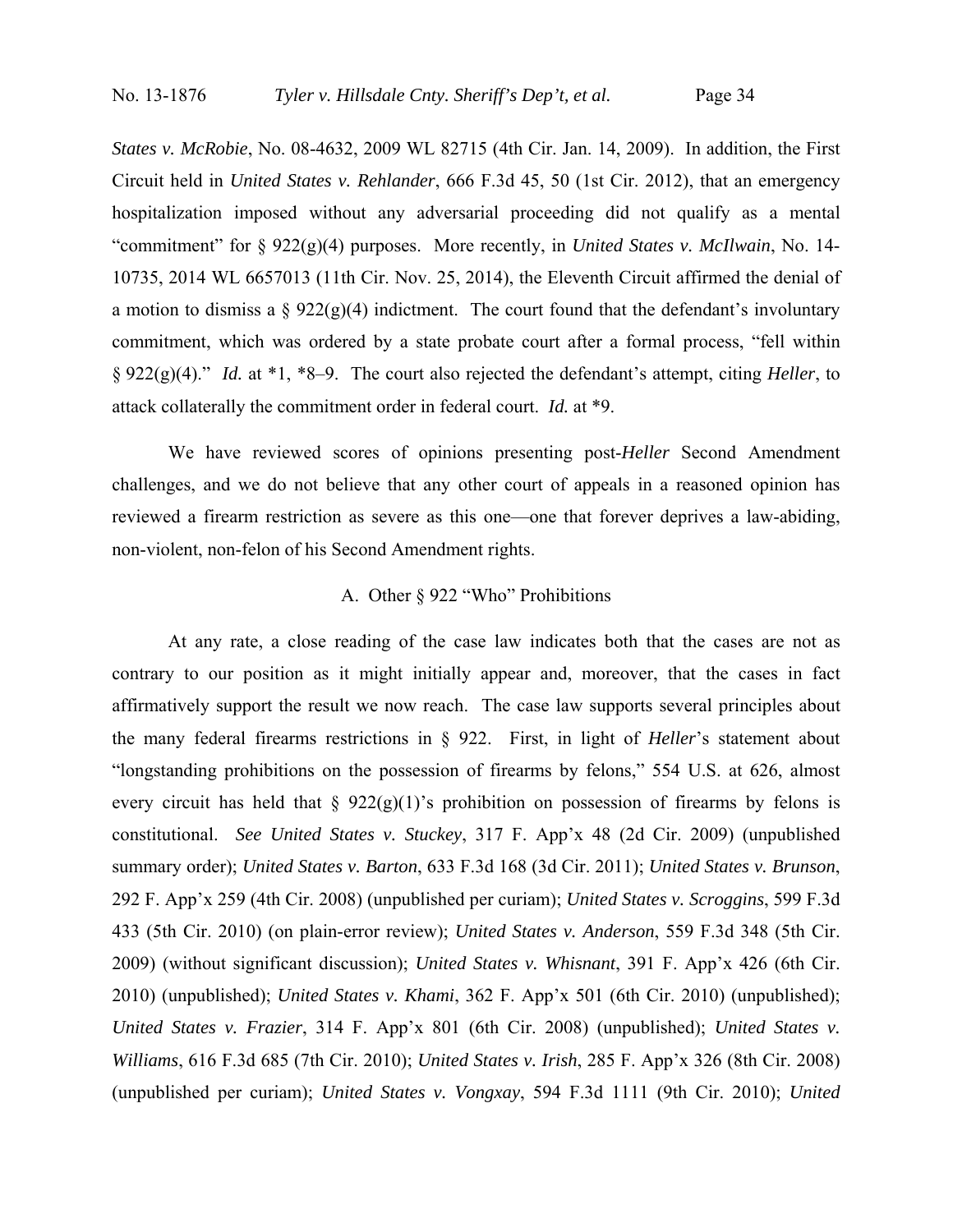*States v. Smith*, 329 F. App'x 109 (9th Cir. 2009) (unpublished); *United States v. McCane*, 573 F.3d 1037 (10th Cir. 2009); *United States v. Rozier*, 598 F.3d 768 (11th Cir. 2010) (per curiam); *United States v. Battle*, 347 F. App'x 478 (11th Cir. 2009) (unpublished per curiam); *see also United States v. Huet*, 665 F.3d 588 (3d Cir. 2012) (upholding conviction, under  $\S 922(g)(1)$  and  $\S 2$ , of aiding and abetting a felon to possess a firearm when government's only evidence was that defendant possessed rifle in the home while living with a convicted felon, because "a properly-brought aiding and abetting charge does not burden conduct protected by the Second Amendment"); *United States v. Carey*, 602 F.3d 738 (6th Cir. 2010) (upholding 18 U.S.C. § 921(a)(20), containing "the burdens associated with the congressionally-created expungement exception").**<sup>26</sup>**

There is also significant post-*Heller* case law addressing several other § 922 firearm regulations:  $\S 922(g)(5)(A)$ , forbidding possession of firearms by illegal aliens;  $\S 922(g)(9)$ , forbidding possession by domestic-violence misdemeanants;  $\&$  922(b)(1), (c)(1), & (x)(2)(a), restricting possession of firearms based on age; § 922(g)(8), forbidding possession of firearms by individuals subject to certain domestic-protection orders; and  $\S$  922(g)(3), forbidding possession of firearms by "an unlawful user of or addic[t] to any controlled substance."**<sup>27</sup>** Section  $922(g)(4)$ 's committed-to-a-mental-institution provision differs from each of these provisions in at least one of four crucial respects: its prohibition is permanent; it applies potentially to non-

**<sup>26</sup>**In a recent decision, the Eastern District of Pennsylvania permitted to proceed an as-applied challenge to  $§ 922(g)(1)$ 's ban on the possession of firearms by felons raised by an individual with a prior state conviction sixteen years in the past for corruption of a minor stemming from an illicit, though consensual, relationship with a seventeen-year-old. *Binderup v. Holder*, 13-CV-06750, 2014 WL 4764424 (E.D. Pa. Sept. 25, 2014). First, the court determined that the plaintiff's conviction, though labeled a first-degree misdemeanor under Pennsylvania law, constituted a felony for purposes of  $\S 922(g)(1)$  because it was punishable by up to five years of imprisonment. *Id.* at \*9. The court then determined that the Third Circuit's decision in *United States v. Barton*, 633 F.3d 168 (3d Cir. 2011), and not the two-step approach of *Marzzarella*, 614 F.3d 85, set out the relevant framework for an as-applied Second Amendment challenge to  $\S 922(g)(1)$ .

Applying *Barton*, the district court "placed the burden on . . . the party challenging the constitutionality of §  $922(g)(1)$ . . to present facts demonstrating the unconstitutionality of §  $922(g)(1)$  as applied to him." *Binderup*, 2014 WL 4764424, at \*21. In that particular case, the "undisputed material facts" demonstrated that the was "no more dangerous than a typical lawabiding citizen, and poses no continuing threat to society." *Ibid.* (internal quotation marks omitted). "Therefore, application of §  $922(g)(1)$  to him violates the Second Amendment to the United States Constitution." *Id.* at \*31. In reaching this conclusion, the *Binderup* court rejected the general evidence introduced by the government "pertaining to recidivism risk and the efficacy of denial of handgun purchases for certain persons as a method of reducing the risk of firearm violence," *id.* at \*26, because it did not demonstrate that the particular individual at issue, who had no history of violence and was only convicted of one non-violent crime sixteen years in the past, presented a "greater risk of future violent conduct than the average lawabiding citizen." *Id.* at \*31.

**<sup>27</sup>** Courts have also addressed other § 922 prohibitions, but these provisions have received the most extensive treatment.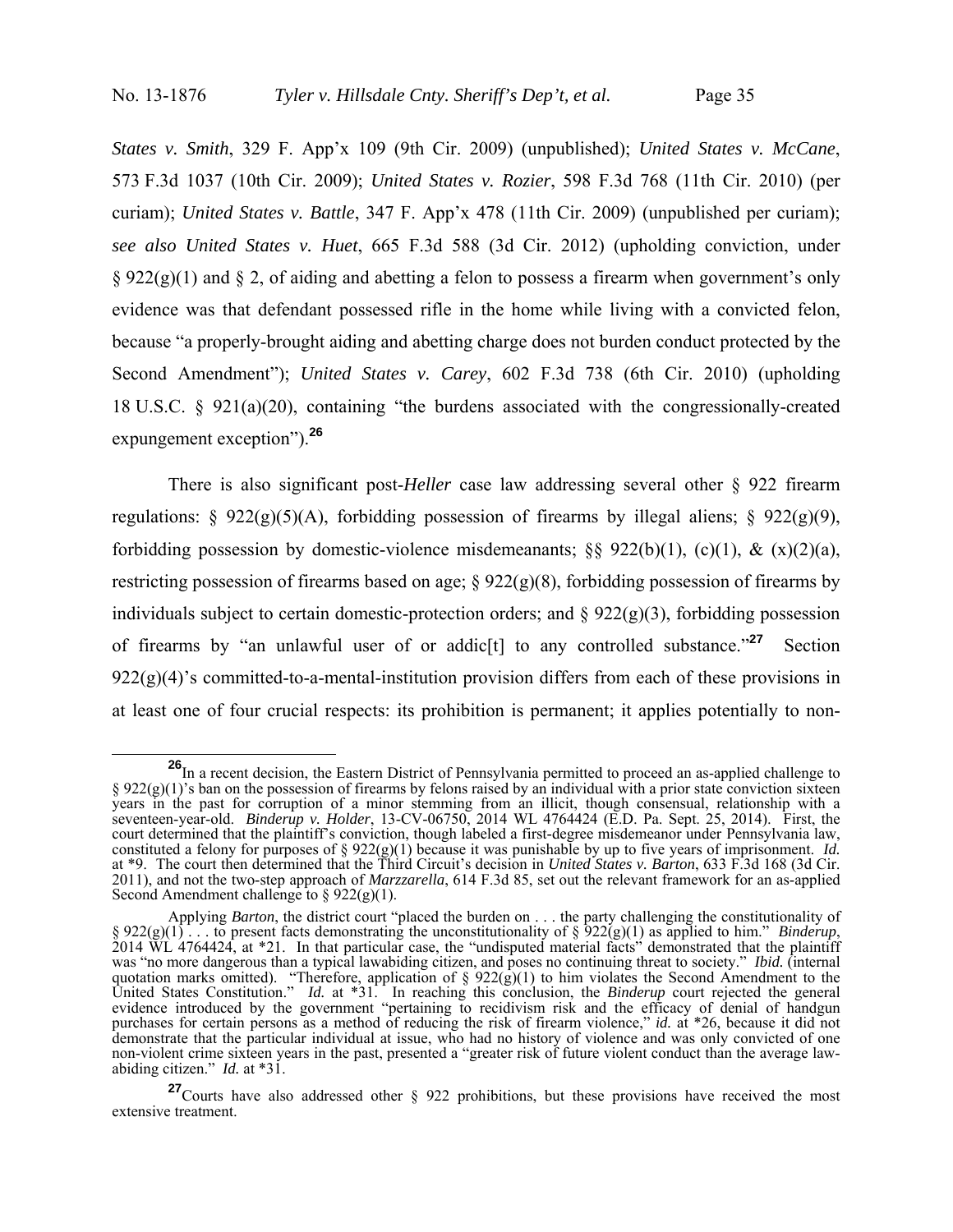violent individuals; it applies potentially to law-abiding individuals; and it punishes potentially non-volitional conduct. No court has upheld a similar firearm regulation under these circumstances. And a number of courts have suggested they would have trouble doing so. A review of the case law illustrates the boundaries of permissible firearm regulations—that is, of the constraints on the Second Amendment right. We begin with the provisions that are perhaps easier to justify and proceed to those that are more problematic and also more similar to the one at issue here.

# 1. § 922(g)(5)(A): Illegal Aliens

Several courts of appeals have upheld  $\S 922(g)(5)(A)$ , forbidding possession of firearms by illegal aliens. In light of *Heller*'s characterization of the right at issue as one of "law-abiding, responsible citizens" and case law permitting Congress to distinguish among citizens, aliens, and illegal aliens, these holdings are not difficult.**<sup>28</sup>** *See United States v. Huitron-Guizar*, 678 F.3d 1164 (10th Cir. 2012); *United States v. Flores*, 663 F.3d 1022 (8th Cir. 2011) (per curiam and without significant discussion); *United States v. Portillo-Munoz*, 643 F.3d 437 (5th Cir. 2011). It is significant that, even in reviewing firearm restrictions on illegal aliens, these panels have not spoken with a single voice. Recognizing that "the question seems large and complicated," the Tenth Circuit declined to "infer from *Heller* a rule that the right to bear arms is categorically inapplicable to non-citizens." *Huitron-Guizar*, 678 F.3d at 1168–70 (emphasizing the narrowness of its holding "[o]n this record"); *see also Portillo-Munoz*, 643 F.3d at 442 (Dennis, J., dissenting in part, to argue for remanding for district court to consider in the first instance whether provision survives an applicable level of scrutiny). The "mounting case law declining to overturn" provisions of § 922, *Mahin*, 668 F.3d at 123, becomes more fractured with respect to other  $\S 922(g)$  provisions.

#### 2. § 922(g)(9): Domestic-Violence Misdemeanants

Domestic-violence misdemeanants, banned from firearm possession by  $\S$  922(g)(9), present a tougher case. The four criteria offered above as potential limiting principles suggest this prohibition is permissible. Domestic-violence misdemeanants, by definition, are violent and

<sup>&</sup>lt;sup>28</sup>We review the case law addressing other § 922 prohibitions strictly for illustrative purposes. We make no determination as to any provision other than §  $922(g)(4)$ . Nothing here should be construed otherwise.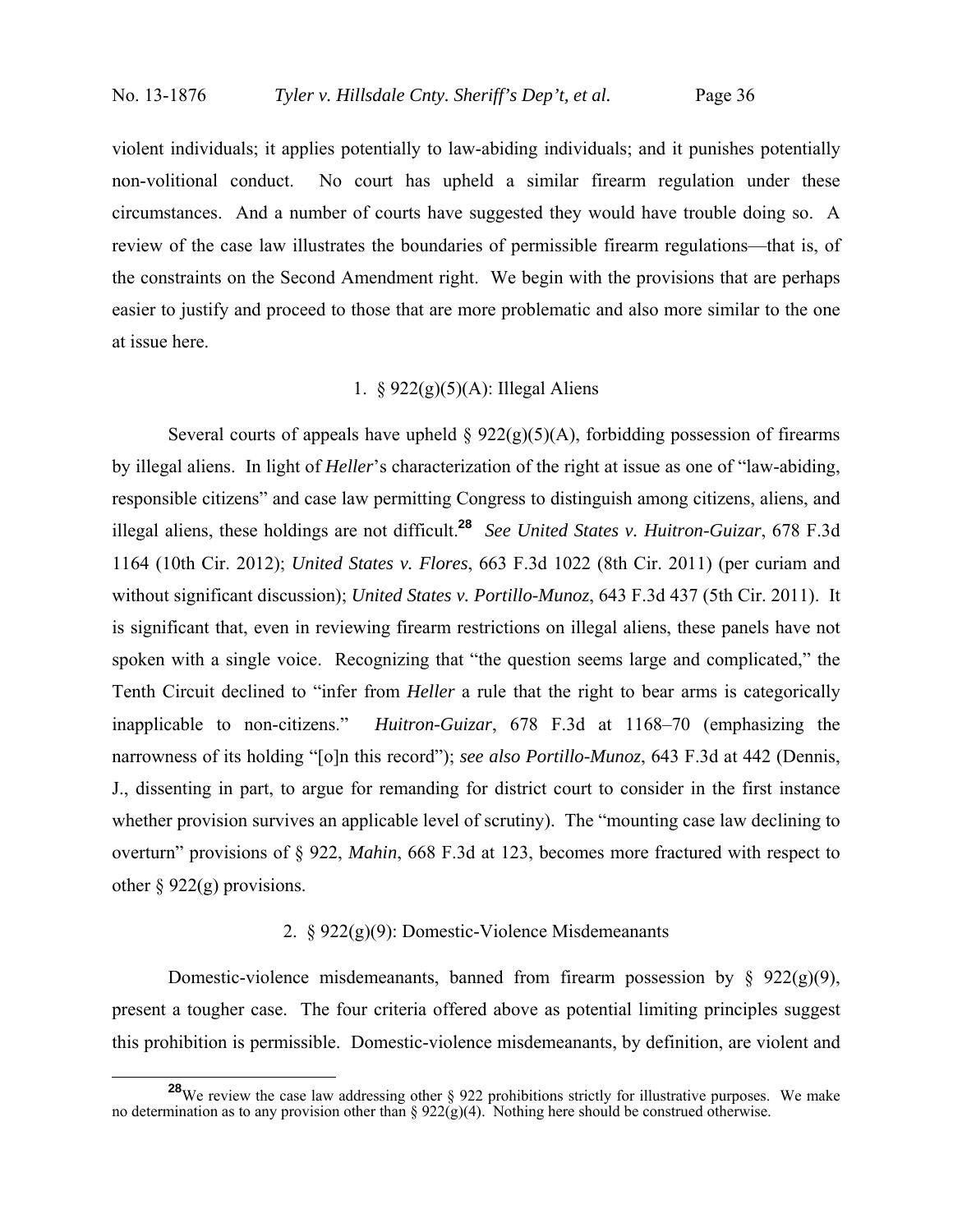non-law-abiding, and the prohibition targets volitional conduct. And the ban is not necessarily permanent because of the possibility of pardon or expungement.

At least six circuits have upheld § 922(g)(9) against challenges. *See United States v. Booker*, 644 F.3d 12 (1st Cir. 2011); *United States v. Staten*, 666 F.3d 154 (4th Cir. 2011); *United States v. Skoien* (*Skoien II*), 614 F.3d 638 (7th Cir. 2010) (en banc); *United States v. Chovan*, 735 F.3d 1127 (9th Cir. 2013); *In re United States*, 578 F.3d 1195 (10th Cir. 2009) (unpublished order but appended to published dissent) (granting a petition for a writ of mandamus directing the district court not to instruct jury that  $\S 922(g)(9)$  is inapplicable for persons who do not pose a risk of violence); *United States v. White*, 593 F.3d 1199 (11th Cir. 2010). But some of these cases offer dissenting voices, reflect a strong emphasis on limiting principles, and include remands to the district court because of the government's failure initially to meet its burden to justify the regulation.

The first panel to consider a  $\S 922(g)(9)$  challenge concluded that the government failed to meet its burden to defend the law's constitutionality, even when applying intermediate scrutiny's lesser substantially-related requirement. *See Skoien I*, 587 F.3d at 815–16. The panel remanded to the district court to allow the government to do more than "rel[y] almost entirely on conclusory reasoning by analogy from *Heller*'s reference to . . . felon-dispossession laws." *Id.* at 815. The panel "note [d] that  $\S 922(g)(9)$  is overinclusive on several fronts" but emphasized that "*only* those who have already used or attempted to use force or have threatened the use of a deadly weapon against a domestic victim are banned from possessing firearms." *Id.* at 815–16. The en banc court vacated the panel's decision, No. 08-3770, 2010 WL 1267262 (7th Cir. Feb. 22, 2010), and although the en banc court affirmed the defendant's  $\S$  922(g)(9) conviction, it, too, emphasized the same limiting principles that lead to a different outcome in our case. The en banc court stressed that  $\S 922(g)(9)$ 's prohibition is not permanent: "[The] opportunity to seek pardon or expungement" means that "[the law] in its normal application does not create a perpetual and unjustified disqualification for a person who no longer is apt to attack other members of the household." *Skoien II*, 614 F.3d at 645. The court also limited its holding to violent, non-law-abiding persons and expressly reserved judgment on whether "a misdemeanant who has been law abiding for an extended period must be allowed to carry guns again, even if he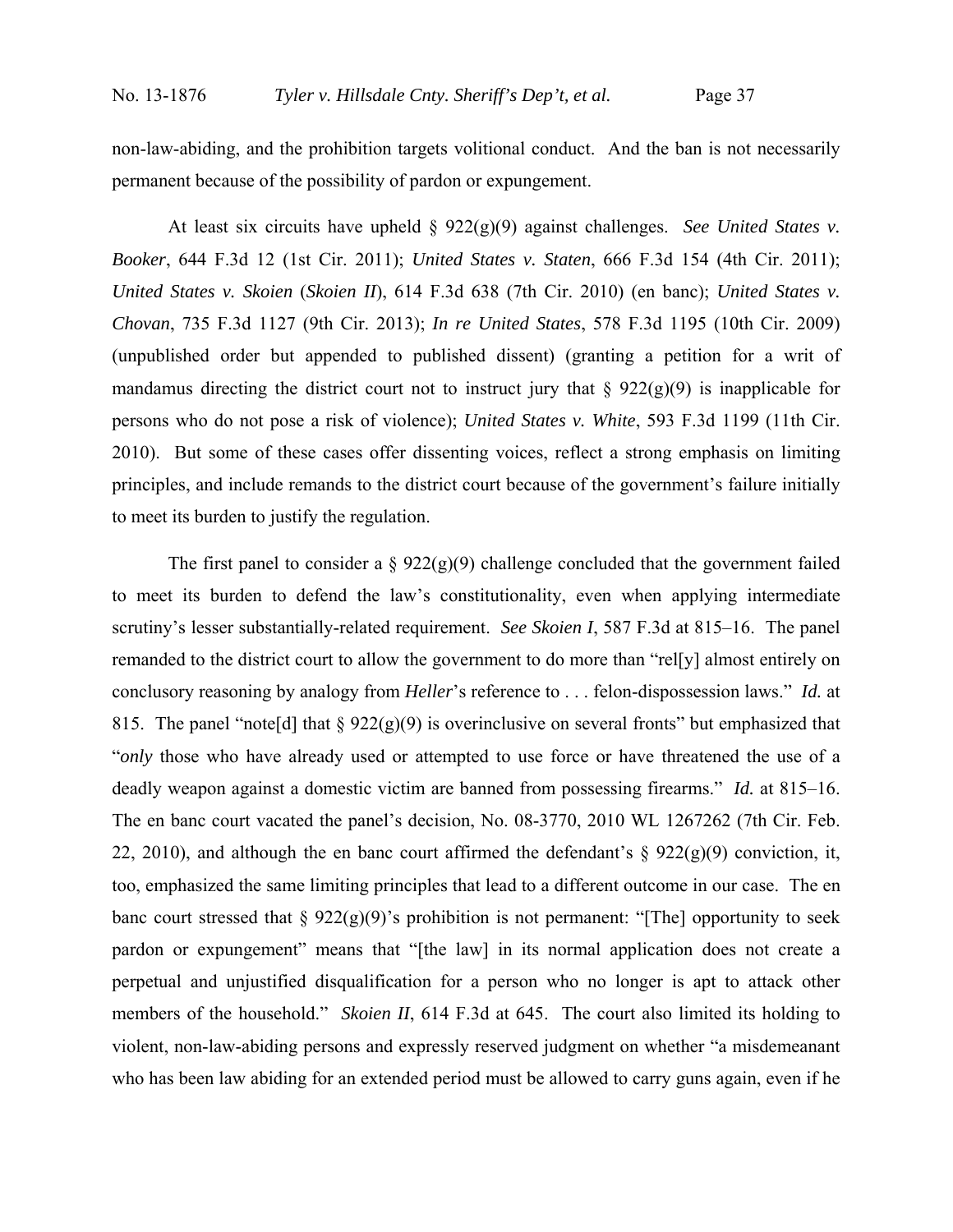cannot [obtain pardon or expungement]." *Ibid*. Judge Sykes, who authored the panel opinion, dissented, arguing that the government still did not carry its relatively low burden and that the majority "develop[ed] its own record to support the government's application of  $\S 922(g)(9)$  to th[e] defendant." *Id.* at 647 (Sykes, J., dissenting).

Similarly, when the government did not meet its burden of justifying  $\S$  922(g)(9) in a Fourth Circuit case, that court, in two separate opinions, remanded to demand a greater showing. Even when remanding for essentially de novo consideration of the entire Second Amendment claim because of a complete lack of a record, the court did concede one point: the defendant "was not law-abiding, and is therefore at least one step removed from the core constitutional right." *United States v. Chester* (*Chester I*), 367 F. App'x 392, 398 (4th Cir. 2010) (internal quotation marks omitted), *vacated on panel reh'g*, *Chester II*, 628 F.3d 673 (4th Cir. 2010). In a second opinion, the same panel reiterated that the defendant's claim was "not within the core right identified in *Heller*" because he was not "*law-abiding* . . . by virtue of [his] criminal history as a domestic violence misdemeanant." *Chester II*, 628 F.3d at 683 (emphasis in original). Judge Davis, concurring in the judgment, disagreed with much of the majority's analytic structure but agreed on the importance of the fact that the defendant was "not law abiding" and "had been convicted of a serious crime in which violence is an element." *Id.* at 690 (Davis, J., concurring in the judgment). A subsequent Fourth Circuit panel, in denying an as-applied challenge to the same statute, "consider[ed] important the fact" that Congress "*limit*[*ed*] *its application*" to only violent persons, "those persons who have used or attempted to use force capable of causing physical pain or injury in a domestic disturbance or those persons who have threatened the use of a deadly weapon in a domestic disturbance." *Staten*, 666 F.3d at 167 (emphasis added).**<sup>29</sup>**

Other courts, in upholding  $\S 922(g)(9)$ , have also emphasized the same limiting principle: that it applies only to persons who are, by definition, violent. *See White*, 593 F.3d at 1206 ("[A] person convicted under §  $922(g)(9)$  must have first acted violently toward a family member or domestic partner."); *In re United States*, 578 F.3d at 1200 (noting that § 922(g)(9) "involve[es]

**<sup>29</sup>**On the second appeal, the *Chester* panel determined that *Staten* was controlling precedent. *See Chester III*, 514 F. App'x at 395; *see also United States v. Tooley*, 468 F. App'x 357, 359 (4th Cir. 2012) (unpublished) ("*Staten* controls the outcome" in a challenge to  $\S 922(g)(9)$ .).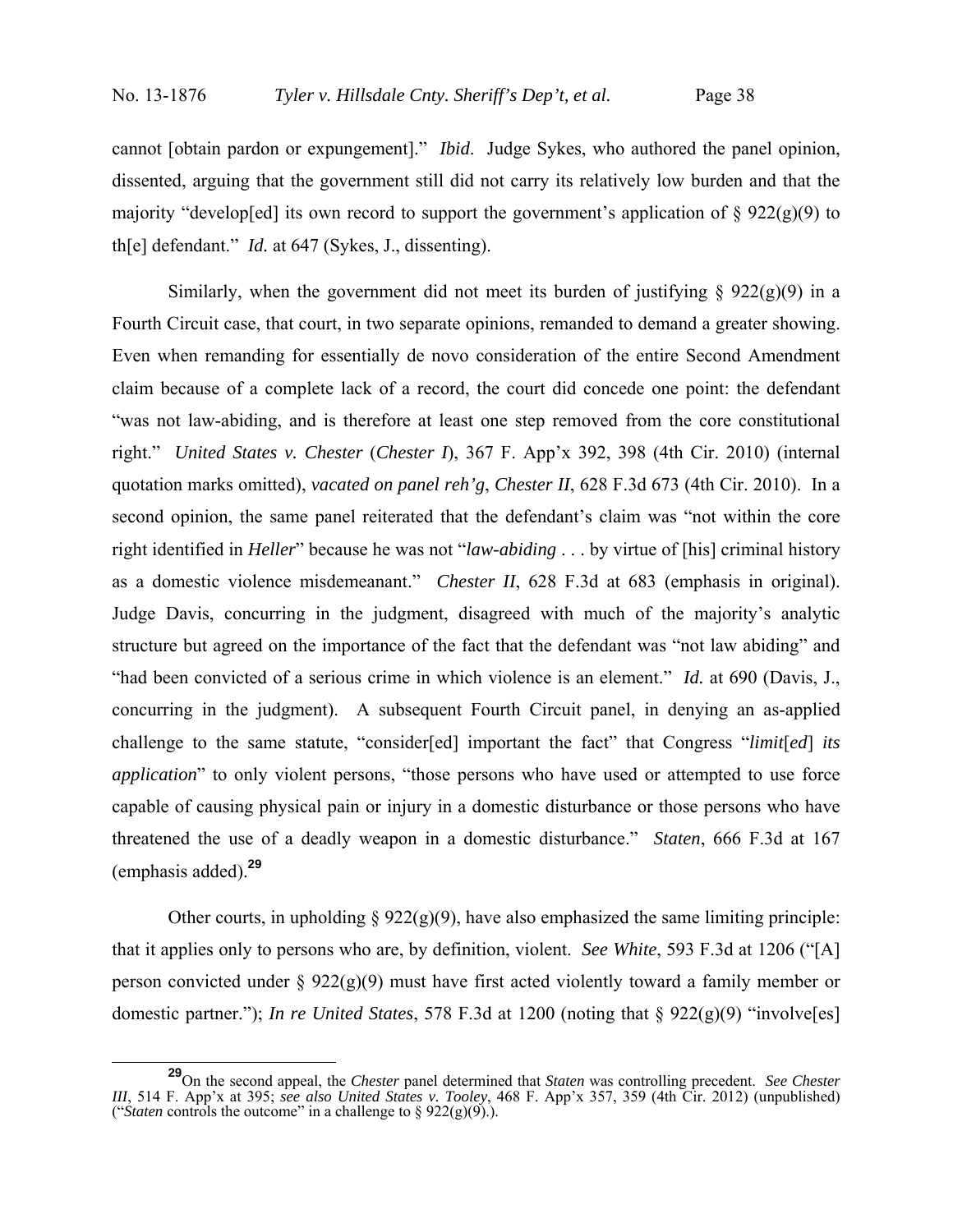those convicted of misdemeanor domestic *violence*" (emphasis in original)). Judge Murphy, dissenting in *In re United States*, went even further, stating: "[I]t is not at all clear [Congress's] finding regarding the dangerousness of domestic violence misdemeanants is constitutionally sufficient to warrant a blanket ban on firearm possession." *In re United States*, 578 F.3d at 1196 (Murphy, J., dissenting).

The Ninth Circuit has focused on the lack of permanence of the ban in upholding § 922(g)(9). It identified as a "provision limiting  $\lceil \frac{6}{5} \frac{922(g)(9)}{s} \rceil$  applicability" the fact that it "exempts those with expunged, pardoned, or set-aside convictions, or those who have had their civil rights restored." *Chovan*, 735 F.3d at 1138.**<sup>30</sup>** Judge Bea, concurring, found it "important to note" that the law "applies only to those domestic violence convicts who remain convicted. Misdemeanants hold in their own hands the power to remove the taint of conviction and rejoin the protected class of those who may possess firearms. They can seek pardon, expungement, setaside of their conviction, or restoration of civil rights." *Id.* at 1151 (Bea, J., concurring).**<sup>31</sup>** He further emphasized: "Section 922 . . . ceases to apply if convicts have satisfied the state procedures for expungement. . . . It allows those who no longer pose a threat to society to demonstrate their rehabilitation and reclaim their Second Amendment rights." *Ibid.* Not so for Clifford Tyler, who cannot seek expungement or pardon, as he never committed a crime, and who cannot seek relief from authorized programs that his state and nation refuse to fund.

### 3. § 922's Age-Based Restrictions

 Section 922's age-based restrictions, though temporary in nature, are perhaps a more challenging case because they target conduct by law-abiding individuals who are not per se violent as a class. *See NRA I*, 700 F.3d at 206, *cert. denied*, 134 S. Ct. 1364 (2014) ("Granted, 18-to-20-year-olds may have a stronger claim to the Second Amendment guarantee than convicted felons and domestic-violence misdemeanants have."). The First Circuit upheld a

**<sup>30</sup>**Also relevant in *Chovan* was that the government affirmatively provided "evidence that the rate of domestic violence recidivism is high." 735 F.3d at 1142. In contrast, in the case at hand, aside from discussing two past incidents of a mentally ill (but not previously institutionalized) person committing gun violence, the government offered no evidence about the likelihood of the previously institutionalized committing violence after release from commitment.

**<sup>31</sup>**Interestingly, Judge Bea also noted that "[t]he frequency of such expungements . . . seem[s] to have risen in many states since the enactment of § 922(g)(9)." *Chovan*, 735 F.3d at 1151 (Bea, J., concurring) (citing Robert A. Mikos*, Enforcing State Law in Congress's Shadow*, 90 CORNELL L. REV. 1411, 1463–64 & nn. 187–88 (2005)).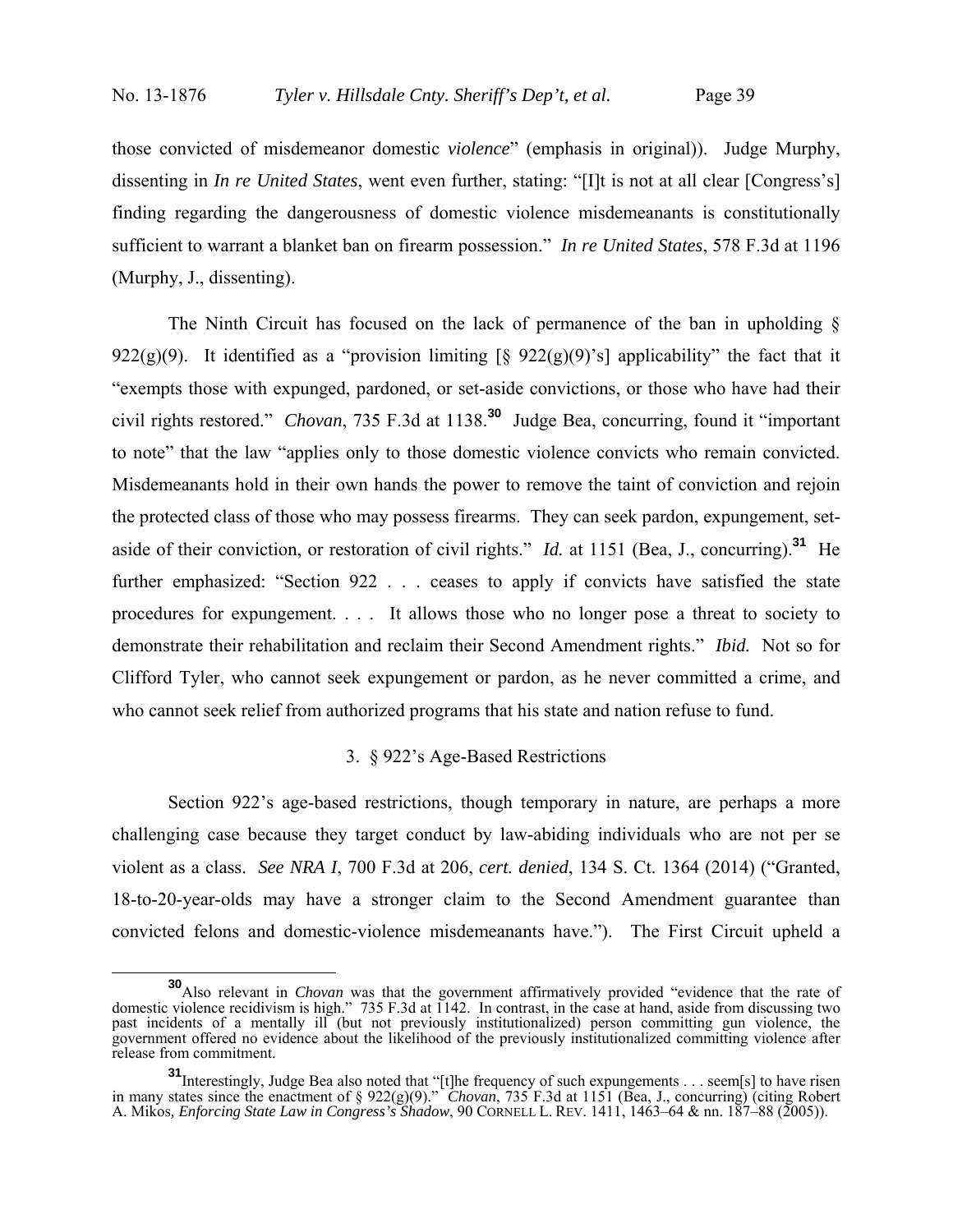seventeen-year-old's conviction under §  $922(x)(2)(A)$ , which forbids possession of handguns by juveniles, subject to several statutory exceptions for uses such as hunting, firearm-safety classes, and ranch-hand work. *See United States v. Rene E.*, 583 F.3d 8 (1st Cir. 2009). The decision did not turn on the limiting principles identified here, but the court did "emphasize the circumscribed nature of [its] decision" because the law was "narrowly drawn" and "contain[ed] exceptions." *Id.* at 16. Even more restrictive are § 922(b)(1) and (c)(1), forbidding licensed dealers to sell handguns to persons under the age of twenty-one. The Fifth Circuit upheld these laws, in part, based on the "temporary nature of the burden."**<sup>32</sup>** *NRA I*, 700 F.3d at 207.**<sup>33</sup>** The en banc court denied rehearing by a one-vote margin.**<sup>34</sup>** *See NRA II*, 714 F.3d 334. In a published dissental, Judge Jones argued that even the temporary disability for 18-to-20-year-olds was impermissible, as the majority's willingness to emphasize the short duration of the burden was "no different than saying they may be disabled from exercising constitutionally protected speech until they've attained a 'responsible' age." *Id.* at 345 (Jones, J., dissental, joined by Jolly, Smith, Clement, Owen, & Elrod, JJ.) ("Never in the modern era has the Supreme Court held that a fundamental constitutional right could be abridged for a law-abiding adult class of citizens.").

# 4. § 922(g)(8): Persons Subject to Domestic-Restraining Orders

The prohibition in  $\S$  922(g)(8) targets presumptively violent, albeit law-abiding, individuals. But it is temporary, only applying so long as a person is "subject to a court order." At least three circuits have upheld the law on this basis. *See United States v. Chapman*, 666 F.3d 220 (4th Cir. 2012); *United States v. Bena*, 664 F.3d 1180 (8th Cir. 2011); *Reese*, 627 F.3d 792; *see also Mahin*, 668 F.3d 119 (relying on *Chapman* as controlling precedent). "Of critical importance" to the Fourth Circuit was that  $\S$  922(g)(8)'s "exceedingly narrow prohibitory

<sup>&</sup>lt;sup>32</sup>Indeed, the burden was so temporary that the claims of two of the challengers became moot before oral argument because they had turned twenty-one. *NRA I*, 700 F.3d at 191. The Fifth Circuit did not consider whether a burden placed distinctively on 18-to-20-year-olds is one that is "capable of repetition, yet evading review." *Roe v. Wade*, 410 U.S. 113, 125 (1973).

**<sup>33</sup>**The court also highlighted that the laws at issue did not present a "total prohibition" on firearm possession and use by 18-to-20-year-olds, as the laws allowed such individuals to "possess and use handguns for self-defense, hunting, or any other lawful purpose; . . . acquire handguns from responsible parents or guardians; and . . . possess, use, and purchase long-guns." *NRA I*, 700 F.3d at 206–07, 209.

**<sup>34</sup>**The Fifth Circuit's per curiam order denying the petition for rehearing indicates the vote of each judge of the en banc court. *See NRA II*, 714 F.3d at 335.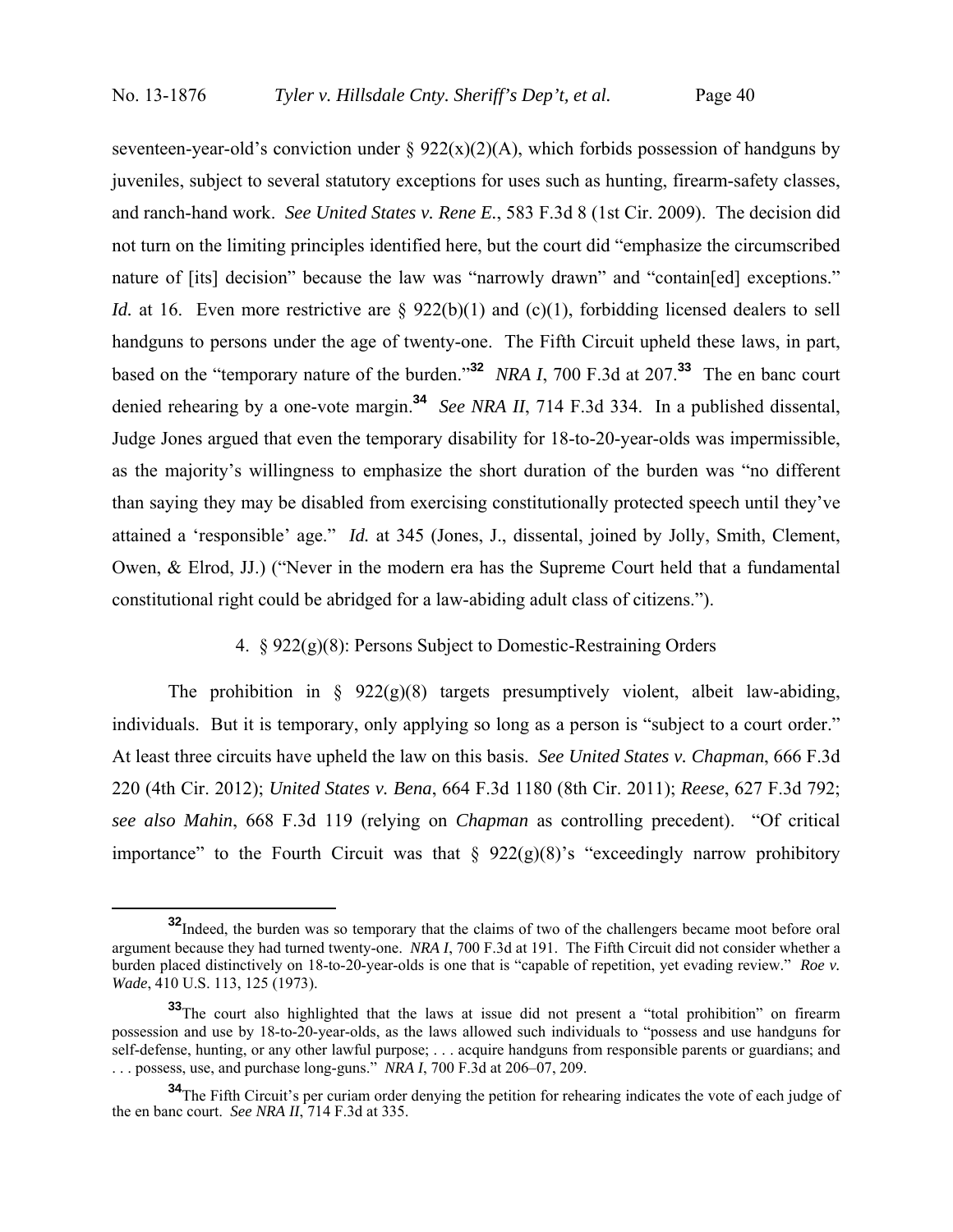sweep" only affected "persons under a [domestic-restraining order] then currently in force." *Chapman*, 666 F.3d at 228–29. The court said it was "significant" to its holding that the firearm ban was "temporally definite" and "limit[ed] the application to the exact duration of the [restraining order] at issue, which in [the defendant's] case was only 180 days." *Id.* at 230. The court further drove home the point: "Congress tailored [the law] to cover *only* the time period during which it deemed the persons subject to it to be dangerous." *Id.* at 231 (emphasis added).

The Eighth and Fifth Circuit cases bear out the same point:  $\S 922(g)(8)$  is permissible in part because it is a temporary restriction on a constitutional right. The Eighth Circuit, emphasizing that it was considering "only a facial challenge" to  $\S 922(g)(8)$ , which fails if even one application of the statute is lawful, upheld the law on the ground that "[t]he prohibition . . . need not apply in perpetuity, but only so long as a person is 'subject to' a qualifying court order." *Bena*, 664 F.3d at 1184. The court reserved the question "whether  $\S$  922(g)(8) would be constitutional as applied to a person who is subject to an order that was entered without evidence of dangerousness." *Id.* at 1185. For the Fourth Circuit, § 922(g)(8) satisfied the tailoring requirement because the law contains two limiting principles. *See Mahin*, 668 F.3d at 125–26. The court first stressed that the law is "temporally limited and therefore exceedingly narrow." *Id.* at 125 (internal quotation marks omitted). The law did not "impos[e] a lifelong prohibition" but only a "temporary burden during a period when the subject of the order is *adjudged to pose a particular risk of further abuse*." *Ibid.* (emphasis added). Second, the Fourth Circuit stressed that the law "applies only to persons individually adjudged to pose a future threat" of violence. *Ibid.* The same cannot be said of  $\S 922(g)(4)$ .

# 5. § 922(g)(3): Unlawful Drug Users and Drug Addicts

Section 922(g)(3)'s prohibition is most similar to the one at issue here. Like § 922(g)(4), it encompasses two distinct prohibitions: possession of firearms by "unlawful" users of controlled substances and by drug addicts. As with  $\S 922(g)(4)$ , a person subject to a  $\S 922(g)(3)$ prohibition might be an entirely non-violent, law-abiding citizen. On the one hand, both  $\S 922(g)(3)$  prohibitions apply to potentially non-violent persons. The first prohibition targets, by definition, only non-law-abiding individuals—"unlawful" drug users—but it does target volitional conduct. The second prohibition applies to a class—drug addicts—some members of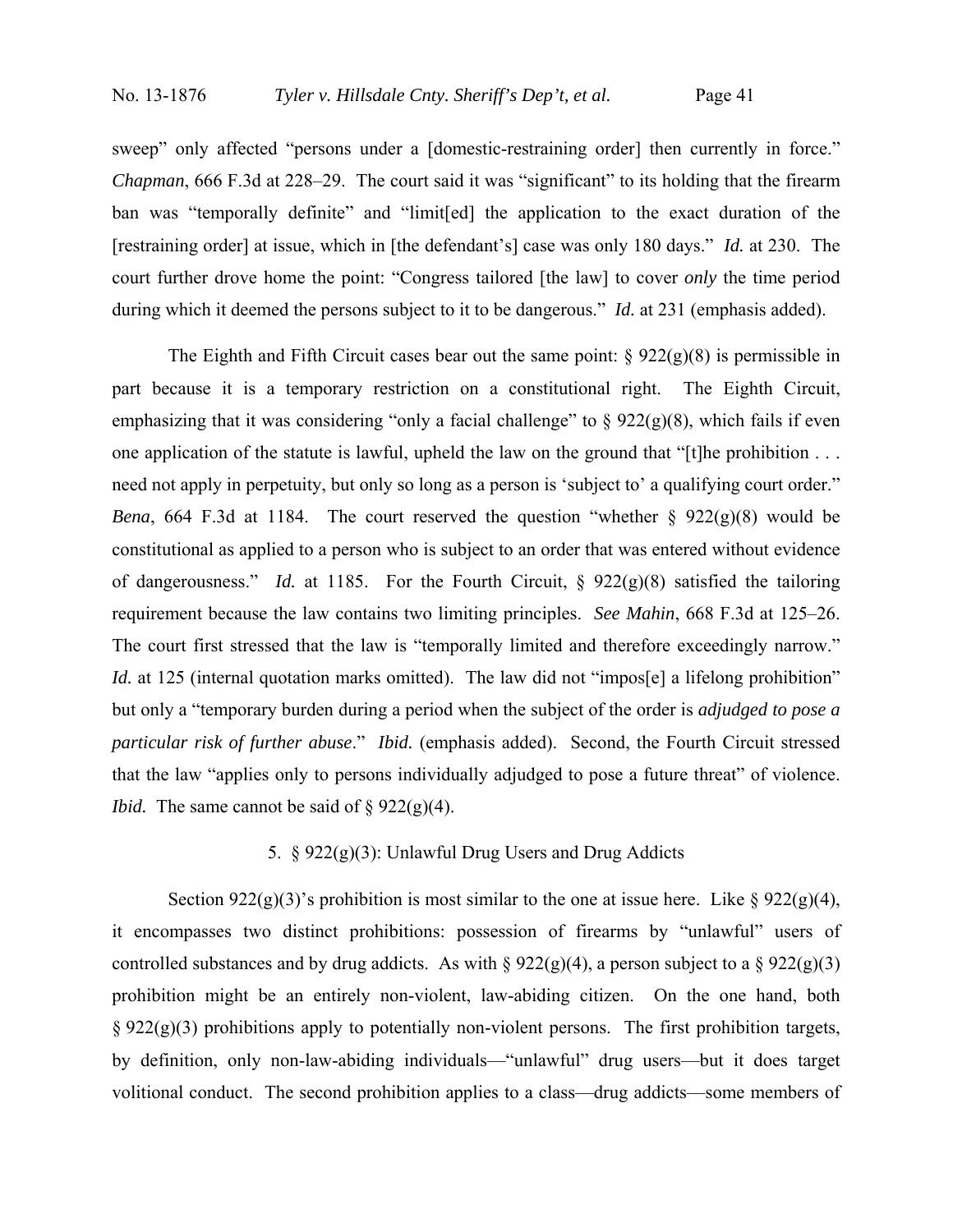which might be non-law-abiding<sup>35</sup> and does not necessarily target volitional conduct.<sup>36</sup> Yet both bans are not permanent prohibitions.

These limiting principles have led at least five circuits to uphold  $\S 922(g)(3)$ , one of which after initially remanding to require the government to produce more substantial evidence to justify the law. *See United States v. Carter* (*Carter II*), 750 F.3d 462 (4th Cir. 2014); *United States v. Carter* (*Carter I*), 669 F.3d 411 (4th Cir. 2012) (remanding to district court); *United States v. Dugan*, 657 F.3d 998 (9th Cir. 2011) (upholding § 922(g)(3) without significant discussion); *United States v. Seay*, 620 F.3d 919 (8th Cir. 2010); *United States v. Yancey*, 621 F.3d 681 (7th Cir. 2010) (per curiam); *United States v. Richard*, 350 F. App'x 252 (10th Cir. 2009) (unpublished) (upholding § 922(g)(3) without significant discussion).

The Seventh and Ninth Circuits, in affirming  $\S 922(g)(3)$  convictions, heavily stressed the temporary nature of the ban. As the Seventh Circuit said: "[U]nlike those who have been . . . committed to a mental institution and *so face a lifetime ban*, an unlawful drug user . . . [may] regain his right to possess a firearm simply by ending his drug abuse." *Yancey*, 621 F.3d at 686 (emphasis added); *accord Dugan*, 657 F.3d at 999. For the prohibition to apply, "the habitual abuse [must] be contemporaneous with the gun possession." *Yancey*, 621 F.3d at 687. Applying that rule to the defendant's case, the Seventh Circuit held "the gun ban [would] exten[d] only so long as [the defendant] abuses drugs." *Ibid.* Thus, § 922(g)(3), both courts concluded, "is far less onerous than those affecting . . . the mentally ill." *Yancey*, 621 F.3d at 686–87; *accord Dugan* 657 F.3d at 999. We agree.

In *Carter I*, 669 F.3d 411, a case involving an as-applied challenge to  $\S$  922(g)(3)'s unlawful-drug-user prohibition, the Fourth Circuit both agreed with this limiting principle and also determined that the government did not meet its burden of justifying the law. Central to the court's analysis was that  $\S 922(g)(3)$  "contain [ed] an important limiting principle that is absent from [other § 922] provisions." *Id.* at 418. Unlike provisions that "permanently disarm"

**<sup>35</sup>**Being a drug addict is not a crime. *Robinson v. California*, 370 U.S. 660, 667 (1962) (criminalizing drug addiction violates the Eighth Amendment, as incorporated by the Fourteenth Amendment).

**<sup>36.</sup>** (N]arcotic addiction is an illness ... which may be contracted innocently or involuntarily." *Robinson*, 370 U.S. at 667 & n.9 (explaining that addiction may result from medically prescribed narcotics and that a per may "even be a narcotics addict from the moment of his birth").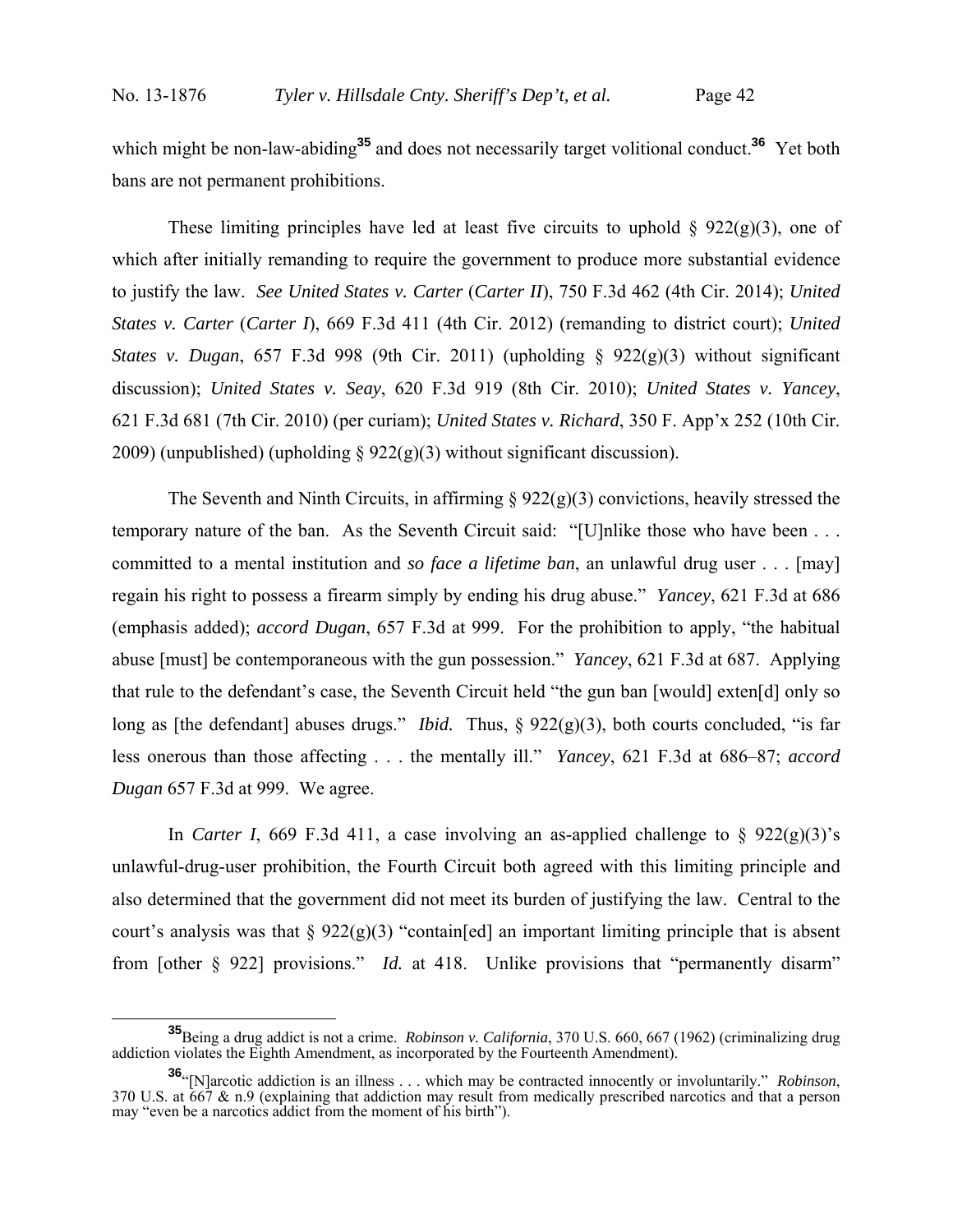individuals, the drug-user prohibition did "not permanently disarm all persons who, *at any point in their lives*, were unlawful drug users or addicts." *Id.* at 419 (emphasis added). This "feature" of the law satisfied the tailoring requirement for two reasons. *Ibid.* The court first discussed the law's "limited temporal reach" in contrast to "other statutes that impose a permanent prohibition on the possession of firearms." *Ibid.* "Congress tailored the prohibition to cover *only the time period* during which it deemed such persons to be dangerous." *Ibid.* (emphasis added). Second, the court discussed how the law "tracks the ongoing choices of individuals either to remain drug users or to quit drug abuse." *Ibid.* The court acknowledged that breaking addiction could be "extraordinarily difficult" but that, nonetheless, the law allowed a person "who places a high value on the right to bear arms to regain that right by parting ways with illicit drug use." *Ibid.* Even so, the court did not outright deny the as-applied challenge. Though recognizing that the government would probably meet its burden on remand, the court remanded for the government to do more than defend its position with just "common sense." *Ibid.* Following remand, the same panel found that the government did, in fact, meet its burden and held  $\S$  922(g)(3) constitutional. *See Carter II*, 750 F.3d at 470. In doing so, the court once again emphasized the law's "limited temporal reach." *Id.* at 466.

# B.  $§ 922(g)(4)$

Section  $922(g)(4)$  goes further than any of the prohibitions discussed above. The statutory prohibition is permanent. It targets a class that is potentially non-violent and lawabiding. The prohibition, by definition, targets the non-volitional act of being committed.**<sup>37</sup>** The underlying behavior that prompted the commitment may also be non-volitional.**<sup>38</sup>** Post-*Heller* case law is not contrary to the result we reach today, though a cursory review of the cases might

**<sup>37</sup>**The prohibition excludes persons voluntarily committed. *See* 27 C.F.R. § 478.11 (ATF Regulations) (The term "*Committed to a mental institution* . . . does not include a voluntary admission to a mental institution."); *cf. McIlwain*, 2014 WL 6657013, at \*6 ("While this Court is not bound or required to defer to the ATF's regulations  $\left[ \text{in } 27 \text{ C.F.R. } \frac{8}{9} \right. 478.11 \left] \ldots \right]$ , we find these regulations helpful and persuasive.<sup>37</sup>).

**<sup>38</sup>***See Robinson*, 370 U.S. at 666 (Because mental illness may be involuntary, "a law which made a criminal offense of [mental illness] would doubtless be universally thought to be an infliction of cruel and unusual punishment in violation of the Eighth and Fourteenth Amendments.").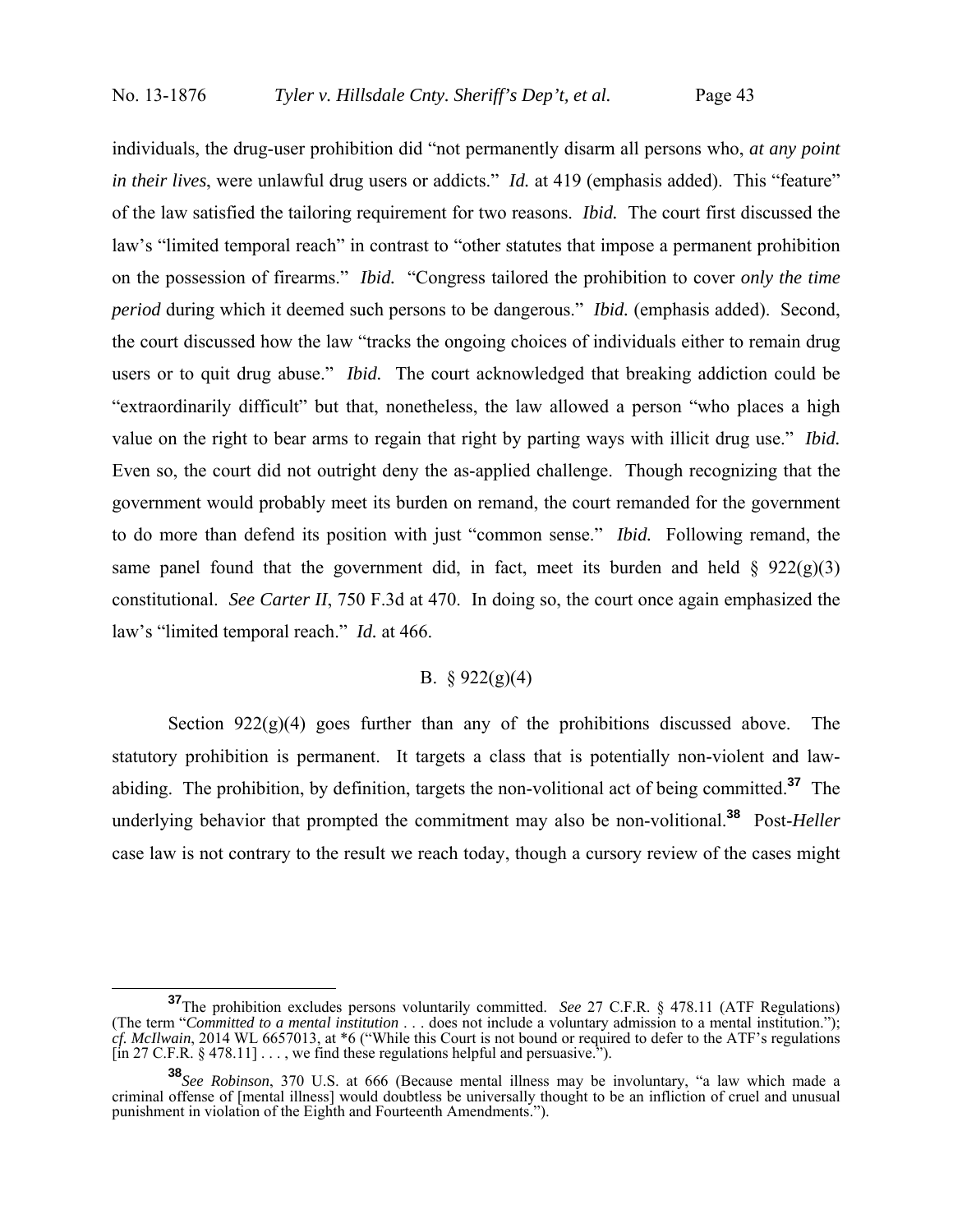suggest otherwise. Decisions from the other circuits are not only consistent with concluding that Tyler's complaint states a constitutional violation but affirmatively support that result.**<sup>39</sup>**

It is certain that there is a non-zero chance that a previously institutionalized person will commit gun violence in the future, but that is true of all classes of persons. Although the government presents two examples of persons adjudicated as mentally ill who committed gun violence and cites one study in support of the claim that a prior suicide attempt is a "risk facto[r]" for suicide,**<sup>40</sup>** Appellee Br. 26, it has offered not an iota of evidence that prohibiting the previously institutionalized from possessing guns serves its compelling interests. In addition to recognizing that many previously institutionalized persons now are not dangerous and thus that a total ban was not justified, Congress went further. For an entire class of persons, Congress effectively conditioned the ability to exercise a right "necessary to our system of ordered liberty," *McDonald*, 561 U.S. at 778, on whether they reside in a state that has chosen to participate in a joint federal-state administrative scheme. It is true that it is not uncommon for Congress to incorporate state law into a federal scheme or to have the applicability of a federal regulation turn on the outcome of a state proceeding. *See generally* Robert A. Mikos, *Enforcing State Law in Congress's Shadow*, 90 CORNELL L. REV. 1411 (2005). Section 922 itself contains several examples. The felon-in-possession prohibition, for instance, may attach based on state convictions. *See* § 922(g)(1). So too, whether the domestic-violence-misdemeanant prohibition may be lifted turns on whether a state decides to afford expungement, a pardon, or a restoration of civil rights. *See* § 921(a)(33)(B)(ii). It is certainly possible—but by no means certain**<sup>41</sup>**—that states may vary in how difficult it is to obtain this kind of discretionary relief from past convictions. But Congress is not responsible for simple variance, not of its own design, among state procedures.

**<sup>39</sup>**As noted above, *see supra* note 26, the Eastern District of Pennsylvania recently permitted to proceed an as-applied challenge to  $\frac{2}{9}$  922(g)(1)'s felon-in-possession ban because the ban unconstitutionally prevented an individual with no violent history or tendencies, only a sixteen-year-old conviction for a non-violent crime, from purchasing a firearm. *Binderup*, 2014 WL 4764424.

**<sup>40</sup>**There is also no evidence in the record that Tyler attempted suicide.

**<sup>41</sup>***Compare Skoien II*, 614 F.3d at 645 ("Some of the largest states make expungement available as of right to misdemeanants who have a clean record for a specified time."), *with Skoien II*, 614 F.3d at 652–53 (Sykes, J., dissenting) (discussing the difficulty of obtaining an expungement, pardon, or restoration of civil rights in Wisconsin).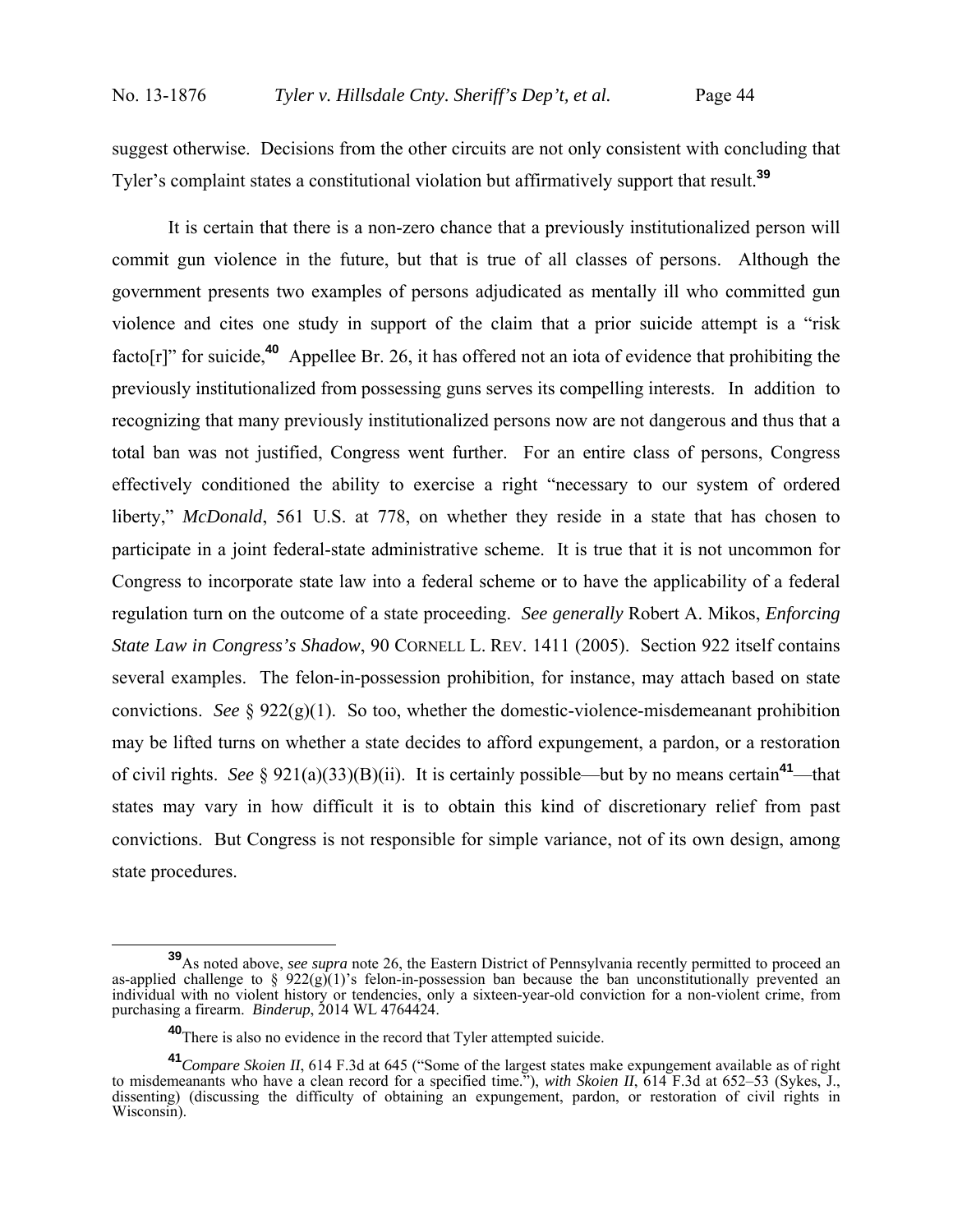The joint federal-state regulatory scheme that Congress created to administer  $\S 922(g)(4)$ goes beyond merely leaving decisions of state law to the state. Congress established criteria that state programs must meet, *see* Pub. L. No. 110-180, § 105, 122 Stat. 2559, 2569–60, and the government must "certify, to the satisfaction of the Attorney General," that the state programs meet the federal criteria, § 103(c), 122 Stat. at 2568. That is in itself fine. Congress may certainly incentivize state action through carrots and sticks, but Congress cannot condition individual constitutionally protected rights on states' participation. A state "shall grant . . . relief" to a person "who will not be likely to act" dangerously.**<sup>42</sup>** § 105, 122 Stat. at 2569–70. Tyler alleges that he will not present a danger, and he presents evidence to support that claim. If he lived in a state with a government-certified program, he could potentially regain his Second Amendment right. Because he resides in Michigan, he can never possess a gun, unless Michigan chooses to join the federal program. What is at stake is more than just "influencing a State's policy choices." *New York v. United States*, 505 U.S. 144, 166 (1992). It is the protection of the Second Amendment. For these reasons,  $\S 922(g)(4)$ 's mental-commitment prohibition's application to Tyler does not satisfy narrow tailoring.

#### V. Conclusion

It may be true that "[n]o Second Amendment challenge since *Heller* to any of [§ 922's 'who'] provisions has succeeded" in the courts of appeals. *Huitron-Guizar*, 678 F.3d at 1166. But no court has grappled with the provision at issue here under such circumstances. We do not tread lightly into this "unchartered realm of Second Amendment jurisprudence," *Chester I*, 367 F. App'x at 397, but do so "only upon necessity and only then by small degree," *Masciandaro*, 638 F.3d at 475. This previously unexplored area of our Constitution "has been opened to judicial exploration by *Heller* and *McDonald*." *Moore*, 702 F.3d at 942. And "[i]t should be unsurprising" that the question presented by this case remains "judicially unresolved," *Heller*, 554 U.S. at 625, as *Heller* was decided only six years ago. Yet provisions of our Constitution do not lose their force even with the passage of decades. *See United States v. Lopez*, 514 U.S. 549, 567–68 (1995). "It has now fallen to the lower courts to delineate the

**<sup>42</sup>**This process is subject to state law and due-process principles. § 105, 122 Stat. at 2569.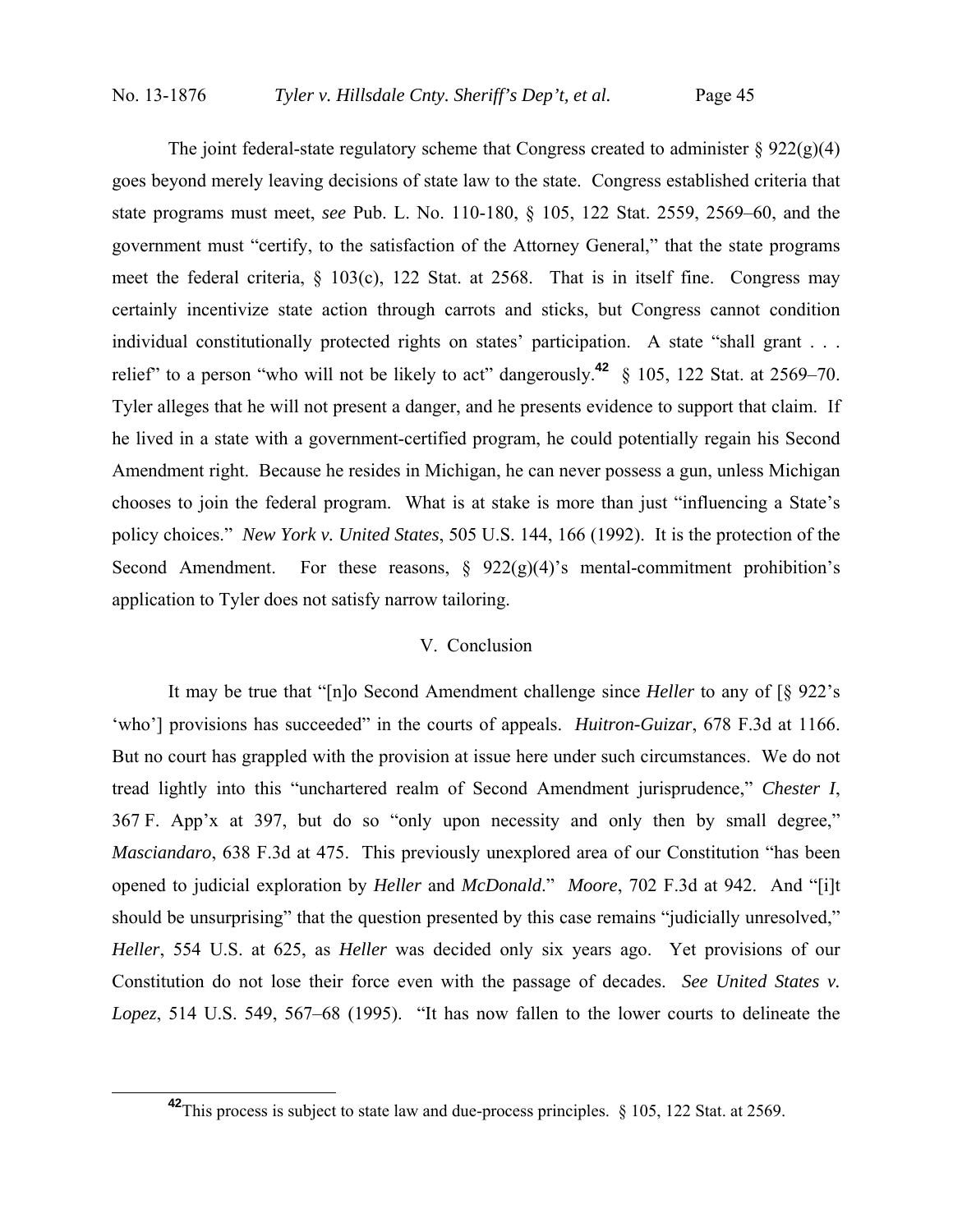boundaries of the Second Amendment right," *Mahin*, 668 F.3d at 123, and "[t]here is no turning back," *Moore*, 702 F.3d at 942.

The Second Amendment's individual right to bear arms, identified in *Heller*, has "boundaries [that] are defined by the Constitution. They are not defined by Congress." *Chovan*, 735 F.3d at 1148 (Bea, J., concurring). Section 922(g)(4)'s prohibition is not necessarily improper as a matter of policy, "[b]ut the enshrinement of constitutional rights necessarily takes certain policy choices off the table." *Heller*, 554 U.S. at 636. It is not our place to say whether permanently depriving the previously institutionalized of firearms is a good or bad idea. "[O]ur task is to apply the Constitution and the precedents of the Supreme Court, regardless of whether the result is one we agree with as a matter of first principles or policy." *Heller II*, 670 F.3d at 1296 (Kavanaugh, J., dissenting).

Nineteenth-century constitutional-law scholar Thomas M. Cooley—like Tyler, a Michigander—could not say "how far it may be in the power of the legislature to regulate the right [to bear arms]." Thomas M. Cooley, *A Treatise on Constitutional Limitations* 429 (5th ed. 1883). "Happily," Cooley said, "there neither has been, nor, we may hope is likely to be, much occasion for an examination of that question by the courts." *Ibid.* But the occasion has now arrived.

Tyler's complaint validly states a claim for a violation of the Second Amendment. The government's interest in keeping firearms out of the hands of the mentally ill is not sufficiently related to depriving the mentally healthy, who had a distant episode of commitment, of their constitutional rights.**<sup>43</sup>** The government at oral argument stated that it currently has no reason to dispute that Tyler is a non-dangerous individual. On remand, the government may, if it chooses, file an answer to Tyler's complaint to contest his factual allegations. If it declines to do so, the district court should enter a declaration of unconstitutionality as to  $\S 922(g)(4)$ 's application to Tyler.**<sup>44</sup>** We REVERSE and REMAND for further proceedings consistent with this opinion.

**<sup>43</sup>***Cf. Binderup*, 2014 WL 4764424, at \*31 (Barring dangerous felons from gun ownership "might be effective at reducing firearm-related violent crime," but that does not justify barring an individual with only one sixteen-year-old conviction for a non-violent crime from purchasing a firearm.).

**<sup>44</sup>***See Moore*, 702 F.3d at 942 (finding Illinois gun law unconstitutional under the Second Amendment and remanding to district court for the entry of declaration of unconstitutionality).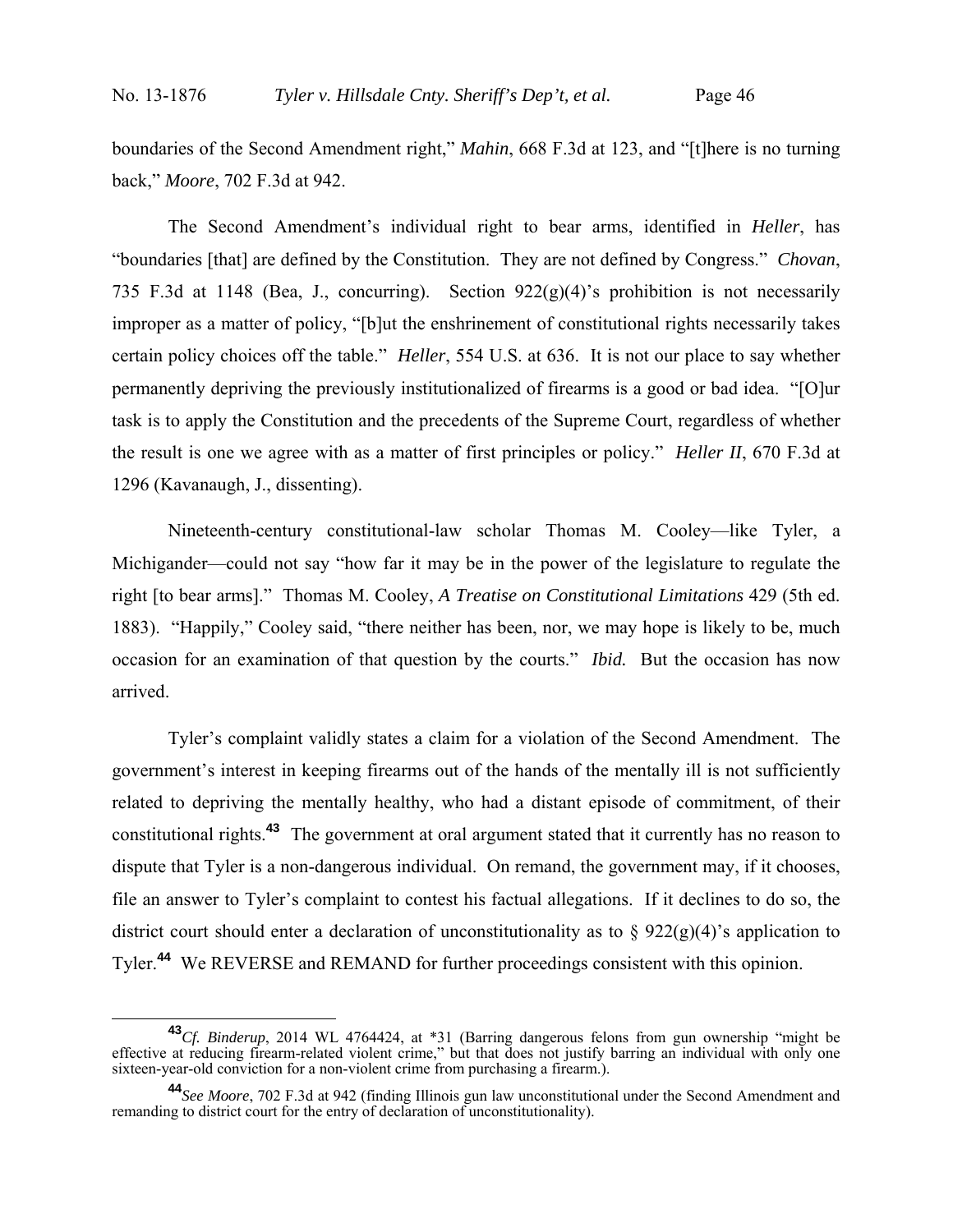# **CONCURRENCE**  $\frac{1}{2}$

 $\frac{1}{2}$ 

JULIA SMITH GIBBONS, Circuit Judge, concurring. I concur in the result in this case and agree with much of the majority opinion's analysis. I write separately to express my view that we should avoid extensive discussion of the degree of scrutiny to be applied and the ultimate application of strict scrutiny. While I have substantial doubts as to whether strict scrutiny applies in this particular context—especially considering the general trend of our sister circuits**<sup>1</sup>** —it is unnecessary to reach the issue. For one thing, both parties agree that intermediate scrutiny is the appropriate standard. For another, Tyler has a viable Second Amendment claim under either degree of scrutiny; thus it seems most appropriate to assume, without deciding, that intermediate scrutiny applies here.

Under intermediate scrutiny, the government must demonstrate that there is a "'reasonable fit' between the challenged regulation and a 'substantial' government objective." *United States v. Chester*, 628 F.3d 673, 683 (4th Cir. 2010) (quoting *Bd. of Trs. of State Univ. of New York v. Fox*, 492 U.S. 469, 480 (1989)). This fit must employ means "narrowly tailored to achieve the desired objective." *Heller v. District of Columbia*, 670 F.3d 1244, 1258 (D.C. Cir. 2011) (quoting *Fox*, 492 U.S at 480). Thus, in this as-applied challenge to § 922(g)(4), the government must show a reasonable fit between its important objectives of public safety and suicide prevention and its ban on the possession of firearms by persons long ago adjudicated to be mentally unstable. Based upon the record as it stands, the government has failed to do so.

There is no indication in this record of the continued risk presented by people who were involuntarily committed twenty-eight years ago and who have no history of mental illness, criminal activity, or substance abuse. Indeed, Congress seems to have focused on the risk presented by those who are mentally ill, rather than the continued risk of those who were long ago found to be mentally ill. Moreover, as the majority opinion notes, Congress explicitly

<sup>&</sup>lt;sup>1</sup>The majority concedes that most of the other circuits have applied intermediate scrutiny in Second Amendment challenges. (Op. 23, 26.)